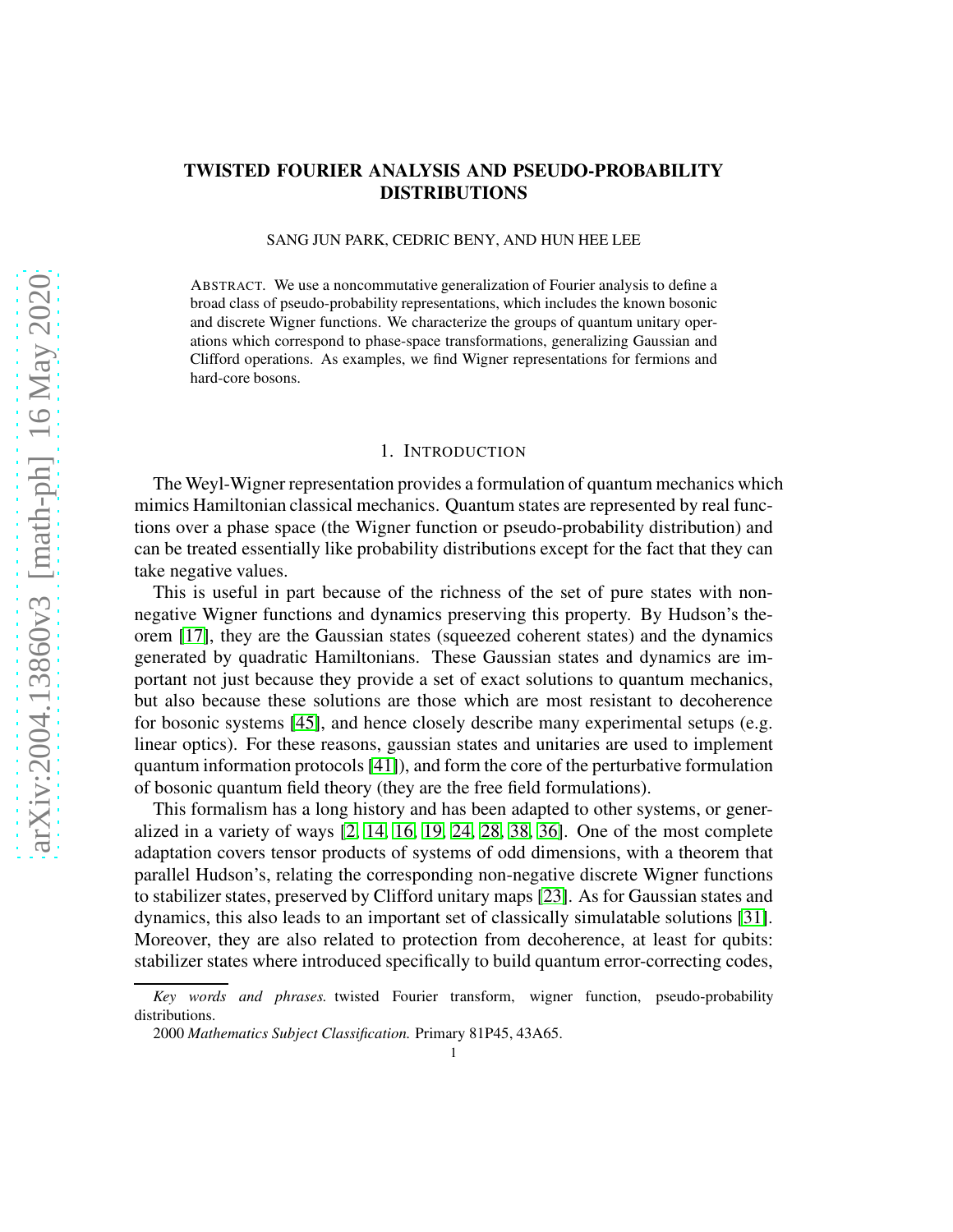and the Clifford operations can be implemented transversally, i.e., in a way which does not amplify errors.

Here we develop a formalism based on twisted Fourier analysis [\[27\]](#page-32-6) which encompasses the above two examples of quasi-probability representations, as well as another formulation for angle-number systems [\[37\]](#page-32-7). In this framework, the "phase space" is a locally compact abelian group equipped with a certain 2-cocycle, which defines the twisting. We show how to obtain a Weyl-Wigner representation of the quantum states and observables.

The Wigner representation  $W_A$  for an operator A which we obtain satisfies (under the assumption on the 2-cocycle being normalized) the following general properties (here summarized schematically ignoring for now the regularity assumptions):

(1)  $W_A$  is real when A is self-adjoint,

- (2) A can be obtained from  $W_A$  by an inversion formula,
- (3)  $\int W_{\rho}(\mathbf{x})W_A(\mathbf{x})d\mathbf{x} = \text{Tr} (\rho A)$  for any observable A and state  $\rho$ .

We also characterize the group of unitary transformations on the quantum states (which we refer to simply as *Clifford group*) corresponding to phase space transformations, which generalizes Gaussian and the standard qubit Clifford operations [\[21,](#page-31-7) pp. 127–128].

We show how to recover known results about bosonic modes and tensor products of odd-dimensional systems as examples of this definition. Moreover, we show how this formalism can be applied to fermions and hard-core bosons. For fermions, this yields a commutative discrete phase-space formalism, by contrast with the usual noncommutative Grassmann representation. For this example, we show that a generalization of the Clifford group for this system is isomorphic to that for qubits.

# 2. BACKGROUND

Quantum theory is plagued by the "curse of dimensionality", namely the exponential growth of the Hilbert space dimension as a function of the number of elementary systems. This makes simulations on a classical computer intractable.

In quantum theory, a state is mathematically represented by a density matrix  $\rho$ , and an observable can be described by a self-adjoint operator  $A$ . Together, they can be combined to form a physical prediction in the form of an expectation value Tr  $(\rho A)$ . By comparison, in a probabilistic classical theory, a states is represented by a positive function  $\mu : \Omega \to \mathbb{R}^+$  over the phase space  $\Omega$ , and an observable by a real function f on  $\Omega$ , which together can be combined to form an expectation value  $\int_{\Omega} \mu(x) f(x) dx$ . This can also be formulated in the language of operators, where the key simplification compared to quantum theory is the restriction of the states and observables to a commutative algebra.

A quasi-probability representation of quantum theory is one in which expectation values are obtained as in a classical theory, but where the functions representing the states can be negative. (See [\[13\]](#page-31-8) for a general definition along those lines). The canonical example is that of the Weyl-Wigner representation for a non-relativistic particle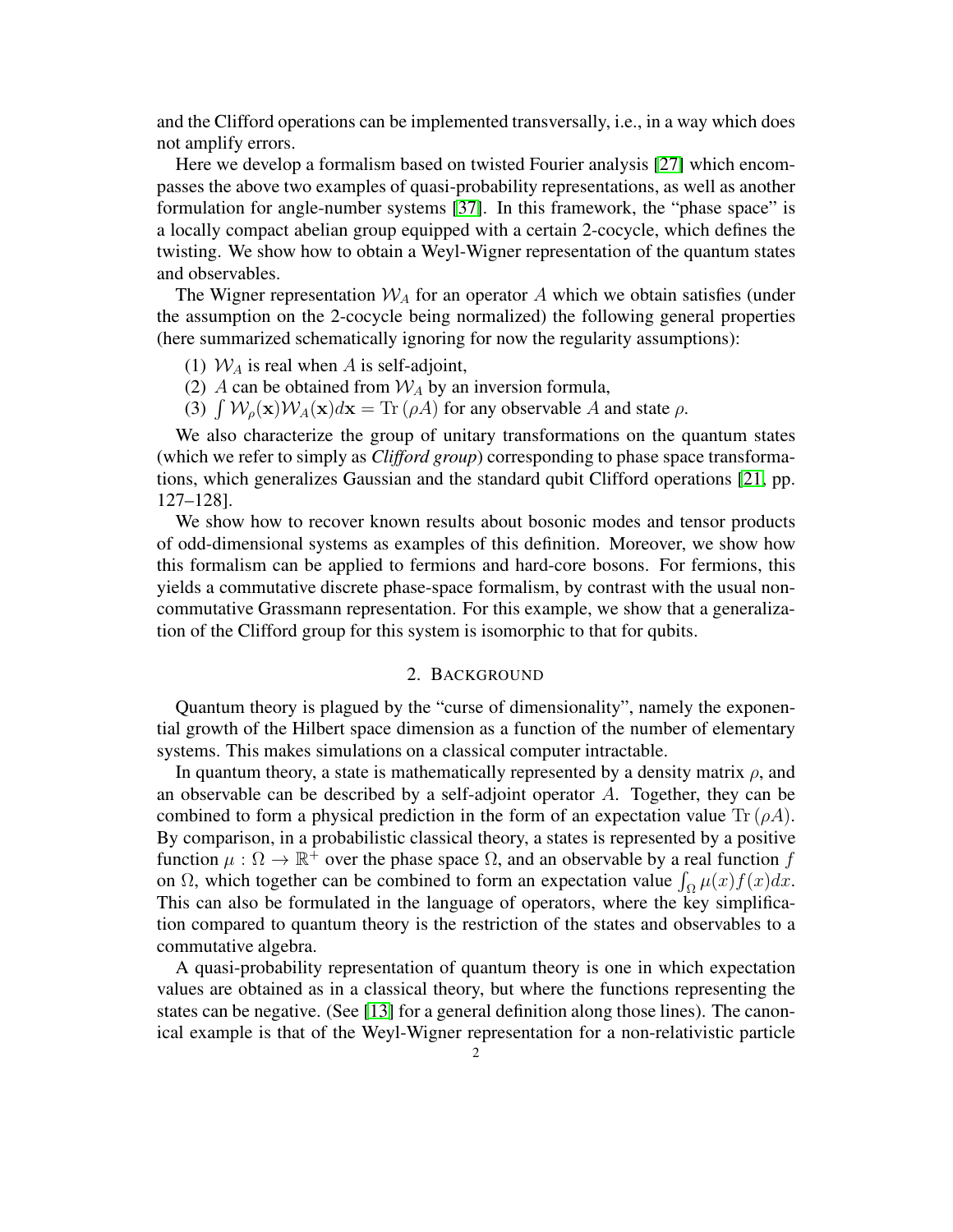(an introduction can be found for instance in [\[9\]](#page-31-9)), where the quantum state (density matrix)  $\rho$  is represented by the Wigner function  $\mathcal{W}_\rho(x,p)$ , which is the (symplectic) Fourier transform of the characteristic function

$$
\chi_{\rho}(x, p) = \text{Tr}\left(W(x, p)^{*}\rho\right),\tag{2.1}
$$

where  $W_{\rho}(x, p)$  is the unitary operator (called the *Weyl operator*) translating the particle by x, and boosting its momentum by p. More precisely, we have  $W(x, p) =$  $e^{i(p\hat{x}-x\hat{p})}$ , where  $\hat{x}$  and  $\hat{p}$  are the canonical position and momentum operators. Note that they form a projective representation of the group of phase-space translations  $(\mathbb{R}^2, +)$ .

Such a description allows one to identify a set of states and dynamics for which classical simulations methods can be used: those quantum states which have a nonnegative quasi-probability distribution:  $W<sub>o</sub>(x, p) \ge 0$  for all  $x, p$ , and the dynamics which preserve this property.

For instance, the pure states of a quantum particle with a non-negative Wigner functions are the Gaussian states (squeezed states), and this property is preserved by the Gaussian unitary maps (linear optics elements) [\[17,](#page-31-0) [40\]](#page-32-8). On many modes, this also covers quasi-free bosonic field theories. A similar formalism for tensor products of odd-dimensional systems also characterizes stabilizer states and Clifford operations [\[23\]](#page-31-6).

Let us give some context behind the definition of the Wigner function. The above mentioned Weyl operators  $W(x, p)$  are bounded alternatives to the canonical position and momentum operators  $\hat{x}$  and  $\hat{p}$ . They pertain to a way of formalizing Dirac's idea of *canonical quantization* which played an important role in the development of quantum mechanics and quantum field theory. In this approach, a quantum theory is defined from a classical one by looking for a Hilbert space equipped with an irreducible projective representation of the group of phase-space translations, i.e., unitaries  $W(x, p)$ such that  $W(x, p)W(x', p') = \sigma((x, p), (x', p'))W(x + x', p + p')$ . The classical symplectic product between  $(x, p)$  and  $(x', p')$  appears in the phase  $\sigma((x, p), (x', p')) =$  $e^{-\frac{i}{2}(xp'-x'p)}$ , enforcing the representation's non-commutativity. This also corresponds to a unitary representation of a central extension of the group  $\mathbb{R}^2$ —the (reduced) Heisenberg group—provided that  $\sigma$  is a 2-cocycle, as it is.

Generally, we are interested in such representations because any group of symmetries of a physical system's *classical limit* ought to act at the quantum level as well. Although one can imagine more general situations, the simplest assumption is that the group should be represented by unitary operators up to a phase, hence that there exists a projective unitary representation at the quantum level.

In the above example, one may in principle start from a larger group of phasespace symmetries, e.g. the whole group of canonical transformation, however the translations  $\mathbb{R}^2$  together with the above 2-cocycle  $\sigma$  turns out to already give us the right quantum systems for bosonic modes or non-relativistic particles. This is helped by the fact that it has a unique irreducble  $\sigma$ -representation, which implies that the only freedom left in defining the quantum system is the trivial one of adding extra unrelated variables.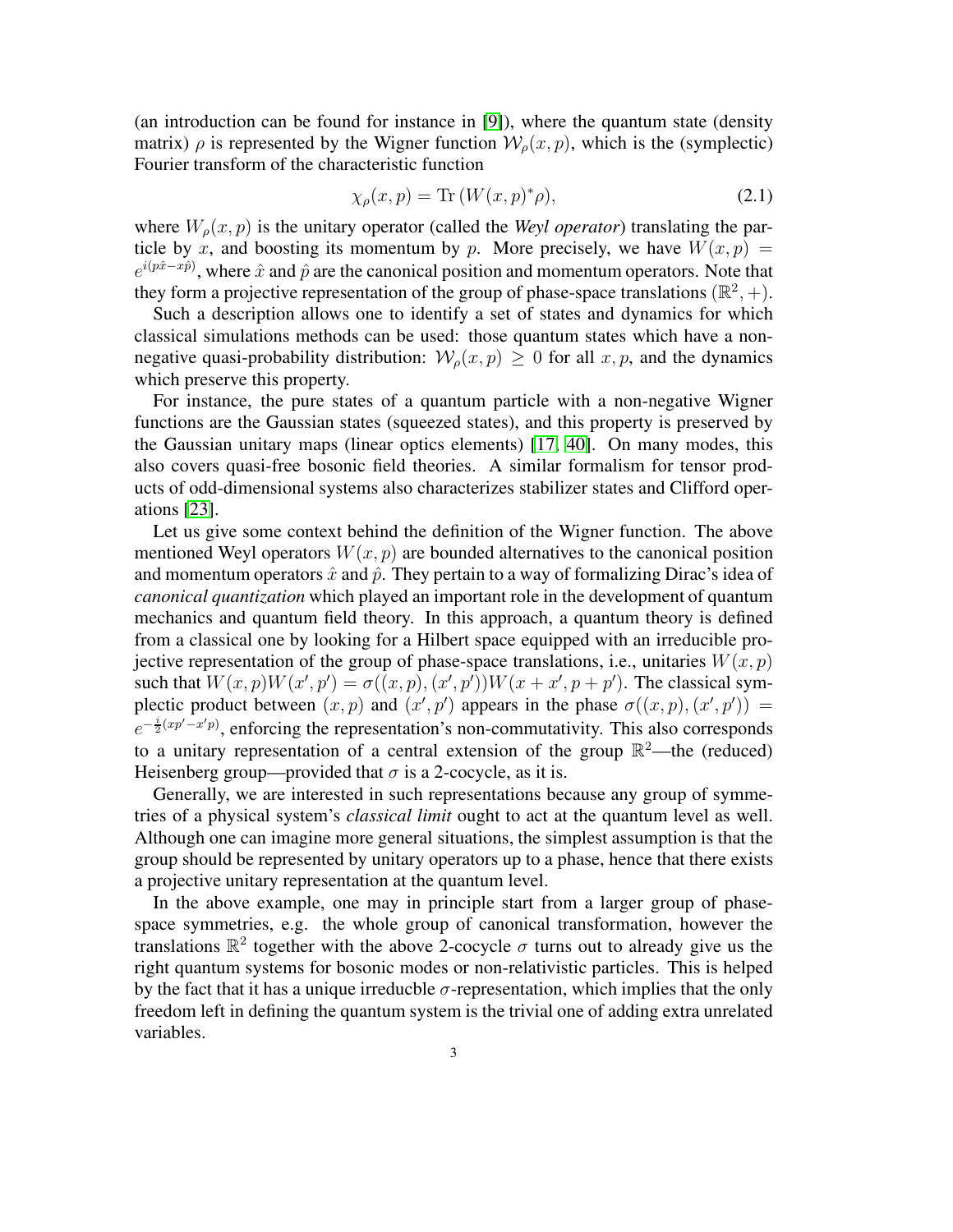This uniqueness result can be generalized to a large class of abelian groups and 2-cocycles [\[12,](#page-31-10) Theorem 4], a framework we adopt below. For instance, systems of finite-dimensional quantum systems can be obtain in a variety of ways in this manner, such as done in [\[10\]](#page-31-11). This framework of quantization is interesting for our purpose because it constructs the quantum operators as functions over the group, but equipped with a non-commutative product (and completed in some topology). As we will see, with the right assumptions the (symplectic) Fourier transform of these functions have all the properties of Wigner representations of the corresponding operators.

The full theory is not essential to understand our results, but for completeness it is summarized in the Appendix [A.](#page-16-0) In short, the non-commutative product introduced between "characteristic functions" is obtained by introducing the 2-cocyle  $\sigma$  into the usual convolution product. Equipping these functions with the convolution would yield the commutative *group algebra*. But the *twisted* convolution yields, instead, the algebra of quantum observables. The mapping from functions to operators is a *twisted Fourier transform* [\[30\]](#page-32-9).

# 3. GENERALIZED WEYL-WIGNER REPRESENTATION

In this section we develop a generalized Weyl-Wigner representation starting from abstracting *phase space* as a locally compact abelian group G, which we use additive notation  $x + y \in G$  for the group operation for  $x, y \in G$  with 0 as the identity element. For instance, systems of n bosonic modes, or n non-relativistic distinguishable particles, will be recovered for the additive group  $G = \mathbb{R}^{2n}$ .

Our phase space G is equipped with a 2-cocycle  $\sigma : G \times G \to \mathbb{T}$ , which is a Borel function satisfying the conditions  $\sigma(\mathbf{x}, \mathbf{y})\sigma(\mathbf{x} + \mathbf{y}, \mathbf{z}) = \sigma(\mathbf{x}, \mathbf{y} + \mathbf{z})\sigma(\mathbf{y}, \mathbf{z}),$  $\sigma(\mathbf{x},0) = \sigma(0,\mathbf{y}) = 1$  for any  $\mathbf{x}, \mathbf{y}, \mathbf{z} \in G$ . For example, a usual choice of 2-cocycle on a system of *n* bosonic modes with  $G = \mathbb{R}^{2n}$  is given by

<span id="page-3-0"></span>
$$
\sigma_{\text{boson}}(\mathbf{x}, \mathbf{y}) = \exp\left(-\frac{i}{2}\mathbf{x}^T J \mathbf{y}\right), \ \ \mathbf{x}, \mathbf{y} \in G,
$$
 (3.1)

where  $J =$  $\begin{bmatrix} 0 & I_n \end{bmatrix}$  $-I_n$  0 1  $\in M_{2n}(\mathbb{R})$ . Note that  $(\mathbf{x}, \mathbf{y}) \mapsto \mathbf{x}^T J \mathbf{y}$  is the canonical sym-

plectic form on  $\mathbb{R}^{2n}$ . Following this we would like to impose a kind of symplectic structure on G, namely we assume that the 2-cocycle  $\sigma$  is an *Heisenberg multiplier*. This means that the map  $\Phi: G \to \widehat{G}$  given by

$$
\Phi(\mathbf{x})(\mathbf{y}) = \sigma(\mathbf{x}, \mathbf{y}) \overline{\sigma(\mathbf{y}, \mathbf{x})}, \mathbf{x}, \mathbf{y} \in G
$$
\n(3.2)

is a topological group isomorphism. Here,  $\hat{G}$  is the *dual group* of G composed of the *characters* of G, i.e., continuous group homomorphisms  $\chi : G \to \mathbb{T}$  into the circle group  $\mathbb{T} = \{e^{i\theta} : \theta \in \mathbb{R}\}\$ . Note that  $\Phi$  is in general different from the usual choice of isomorphism  $x \in G \mapsto \gamma_x \in \widehat{G}$ , which we call the *canonical identification*. From the fact that  $\Phi(\mathbf{x})(\mathbf{x}) = 1$  for any  $\mathbf{x} \in G$  the isomorphism  $\Phi$  is called a *symplectic self-duality* of G ([\[35\]](#page-32-10)).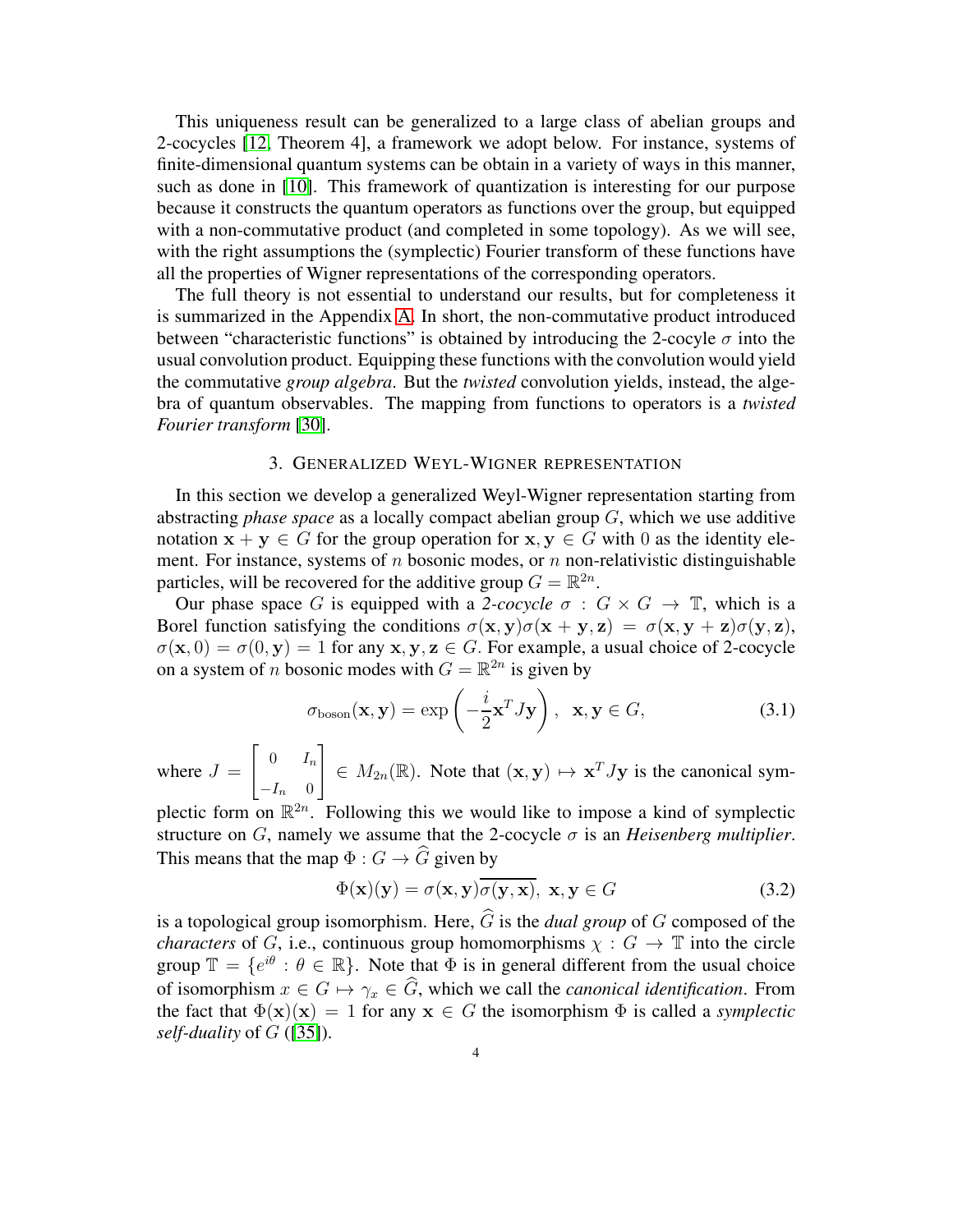With the above additional assumption on  $\sigma$  we know ([\[12,](#page-31-10) Theorem 4]) that there is a unique irreducible unitary projective representation with respect to  $\sigma$  (shortly,  $\sigma$ representation)  $W: G \to \mathcal{U}(\mathcal{H}_W)$  for some Hilbert space  $\mathcal{H}_W$ . Being  $\sigma$ -representation means that the map  $\mathbf{x} \mapsto W(\mathbf{x})h$  is Borel for any  $h \in \mathcal{H}_W$  and we have

$$
W(\mathbf{x})W(\mathbf{y}) = \sigma(\mathbf{x}, \mathbf{y})W(\mathbf{x} + \mathbf{y}), \mathbf{x}, \mathbf{y} \in G.
$$
 (3.3)

We call W and  $W(\mathbf{x}), \mathbf{x} \in G$ , the *Weyl representation* and the *Weyl operators* following the bosonic case. Now we can define characteristic functions of quantum states on a Hilbert space  $\mathcal{H} = \mathcal{H}_W$ , which can be easily extended to the case of trace class operators. Recall that the set of all quantum states on  $H$  (denoted by  $\mathcal{D} = \mathcal{D}(\mathcal{H})$ ) is a subset of  $\mathcal{S}^1(\mathcal{H})$ , the trace class on  $\mathcal{H}$  equipped with the trace norm  $||X||_1 = \text{Tr}(|X|) = \text{Tr}((X^*X)^{\frac{1}{2}}), X \in S^1(\mathcal{H}).$  Note that  $S^1(\mathcal{H})$  is a subspace of  $S^2(\mathcal{H})$ , the Hilbert-Schmidt class on H equipped with the Hilbert-Schmidt norm  $||X||_2 = (\text{Tr}(X^*X))^{\frac{1}{2}}, X \in \mathcal{S}^2(\mathcal{H}).$ 

**Definition 3.1.** Let  $\rho \in \mathcal{S}^1(\mathcal{H})$ . We define its **characteristic function**  $\chi = \chi_\rho$  on G by  $\chi_{\rho}(\mathbf{x}) := \text{Tr}(W(\mathbf{x})^*)\rho, \ \ x \in G.$ 

Remark 3.2. *The terminology "characteristic function" can be justified from the fact that*  $\chi_{\rho}$  *determines the original operator*  $\rho$  *via the twisted Fourier transform*  $\mathcal{F}_{\sigma}$  *on the group* G*.*

$$
\rho = \mathcal{F}_{\sigma}(\chi_{\rho}) := \int_{G} \chi_{\rho}(\mathbf{x}) W(\mathbf{x}) d\mu(\mathbf{x}), \ \rho \in \mathcal{S}^{1}(\mathcal{H}).
$$

*Here,* µ *is the Haar measure on* G *respecting the twisted Plancherel formula* [\(A.5\)](#page-18-0) *and we know that*  $\chi_{\rho} \in L^2(G)$ *. See Proposition [B.1](#page-18-1) for the details. Note that the integral*  $\int_G \chi_\rho(\mathbf{x}) W(\mathbf{x}) d\mu(\mathbf{x})$  *can be understood as a bounded operator on* H *defined in the weak sense (Proposition [B.2\)](#page-18-2).*

Now we move to the definition of (abstract) Wigner functions of quantum states.

<span id="page-4-0"></span>**Definition 3.3.** *Let*  $\rho \in S^1(\mathcal{H})$ *. We define its* **Wigner function**  $\mathcal{W} = \mathcal{W}_\rho : G \to \mathbb{C}$  *by the* symplectic Fourier transform on G of the characteristic function  $\chi = \chi_{\rho}$ , i.e.

$$
\mathcal{W} := \mathcal{F}_S(\chi), \quad \mathcal{W}(\mathbf{x}) = \int_G \chi(\mathbf{y}) \overline{\Phi(\mathbf{x})(\mathbf{y})} d\mu(\mathbf{y}), \ \mathbf{x} \in G.
$$

Remark 3.4. *Using the twisted and the ordinary Plancherel theorems on* G *(*[\(A.5\)](#page-18-0) *and* [\(A.2\)](#page-17-0)) we can easily see that the characteristic/Wigner functions  $\chi_{\rho}$  and  $W_{\rho}$  are well-defined as  $L^2$ -functions on G for  $\rho \in \mathcal{S}^2(\mathcal{H})$ .

<span id="page-4-1"></span>**Proposition 3.5.** *For a state*  $\rho \in \mathcal{D}$  *we have the following.* 

(1) *When the Wigner function*  $W<sub>o</sub>$  *is integrable on*  $G$  *we have* 

$$
\int_G \mathcal{W}_\rho(\mathbf{y}) d\widehat{\mu}(\mathbf{y}) = 1 = \chi_\rho(0),
$$

*where*  $\hat{\mu}$  *is the dual Haar measure respecting the Plancherel theorem* [\(A.2\)](#page-17-0)*. In general, we still have*  $\chi_{\rho}(0) = 1$ *.*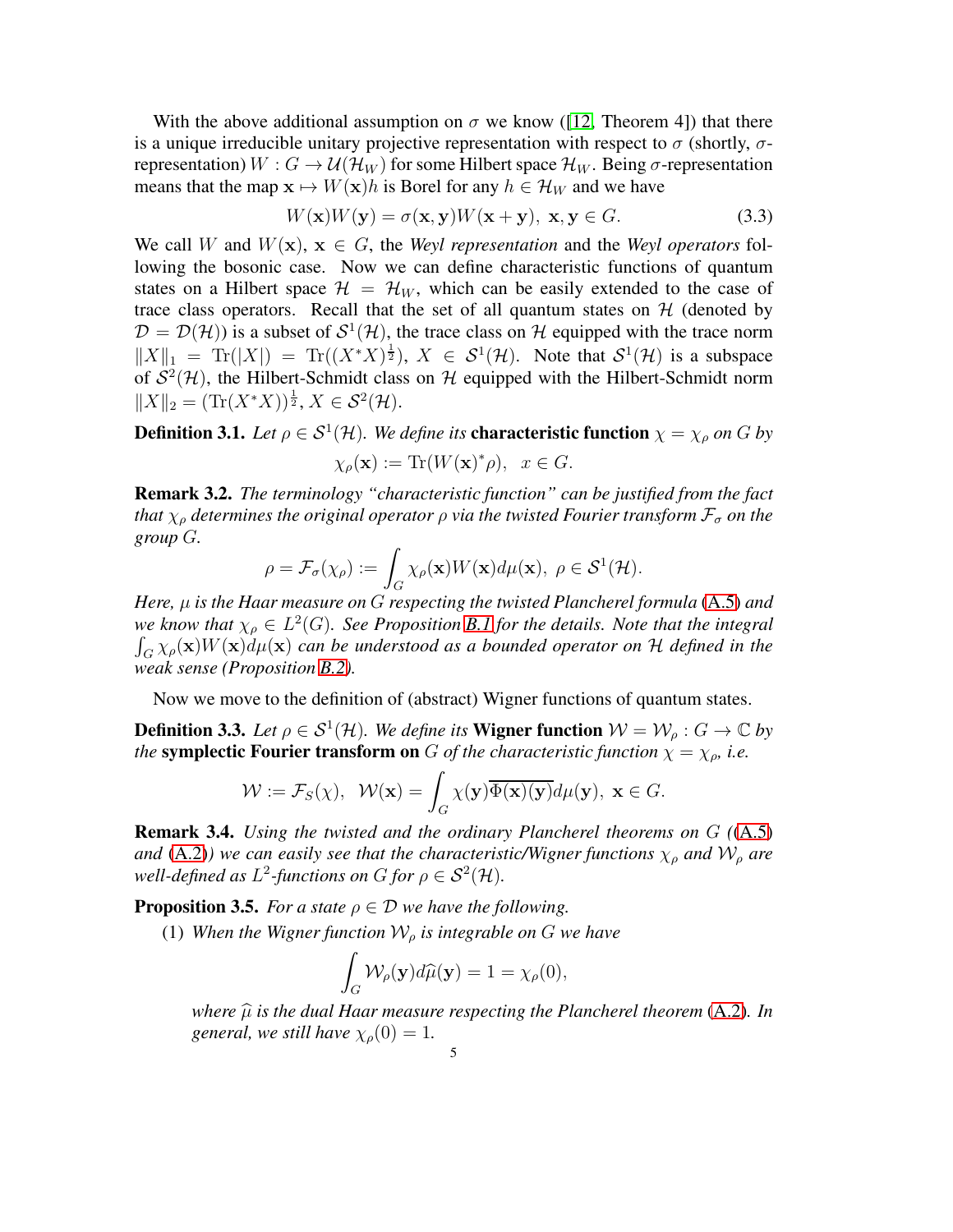(2) *The Wigner function*  $W_{\rho}$  *is real-valued when the 2-cocycle*  $\sigma$  *is normalized, i.e.*  $\sigma(\mathbf{x}, -\mathbf{x}) = 1, \mathbf{x} \in G$ .

Another important consequence of the twisted and the ordinary Plancherel theorems on  $G$  ([\(A.5\)](#page-18-0) and [\(A.2\)](#page-17-0)) is the following.

<span id="page-5-1"></span>**Theorem 3.6.** *Suppose that the 2-cocycle*  $\sigma$  *is normalized. Then*  $\rho \in \mathcal{D}$  *and*  $A = A^* \in$ S 2 (H) *we have*

<span id="page-5-0"></span>
$$
\text{Tr}(\rho A) = \int_{G} \mathcal{W}_{\rho} \mathcal{W}_{A} d\hat{\mu}.
$$
 (3.4)

*In other words, the "*quantum expectation"  $\text{Tr}(\rho A)$  *of a quantum observable* A *w.r.t. the state*  $\rho$  *is the same as the "classical expectation"*  $\int_G \mathcal{W}_\rho \mathcal{W}_A d\mu$  *of*  $\mathcal{W}_A$  *with respect to a real-valued normalized function*  $W<sub>o</sub>$ .

*In particular, if*  $\rho$  *is a state in*  $\mathcal{D}(\mathcal{H})_{W>0} := \{ \rho \in \mathcal{D}(\mathcal{H}) : \mathcal{W}_\rho \geq 0 \}$ , then the "clas $sical expectation" \int_G \mathcal{W}_\rho \mathcal{W}_A d\mu$  actually becomes a genuine probabilistic expectation.

- **Remark 3.7.** (1) *We may take*  $A \in \mathcal{B}(\mathcal{H})$  *in* [\(3.4\)](#page-5-0) *by restricting the choice of states* ρ *to a smaller class than* D *in infinite dimensional cases from Example 4.2. See Proposition [B.3](#page-19-0) for the details.*
	- (2) *The class*  $\mathcal{D}(\mathcal{H})_{W>0}$  *was highlighted in the following result of Hudson* [\[17\]](#page-31-0) *and Soto/Claverie* [\[40\]](#page-32-8)*: for a pure* n*-mode bosonic quantum state* ρ *it is a bosonic gaussian state if and only if*  $\rho \in \mathcal{D}(\mathcal{H})_{\mathcal{W}>0}$ .

The symmetry of the phase space is an important ingredient for the analysis of the bosonic systems. We have its abstract version as follows.

Definition 3.8. *We say that a topological automorphism* S *on* G *is a* symplectic map *(with respect to*  $\sigma$ *) if it is*  $\sigma$ -preserving, i.e.  $\sigma(Sx, Sy) = \sigma(x, y)$ ,  $x, y \in G$ *). The group of all symplectic maps on* G *with respect to*  $\sigma$  *will be denoted by*  $Sp(G, \sigma)$ *, which we call the* **symplectic group** *on*  $(G, \sigma)$ *. We say that a unitary*  $U \in \mathcal{B}(\mathcal{H})$  *is a* gaussian unitary *if there is a symplectic map* S *on* G *such that*

$$
UW(\mathbf{x})U^* = W(S\mathbf{x}), \ \mathbf{x} \in G. \tag{3.5}
$$

*We denote* U *by*  $U_S$  *to emphasize the connection between* U *and* S.

**Remark 3.9.** *We will see in Proposition [C.8](#page-23-0) that*  $Sp(\mathbb{R}^{2n}, \sigma_{\text{boson}}) = Sp_{2n}(\mathbb{R}) := \{S \in \mathbb{R}^n : S \subseteq \mathbb{R}^n : S \subseteq \mathbb{R}^n : S \subseteq \mathbb{R}^n \}$  $M_{2n}(\mathbb{R})$  :  $S<sup>T</sup>JS = J$ , the usual symplectic group on  $\mathbb{R}^{2n}$ . This justifies the term *"symplectic".*

On the other hand, unitary conjugation with respect to Weyl operators are easy to describe as follows.

$$
W(\mathbf{y})W(\mathbf{x})W(\mathbf{y})^* = \Phi(\mathbf{y})(\mathbf{x})W(\mathbf{x}), \ \mathbf{x}, \mathbf{y} \in G.
$$

Combining the above two types of unitaries we have the following Clifford covariance of Wigner functions.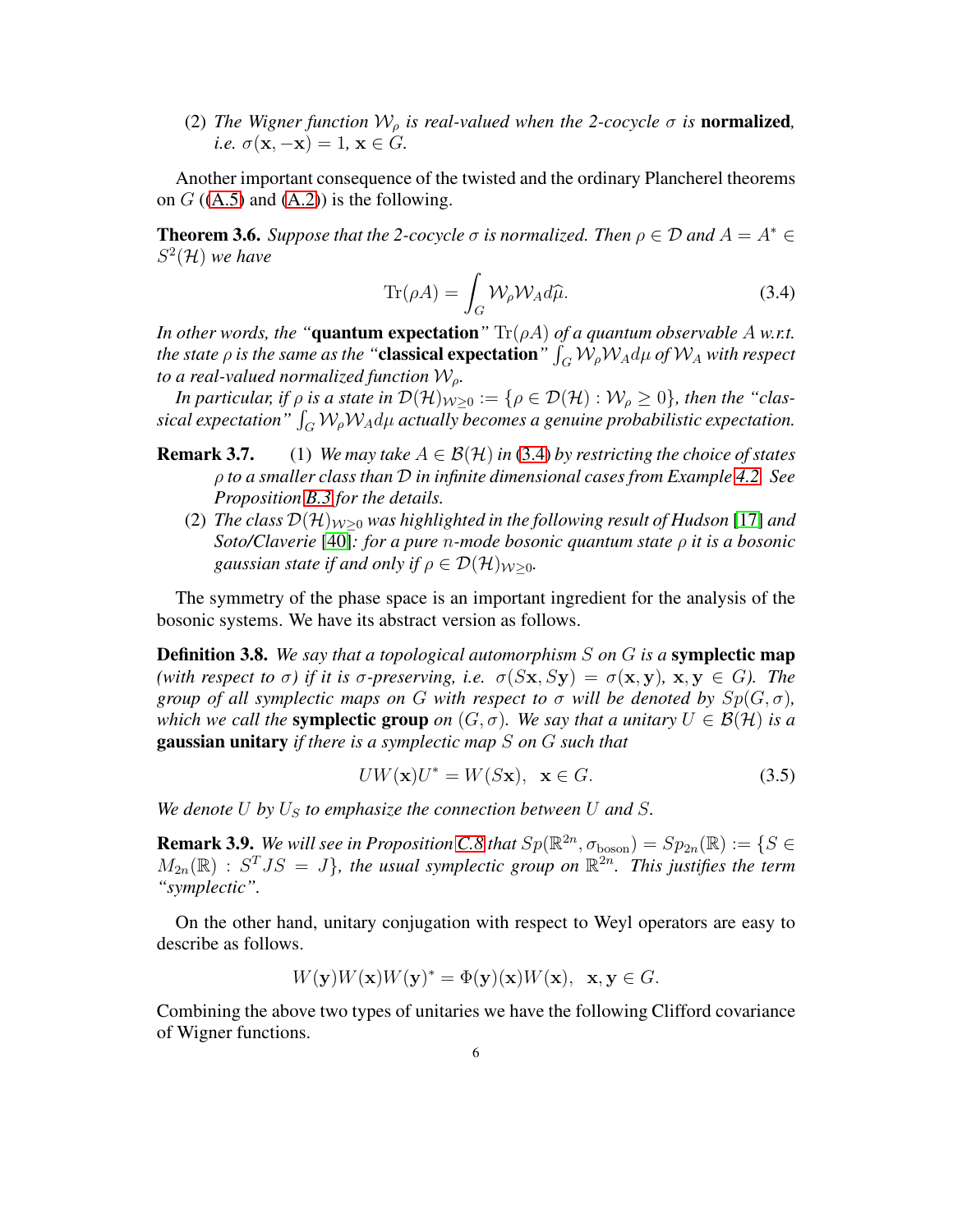<span id="page-6-0"></span>**Theorem 3.10.** *Let*  $U = W(y)U<sub>S</sub>$  *for some*  $y \in G$  *and*  $S \in Sp(G, \sigma)$ *. Then, there is a constant*  $C_S > 0$ *, depending only on* S*, such that we have* 

$$
\mathcal{W}_{\rho}(\mathbf{x}) = C_S \mathcal{W}_{U\rho U^*}(S\mathbf{x} + \mathbf{y}), \ \rho \in \mathcal{D}(\mathcal{H}), \ \mathbf{x} \in G.
$$

Remark 3.11. *In all the concrete examples we consider in this paper we can check that*  $C_S \equiv 1$ *. See Proposition [C.8,](#page-23-0) Remark [C.9,](#page-24-0) and Remark [C.12](#page-25-0)* 

**Definition 3.12.** We call the unitaries of the form  $W(y)U_S$ ,  $y \in G$ ,  $S \in Sp(G, \sigma)$  by **Clifford operations on**  $(G, \sigma)$ *. The* **Clifford group**  $C(G, \sigma)$  *is defined by* 

 $\{U \in \mathcal{U}(\mathcal{H}_W) : U$  *is a Clifford operation on*  $(G, \sigma)\}/\mathbb{T}$ .

The above group is nothing but a semi-direct product of G and  $Sp(G, \sigma)$  as follows. See Remark [C.2](#page-21-0) for the details.

<span id="page-6-2"></span>**Proposition 3.13.** *We have a topological group isomorphism*  $C(G, \sigma) \cong G \rtimes Sp(G, \sigma)$ *.* 

The class  $\mathcal{D}(\mathcal{H})_{\mathcal{W}\geq 0}$  of all quantum states with non-negative Wigner functions (introduced in Theorem [3.6\)](#page-5-1) is clearly preserved under the above symmetry.

**Proposition 3.14.** Let U be a Clifford operation on  $(G, \sigma)$ . Then, we have

$$
U\mathcal{D}(\mathcal{H})_{\mathcal{W}\geq 0}U^*=\mathcal{D}(\mathcal{H})_{\mathcal{W}\geq 0}.
$$

A Clifford operation  $U = W(y)U_S$  on  $(G, \sigma)$  satisfies  $UW(\mathbf{x})U^* = \xi(\mathbf{x})W(S(\mathbf{x}))$ for some character

<span id="page-6-1"></span>
$$
\xi = \Phi(\mathbf{y})(S \cdot) = \Phi(S^{-1}\mathbf{y})(\cdot) \in \widehat{G},\tag{3.6}
$$

depending on  $y \in G$  and  $S \in Sp(G, \sigma)$ . We may ask whether this is the only possibility for symmetry preserving transformations, which allows us the following extended definition.

**Definition 3.15.** *We call a unitary*  $U \in \mathcal{B}(\mathcal{H}_W)$  *a* generalized Clifford operation on  $(G, \sigma)$  *if there is a continuous map*  $S : G \to G$  *and a Borel map*  $\xi : G \to \mathbb{T}$  *such that* 

<span id="page-6-3"></span>
$$
UW(\mathbf{x})U^* = \xi(\mathbf{x})W(S\mathbf{x}), \ \mathbf{x} \in G. \tag{3.7}
$$

*The* generalized Clifford group  $\mathcal{C}_{gen}(G, \sigma)$  *is defined by* 

 $\{U \in \mathcal{U}(\mathcal{H}_W) : U$  *is a generalized Clifford operation on*  $(G, \sigma)\}/\mathbb{T}$ .

Note that we do not assume any additivity or bijectivity conditions on  $S$  in the definition of generalized Clifford groups. Nevertheless, it can be shown that  $S$  is actually a monomorphism and becomes isomorphic in many cases (Proposition [C.4\)](#page-21-1). We also have collected several other properties of generalized Clifford groups with proofs in Section [C.](#page-20-0) Furthermore, we have a general principle describing when generalized Clifford operations are indeed Clifford operations.

<span id="page-6-4"></span>**Proposition 3.16.** *Let*  $U \in \mathcal{U}(\mathcal{H})$  *be a generalized Clifford operation on*  $(G, \sigma)$  *with the associated maps* ξ *and* S*. Then the following are equivalent:*

(1) U *is a Clifford operation,*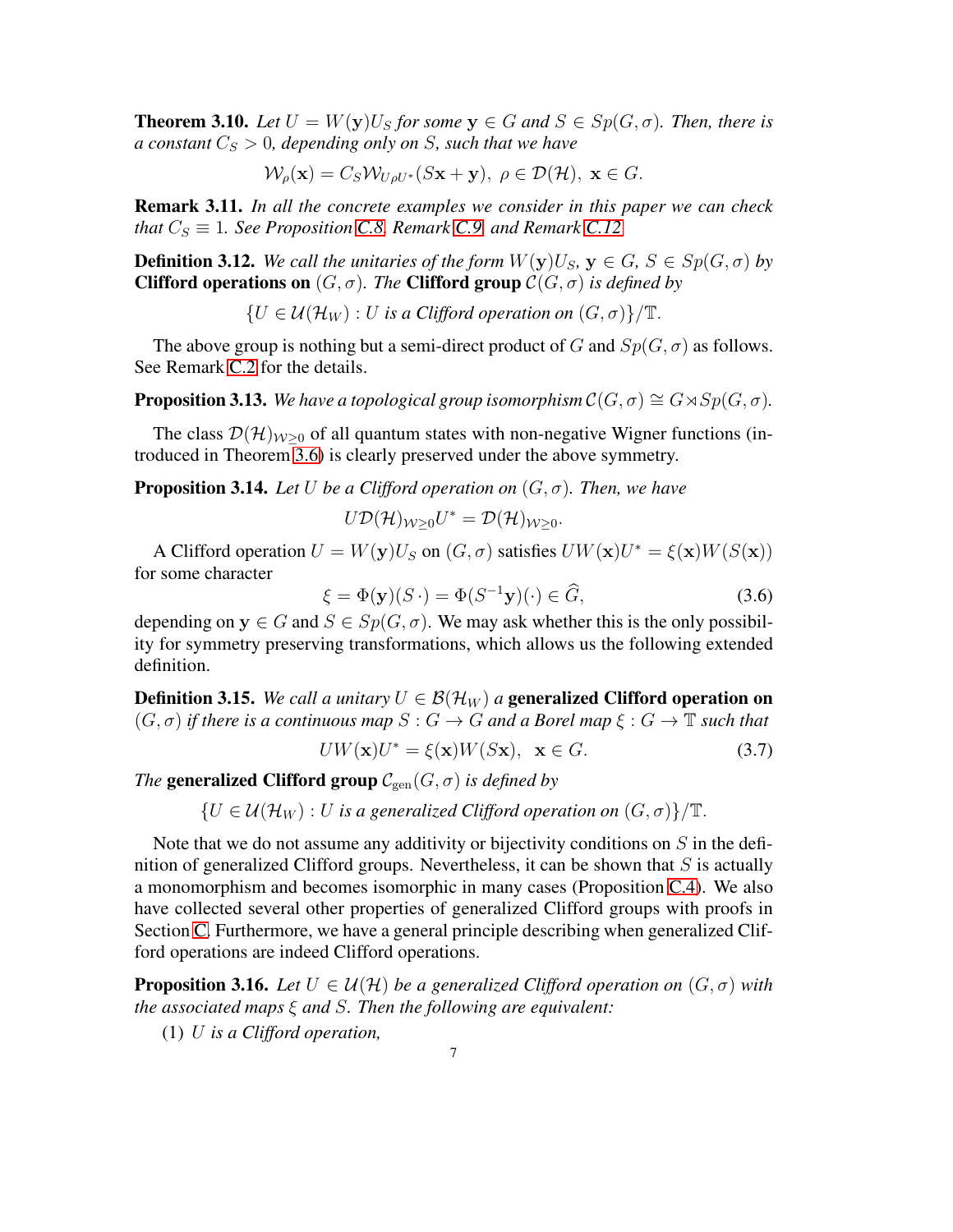(2)  $S \in Sp(G, \sigma)$ , (3)  $\xi \in \widehat{G}$ .

It is natural to ask whether we could determine the objects  $Sp(G, \sigma)$  and  $\mathcal{C}_{gen}(G, \sigma)$ and whether the inclusion  $\mathcal{C}(G, \sigma) \subseteq \mathcal{C}_{gen}(G, \sigma)$  is proper or not, which will be examined for detailed examples in the later sections.

# 4. ABSTRACT WEYL SYSTEMS: FIRST EXAMPLES

<span id="page-7-1"></span>Here, we present examples of the abstract phase space G and a 2-cocycle  $\sigma$  on it of the form  $G = F \times \widehat{F}$  for another locally compact abelian group F called the "*configuration space*". Note that  $\hat{G} = \hat{F} \times F \cong G$  via the swap. We will consider the following *canonical* choice of 2-cocycle,  $\sigma_{\text{can}} : G \times G \to \mathbb{T}$  given by

$$
\sigma_{\text{can}}((x,\gamma),(x',\gamma')):=\gamma(x'),\ x,x'\in F,\ \gamma,\gamma'\in \widehat{G}.
$$

In this case, the unique irreducible  $\sigma_{\text{can}}$ -representation  $W = W_{\sigma_{\text{can}}}$  can be described as follows ([\[34\]](#page-32-11)). We first define the translation operator  $T_x$  and the modulation operator  $M_{\gamma}$  for  $x \in F$  and  $\gamma \in \widehat{F}$  acting on  $\mathcal{H}_W = L^2(F)$  by

$$
T_x f(u) := f(u - x), \ M_{\gamma} f(u) = \gamma(u) f(u), \ f \in L^2(F), \ u \in F.
$$

Then,  $W: G \to \mathcal{B}(\mathcal{H}_W)$  is given by

$$
W(x,\gamma) := T_x M_{\gamma}, \ (x,\gamma) \in G.
$$

The above 2-cocycle  $\sigma_{\text{can}}$  is never *normalized* except the trivial group case. However, there is the *canonical normalization*  $\tilde{\sigma}_{\text{can}}$  given by

<span id="page-7-0"></span>
$$
\tilde{\sigma}_{\text{can}}(\mathbf{x}, \mathbf{y}) := \frac{\xi(\mathbf{x})\xi(\mathbf{y})}{\xi(\mathbf{x} + \mathbf{y})}\sigma_{\text{can}}(\mathbf{x}, \mathbf{y})
$$
\n(4.1)

with  $\xi(\mathbf{x}) = \overline{\sigma_{\text{can}}(\mathbf{x}, -\mathbf{x})^{\frac{1}{2}}}, \mathbf{x}, \mathbf{y} \in G$ . The existence of such a Borel function  $\xi : G \to$ T satisfying the equation [\(4.1\)](#page-7-0) means us that  $\sigma_{\text{can}}$  and  $\tilde{\sigma}_{\text{can}}$  are *similar* as 2-cocycles. Now the unique irreducible  $\tilde{\sigma}_{\text{can}}$ -representation  $W = W_{\tilde{\sigma}_{\text{can}}}$  becomes

$$
W(\mathbf{x}) = \xi(\mathbf{x})W(\mathbf{x}), \ \mathbf{x} \in G.
$$

Note finally that it is straightforward to check that both of  $\sigma_{\text{can}}$  and  $\tilde{\sigma}_{\text{can}}$  are Heisenberg multipliers.

**Remark 4.1.** *In the above the choice of the function*  $\xi$  *(so that the choice of*  $\tilde{\sigma}_{\text{can}}$ *) actually depends on the choice of square roots, where multiple choices are possible. In all the examples in this paper we will specify the choice of* ξ*, which we might be able to call it "canonical".*

**Example 4.2.** (1) *(Bosonic system in n*-modes*)* For  $F = \mathbb{R}^n$  *we identify*  $G =$  $\mathbb{R}^n \times \mathbb{R}^n \cong \mathbb{R}^{2n}$  *via the map*  $(x, \gamma_p) \mapsto (x, p)$ *, where*  $\gamma_p \in \mathbb{R}^n$  *is given by*  $\gamma_p(x) = \exp(ix^Tp), x, p \in \mathbb{R}^n$ . The pair  $(G, \tilde{\sigma}_{can})$  gives rise to the n-mode **bosonic system** and we recover [\(3.1\)](#page-3-0), namely  $\tilde{\sigma}_{\text{can}}(x, y) = \sigma_{\text{boson}}(x, y)$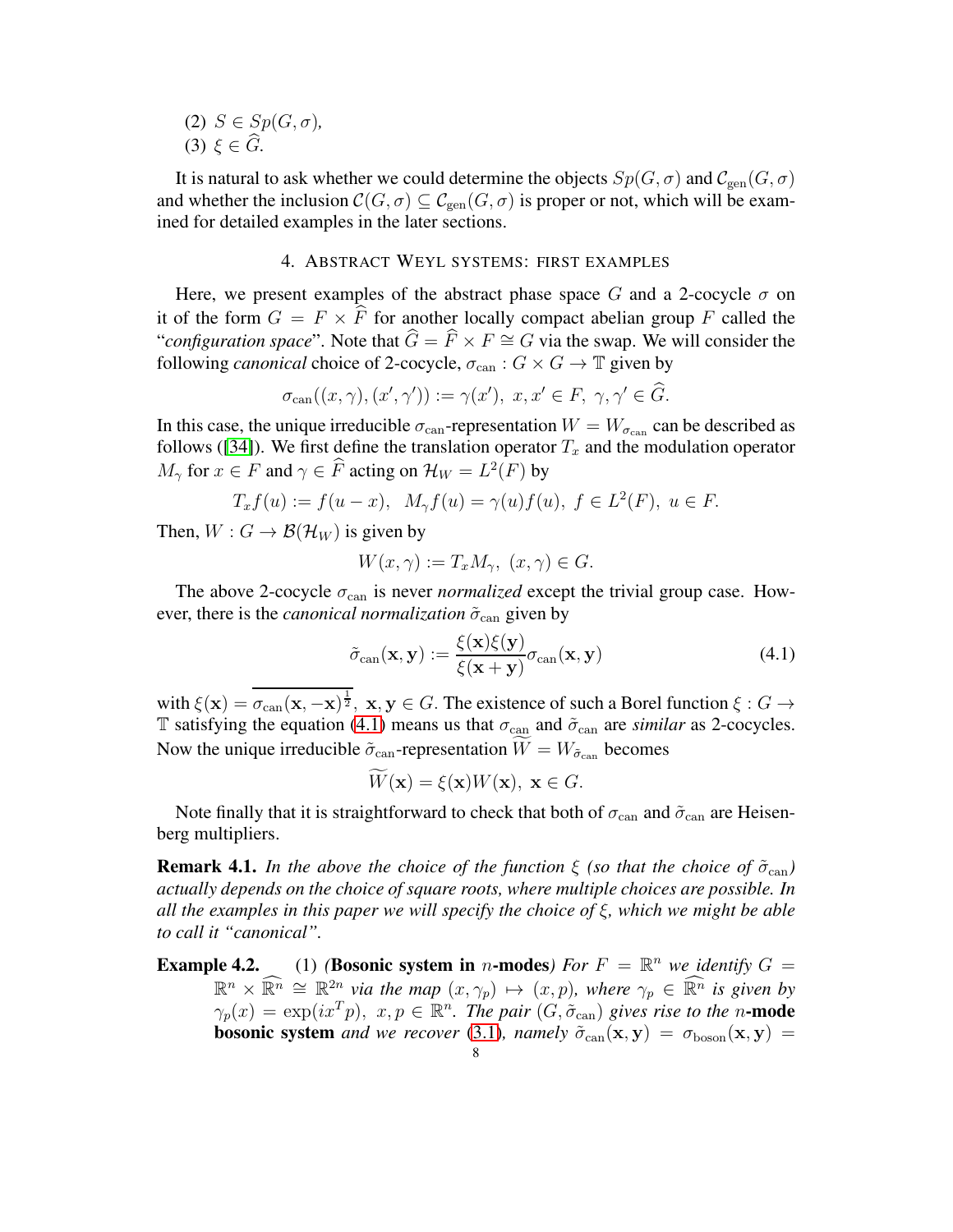$\exp(-\frac{i}{2})$  $\frac{i}{2} \mathbf{x}^T J \mathbf{y}$ ,  $\mathbf{x}, \mathbf{y} \in G$  by taking  $\xi(\mathbf{x}) = \xi(x, p) := \exp(\frac{i}{2} x^T p)$  in [\(4.1\)](#page-7-0). *Our choice of Haar measures*  $\mu$  *and*  $\hat{\mu}$  *on G respecting* [\(A.5\)](#page-18-0) *and* [\(A.2\)](#page-17-0) *are*  $d\mu(\mathbf{x}) = d\widehat{\mu}(\mathbf{x}) = \frac{d\mathbf{x}}{(2\pi)^n}$ .

(2) **(Angle-number system**) For  $F = \mathbb{T}$  with the identification  $\mathbb{Z} \cong \widehat{F}$  *via*  $n \mapsto \gamma_n$ *given by*  $\gamma_n(e^{2\pi i\theta}) = e^{2\pi i n\theta}, \theta \in [0, 1)$ *. The pair*  $(G \cong \mathbb{T} \times \mathbb{Z}, \sigma_{\text{can}})$  *describes the* angle-number system *from* [\[7,](#page-31-12) [43\]](#page-32-12). *The canonical 2-cocycle*  $\sigma_{\text{can}}$  *is given by*

$$
\sigma_{\text{can}}((\theta, n), (\theta', n')) = e^{2\pi i n\theta'}, \, \theta, \theta' \in [0, 1), n, n' \in \mathbb{Z}.
$$

*Unlike the bosonic systems, there is no continuous*  $\xi$  *such that*  $\xi(\theta, n)^2 =$  $e^{2\pi i n\theta}$ ,  $(\theta, n) \in \mathbb{T} \times \mathbb{Z}$ . One of the natural choice (with some discontinuities) *would be*

$$
\xi(\theta, n) := e^{\pi i n \{\theta\}}, \, (\theta, n) \in \mathbb{T} \times \mathbb{Z}
$$

*where*  $\{x\} := x - \lfloor x \rfloor$  *denotes the fractional part of*  $x \in \mathbb{R}$ *. Then the normalization*  $\tilde{\sigma}_{\text{can}}$  *of*  $\sigma_{\text{can}}$  *is computed as in* [\(4.1\)](#page-7-0)*, which may not be written in simple formula, though.*

*Our choice of Haar measures*  $\mu$  *and*  $\widehat{\mu}$  *on G respecting* [\(A.5\)](#page-18-0) *and* [\(A.2\)](#page-17-0) *are given by*

$$
\int_G f(\theta, n) d\mu(\theta, n) = \int_G f(\theta, n) d\widehat{\mu}(\theta, n) = \sum_{n \in \mathbb{Z}} \int_{\mathbb{T}} f(\theta, n) d\theta
$$

*for*  $f(\cdot, n) \in C(\mathbb{T})$  *and*  $f(\cdot, n) \equiv 0$  *except for finitely many*  $n \in \mathbb{Z}$ *.* 

Let us examine the Wigner function with respect to  $\tilde{\sigma}_{\text{can}}$ . We begin with the *characteristic function*  $\chi_{|m\rangle\langle m'|}$  *with respect to*  $\sigma_{\text{can}}$  *for the rank 1 operator*  $|m\rangle\langle m'|$ ,  $m, m' \in \mathbb{Z}$ , where  $|m\rangle$  refers to the m-th element of the canonical *orthonormal basis*  ${e_m}_{m \in \mathbb{Z}}$  *for*  $L^2(\mathbb{T})$  *given by*  $e_m(\theta) = e^{2\pi i m\theta}$ ,  $\theta \in \mathbb{T}$ . *It is straightforward to check that*  $\chi_{|m\rangle\langle m'|}(\theta, n) = e_m(\theta)\delta_{m,m'+n}$ *, so that we have*  $\tilde{\chi}_{|m\rangle\langle m'|}(\theta,n)=e^{-\pi in\theta}e_{m}(\theta)\delta_{m,m'+n}$  for  $\theta\in\mathbb{T}$ ,  $n\in\mathbb{Z}$ , where  $\tilde{\chi}_{|m\rangle\langle m'|}$  is the *with respect to the characteristic function with respect to*  $\tilde{\sigma}_{\text{can}}$ *. Taking symplectic Fourier transform we get*  $\widetilde{\mathcal{W}}_{|m\rangle\langle m'|}(\theta,n)=e_{m-m'}(\theta)\int_{\mathbb{T}}e^{\pi i(m+m')\alpha}e^{-2\pi in\alpha}d\alpha,$ *the Wigner function with respect to*  $\tilde{\sigma}_{\text{can}}$ *. For an arbitrary state*  $|\psi\rangle \in L^2(\mathbb{T})$ *the above can be written as*

$$
\widetilde{\mathcal{W}}_{|\psi\rangle\langle\psi|}(\theta,n)=\int_{\mathbb{T}}\psi(\theta+\frac{\alpha}{2})\overline{\psi(\theta-\frac{\alpha}{2})}e^{-2\pi in\alpha}d\alpha,
$$

*which is the same as the existing definition by Mukunda (*[\[33\]](#page-32-13)*) upto a universal constant. Note that the convention in* [\[33\]](#page-32-13) *uses*  $\left[-\frac{1}{2}\right]$  $\frac{1}{2}, \frac{1}{2}$  $\frac{1}{2}$ ) *instead of our choice*  $[0, 1)$ .

(3) (**Finite Weyl system**) For  $F = \mathbb{Z}_d^n$  we identify  $G = \mathbb{Z}_d^n \times \mathbb{Z}_d^n \cong \mathbb{Z}_d^{2n}$  via the map  $(x, \gamma_p) \mapsto (x, p)$ , where  $\gamma_p \in \mathbb{Z}_d^n$  is given by  $\gamma_p(x) = \omega(x^T p)$ ,  $x, p \in \mathbb{Z}_d^n$ . The *pair*  $(G, \sigma_{\text{can}})$  *was used to describe* "quantum systems with a finite number of states" *in* [\[10\]](#page-31-11). In particular, if  $d \geq 3$  is odd, then we can take canonical  $\xi$  to be  $\xi(x,p) := \omega(2^{-1}x^Tp)$ , where  $2^{-1} = \frac{d+1}{2}$  $\frac{+1}{2}$  is the multiplicative inverse 9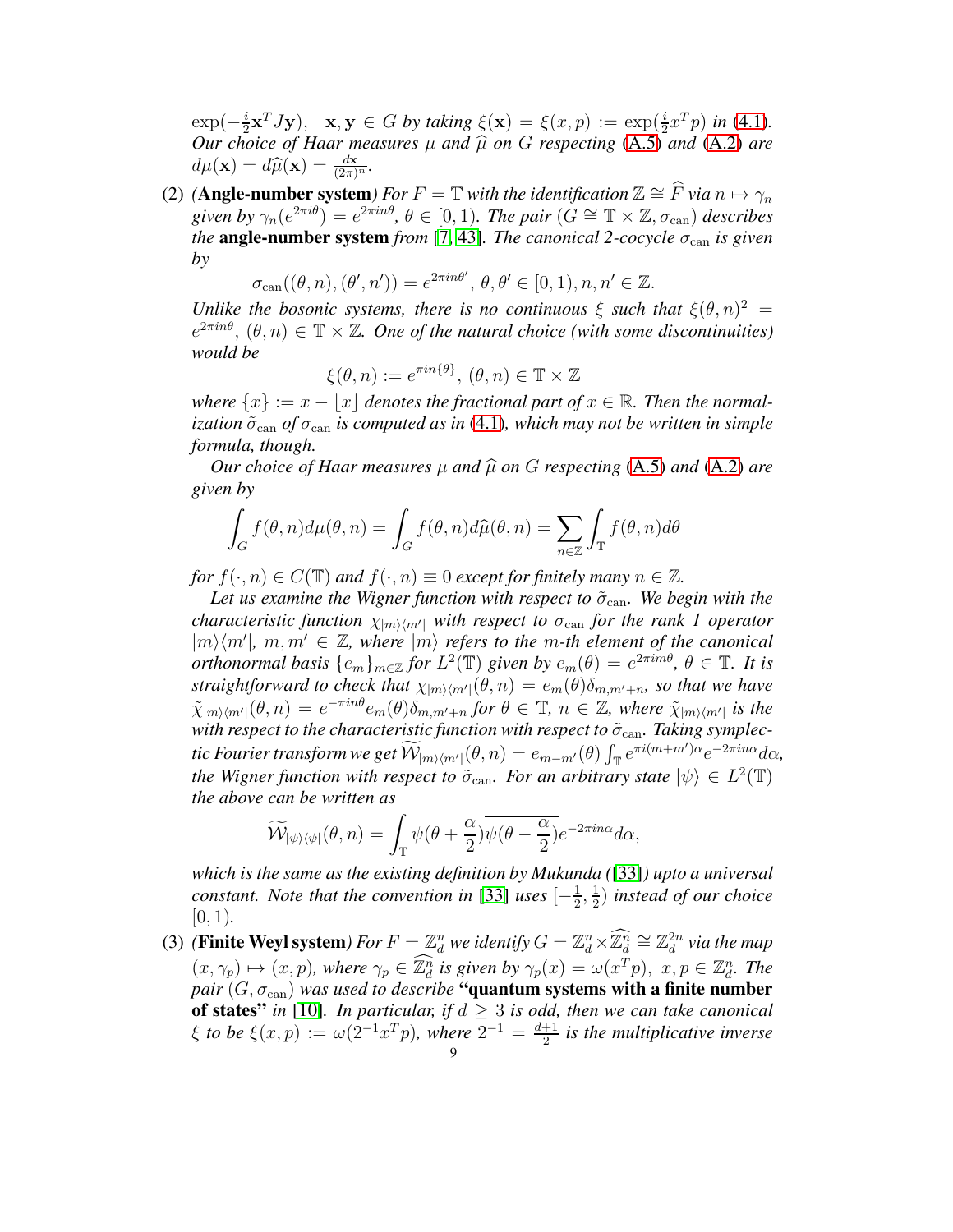*of* 2 *in the ring*  $\mathbb{Z}_d$ *. Therefore, the canonical normalization*  $\tilde{\sigma}_{\text{can}}$  *has a simple formula as follows:*

$$
\tilde{\sigma}_{\mathrm{can}}(\mathbf{x}, \mathbf{y}) = \omega^{-2^{-1}\mathbf{x}^T J \mathbf{y}}, \mathbf{x}, \mathbf{y} \in \mathbb{Z}_d^{2n},
$$

 $where J =$  $\begin{bmatrix} 0 & I_n \end{bmatrix}$  $-I_n$  0 1  $\in M_{2n}(\mathbb{Z}_d)$ . The pair  $(G, \tilde{\sigma}_{\text{can}})$  was used to describe

"finite dimensional quantum system" *in* [\[23\]](#page-31-6)*.*

*Our choice of Haar measures*  $\mu$  *and*  $\hat{\mu}$  *on*  $G$  *respecting* [\(A.5\)](#page-18-0) *and* [\(A.2\)](#page-17-0) *are*  $\mu(A) = \widehat{\mu}(A) = \frac{|A|}{d^n}$  for  $A \subseteq G$ .

The process of canonical normalization allows the abstract symplectic group to be larger in some cases.

**Proposition 4.3.** *Suppose that we may choose a Borel function*  $\xi(\mathbf{x}) = \overline{\sigma(\mathbf{x}, -\mathbf{x})^{\frac{1}{2}}}$ ,  $\mathbf{x} \in$ *G*, satisfying  $\xi \circ S = \xi$  for any  $S \in Sp(G, \sigma)$ . Then for the canonical normalization  $\tilde{\sigma}$ *of the 2-cocyle*  $\sigma$  given by  $\tilde{\sigma}(\mathbf{x}, \mathbf{y}) = \frac{\xi(\mathbf{x})\xi(\mathbf{y})}{\xi(\mathbf{x}+\mathbf{y})}\sigma(\mathbf{x}, \mathbf{y})$ ,  $\mathbf{x}, \mathbf{y} \in G$ , we have  $Sp(G, \sigma) \subseteq G$  $Sp(G, \tilde{\sigma})$  and therefore  $\mathcal{C}(G, \sigma) \subseteq \mathcal{C}(G, \tilde{\sigma})$ .

We end this subsection with a table summarizing calculations on the symmetry groups  $Sp(G, \sigma)$  and  $\mathcal{C}_{gen}(G, \sigma)$  for the abstract Weyl systems. Here, we use the sym- $\text{bol } L =$  $\begin{bmatrix} 0 & 0 \\ 0 & 0 \end{bmatrix}$  $I_n \quad 0$ 1 and note that the last column for the following table focuses on the

issue whether we could identify the generalized Clifford group  $\mathcal{C}_{gen}(G, \sigma)$  with any of the Clifford group. See Section [C](#page-20-0) for the details.

| $(G,\sigma)$                                                              | $Sp(G,\sigma)$                                                                                                        | $\mathcal{C}_{gen}(G,\sigma)$                                                 |
|---------------------------------------------------------------------------|-----------------------------------------------------------------------------------------------------------------------|-------------------------------------------------------------------------------|
| $(\mathbb{R}^{2n}, \sigma_{\mathrm{can}})$                                | $\{S \in M_{2n}(\mathbb{R}) : S^T L S = L\}$                                                                          | $=\mathcal{C}(\mathbb{R}^{2n},\tilde{\sigma}_{\mathrm{can}})$                 |
| $(\mathbb{R}^{2n},\tilde{\sigma}_{\mathrm{can}})$                         | $Sp_{2n}(\mathbb{R})$                                                                                                 | $=\mathcal{C}(\mathbb{R}^{2n},\tilde{\sigma}_{\mathrm{can}})$                 |
| $(\mathbb{T} \times \mathbb{Z}, \sigma_{\operatorname{can}})$             | $\{\pm id_{\mathbb{T}\times\mathbb{Z}}\}\cong\mathbb{Z}_2$                                                            | $\neq \mathcal{C}(\mathbb{T} \times \mathbb{Z}, \sigma_{\operatorname{can}})$ |
| $(\mathbb{T} \times \mathbb{Z}, \tilde{\sigma}_{can})$                    | $\{id_{\mathbb{T}\times\mathbb{Z}}\}\$                                                                                | $\neq \mathcal{C}(\mathbb{T} \times \mathbb{Z}, \sigma_{\operatorname{can}})$ |
|                                                                           | $(\mathbb{Z}_d^{2n}, \sigma_{\text{can}})$ odd integer $d \geq 3 \mid \{ S \in M_{2n}(\mathbb{Z}_d) : S^T L S = L \}$ | $=\mathcal{C}(\mathbb{Z}_{d}^{2n},\tilde{\sigma}_{\mathrm{can}})$             |
| $(\mathbb{Z}_d^{2n}, \tilde{\sigma}_{\text{can}})$ odd integer $d \geq 3$ | $Sp_{2n}(\mathbb{Z}_d)$                                                                                               | $=\mathcal{C}(\mathbb{Z}_{d}^{2n},\tilde{\sigma}_{\mathrm{can}})$             |

TABLE 1. Symmetry groups for abstract Weyl systems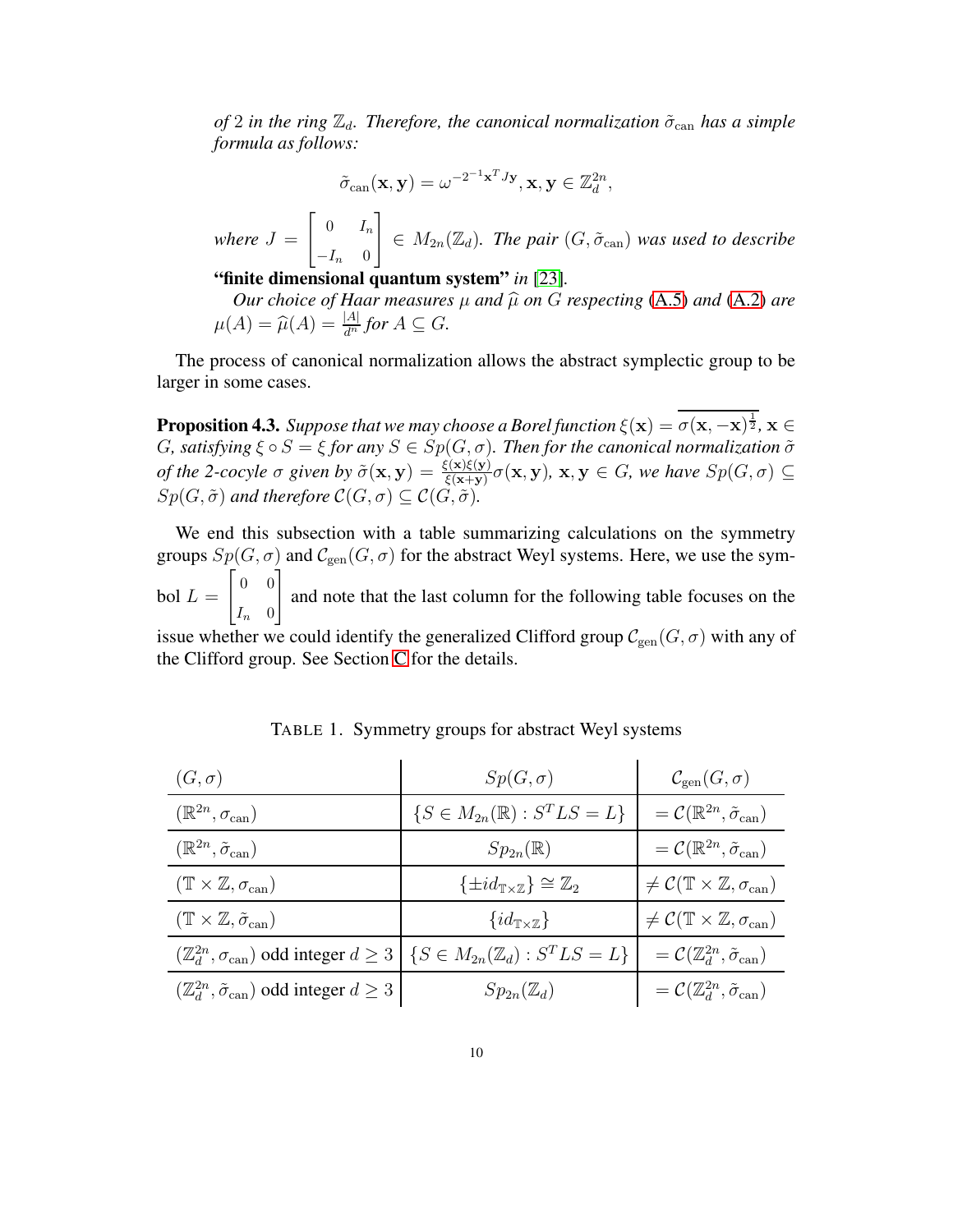# 5. FERMIONS, HARDCORE-BOSONS AND MORE: SECOND EXAMPLES

<span id="page-10-0"></span>Some of the methods and results associated with the Weyl-Wigner representation of systems of bosons already have a powerful analogue for fermions. Whereas the Wigner functions for state and observables of bosonic systems are elements of a commutative algebra (the group algebra in our formalism), the fermionic analogues live in a noncommutative Grassmann algebra [\[8,](#page-31-13) [4\]](#page-31-14).

This approach does not yield a quasi-probability representation. Instead, tractable solutions are obtained solely through the concept of Gaussian states and Gaussian unitaries (defined below).

In this section we will provide an alternative formalism for Fermionic systems in terms of actual real functions over a "phase-space" using the Weyl-Wigner representation we developed. This approach can easily be extended to the case of mixed spin systems with a particular case of hard-core bosons.

5.1. Fermions and associated gaussian states. The  $n$ -mode fermionic system is described by the *Majorana operators*  $\hat{c}_1, \ldots, \hat{c}_{2n}$ , which are self-adjoint operators acting on  $\mathcal{H} = \mathbb{C}^{2^n} = \ell^2(\mathbb{Z}_2^n)$  satisfying the CAR:

$$
\{\hat{c}_j, \hat{c}_k\} = 2\delta_{jk}, \ 1 \le j, k \le 2n.
$$

Note that  $\hat{c}_j$ 's are identified with

$$
\hat{c}_{2j-1} = Z \otimes \cdots \otimes Z \otimes X \otimes I \otimes \cdots \otimes I
$$

$$
\hat{c}_{2j} = Z \otimes \cdots \otimes Z \otimes Y \otimes I \otimes \cdots \otimes I,
$$

where

$$
X = \begin{bmatrix} 0 & 1 \\ 1 & 0 \end{bmatrix}, Y = \begin{bmatrix} 0 & -i \\ i & 0 \end{bmatrix}, Z = \begin{bmatrix} 1 & 0 \\ 0 & -1 \end{bmatrix},
$$

the usual Pauli matrices for qubit, and we have X and Y at j-th tensor component in the above.

We call a quantum state acting on  $H$  by an *n*-mode fermionic state. It is well known that any *n*-mode fermionic state (more generally any  $2^n \times 2^n$  matrix)  $\rho$  can be expressed as a polynomial of Majorana operators. More precisely, we have

$$
\rho = aI + \sum_{k=1}^{2n} \sum_{1 \le j_1 < \dots < j_k \le 2n} a_{j_1 \dots j_k} \hat{c}_{j_1} \dots \hat{c}_{j_k}
$$

for some complex numbers a and  $a_{j_1\cdots j_k}$ 's.

One popular tool in the analysis of fermionic systems is Grassmann variables  $\{\theta_j\}_{j=1}^{2n}$ satisfying  $\theta_j^2 = 0$  and  $\theta_j \theta_k + \theta_k \theta_j = 0$  for  $1 \le j, k \le 2n$ . We call the unital associative algebra  $\mathcal{G}_n$  generated by  $\{\theta_j\}_{j=1}^{2n}$  as the *Grassmann algebra*. We consider the following linear bijection:

$$
\omega: M_{2^n} = \mathcal{B}(\mathcal{H}) \to \mathcal{G}_{2n}, \ \hat{c}_{j_1} \cdots \hat{c}_{j_m} \mapsto \theta_{j_1} \cdots \theta_{j_m}
$$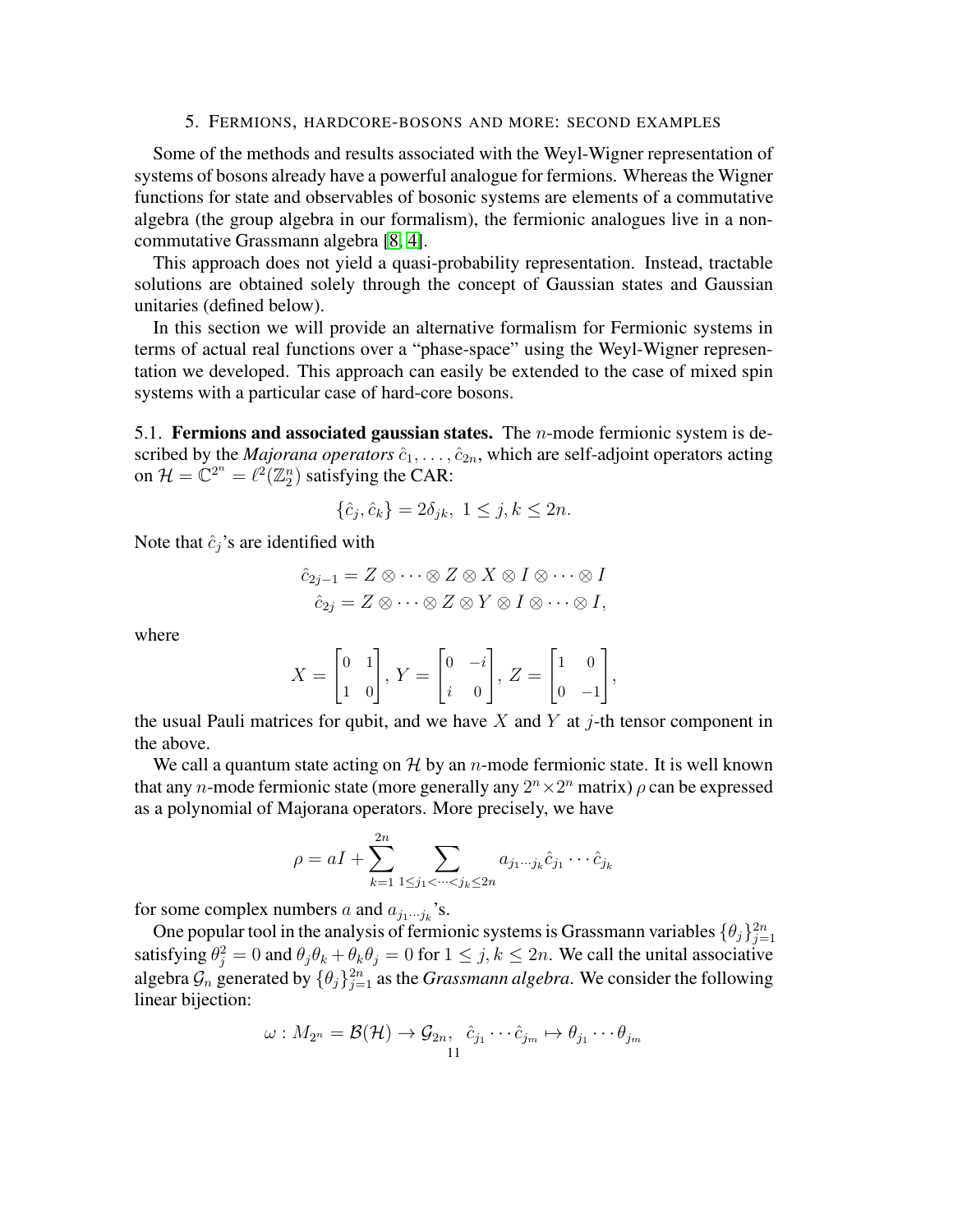for  $1 \leq j_1 < \cdots < j_m \leq 2n$ . For  $\rho \in M_{2^n}$  we call  $\omega(\rho)$  the *Grassmann representation* of  $\rho$ . An important class of fermionic states are defined by the Grassmann representation, namely fermionic gaussian states. We call  $\rho \in M_{2^n}$  a *fermionic gaussian state in* n*-modes* if

$$
\omega(\rho) = \frac{1}{2^n} \exp(\frac{i}{2}\theta^T M \theta)
$$
\n(5.1)

for some  $M = -M^T \in M_{2n}(\mathbb{R})$  such that  $M^T M \leq I$ , where  $\theta = (\theta_1, \dots, \theta_{2n})^T$ . In this case, the matrix M is called the *covariance matrix* of  $\rho$  since we have

$$
M_{jk} = \frac{i}{2} \text{Tr}(\rho[\hat{c}_j, \hat{c}_k]), \ 1 \le j, k \le 2n.
$$

5.2. Weyl-Wigner representation for Fermions. We begin with the abstract phase space  $G = \mathbb{Z}_2^{2n} \cong \mathbb{Z}_2^n \times \mathbb{Z}_2^n$ . The choice of 2-cocycles is different from (3) and (4) of Example 4.2 as follows. We define

$$
\sigma_{\text{fer}}(\mathbf{x}, \mathbf{y}) := (-1)^{\mathbf{x}^T \Delta \mathbf{y}}, \ \mathbf{x}, \mathbf{y} \in \mathbb{Z}_2^{2n}, \ \text{where} \ \Delta = \begin{bmatrix} 0 & & & \\ 1 & 0 & & \\ 1 & 1 & 0 & \\ \vdots & \vdots & \ddots & \vdots \\ 1 & 1 & \cdots & 1 & 0 \end{bmatrix}.
$$

The pair  $(\mathbb{Z}_2^{2n}, \sigma_{\text{fer}})$  describes the *n-mode fermionic system*. We can easily see that  $\sigma_{\text{fer}}$  is a Heisenberg multiplier (Lemma [C.6\)](#page-22-0). The unique irreducible unitary  $\sigma_{\text{fer}}$ -representation (Lemma [C.7\)](#page-23-1)  $W = W_{\text{fer}} : \mathbb{Z}_2^{2n} \to \mathcal{U}(\ell^2(\mathbb{Z}_2^n)) = U(2^n)$  is given by

<span id="page-11-0"></span>
$$
W_{\text{fer}}(\mathbf{x}) := \hat{c}_1^{x_1} \cdots \hat{c}_{2n}^{x_{2n}}, \ \ \mathbf{x} = (x_1, \cdots, x_{2n}) \in \mathbb{Z}_2^{2n}.
$$

We have an *"equivalent description"* of the *n*-mode fermionic system with the canonical normalization  $\tilde{\sigma}_{\text{fer}}$  of  $\sigma_{\text{fer}}$  given by  $\tilde{\sigma}_{\text{fer}}(\mathbf{x}, \mathbf{y}) = \frac{\xi(\mathbf{x})\xi(\mathbf{y})}{\xi(\mathbf{x} + \mathbf{y})}\sigma_{\text{fer}}(\mathbf{x}, \mathbf{y})$  with  $\xi(\mathbf{x}) =$  $\overline{\sigma_{\text{fer}}(\mathbf{x}, \mathbf{x})^{\frac{1}{2}}}$ ,  $\mathbf{x}, \mathbf{y} \in G$ . Then, the map  $\widetilde{W} = \widetilde{W}_{\text{fer}} : \mathbb{Z}_2^{2n} \to U(2^n)$ ,  $\mathbf{x} \mapsto W_{\text{fer}}(\mathbf{x})\xi(\mathbf{x})$ is the unique irreducible unitary  $\tilde{\sigma}_{\text{fer}}$ -representation of  $\mathbb{Z}_2^{2n}$ .

Now we have two versions of characteristic/Wigner functions for a  $n$ -mode fermionic state  $\rho$ , namely  $(\chi, \mathcal{W})$  and  $(\tilde{\chi}, \tilde{\mathcal{W}})$  w.r.t the 2-cocycles  $\sigma_{\text{fer}}$  and  $\tilde{\sigma}_{\text{fer}}$ , respectively. More precisely, we have

$$
\chi(\mathbf{x}) = \text{Tr}(\rho W(\mathbf{x})^*), \qquad \mathcal{W}(\mathbf{y}) = 2^{-n} \sum_{\mathbf{x} \in \mathbb{Z}_2^{2n}} (-1)^{\mathbf{x}^T(\Delta + \Delta^T)\mathbf{y}} \chi(\mathbf{x}), \qquad (5.2)
$$

$$
\tilde{\chi}(\mathbf{x}) = \text{Tr}(\rho \widetilde{W}(\mathbf{x})^*), \qquad \widetilde{\mathcal{W}}(\mathbf{y}) = 2^{-n} \sum_{\mathbf{x} \in \mathbb{Z}_2^{2n}} (-1)^{\mathbf{x}^T(\Delta + \Delta^T)\mathbf{y}} \tilde{\chi}(\mathbf{x}), \ \mathbf{y} \in G.
$$

Here, we are using the choice of Haar measures  $\mu$  and  $\hat{\mu}$  on G given by  $\mu(A) = \hat{\mu}(A) =$  $\frac{|A|}{2^n}$  for  $A \subseteq G$ , which respect [\(A.5\)](#page-18-0) and [\(A.2\)](#page-17-0).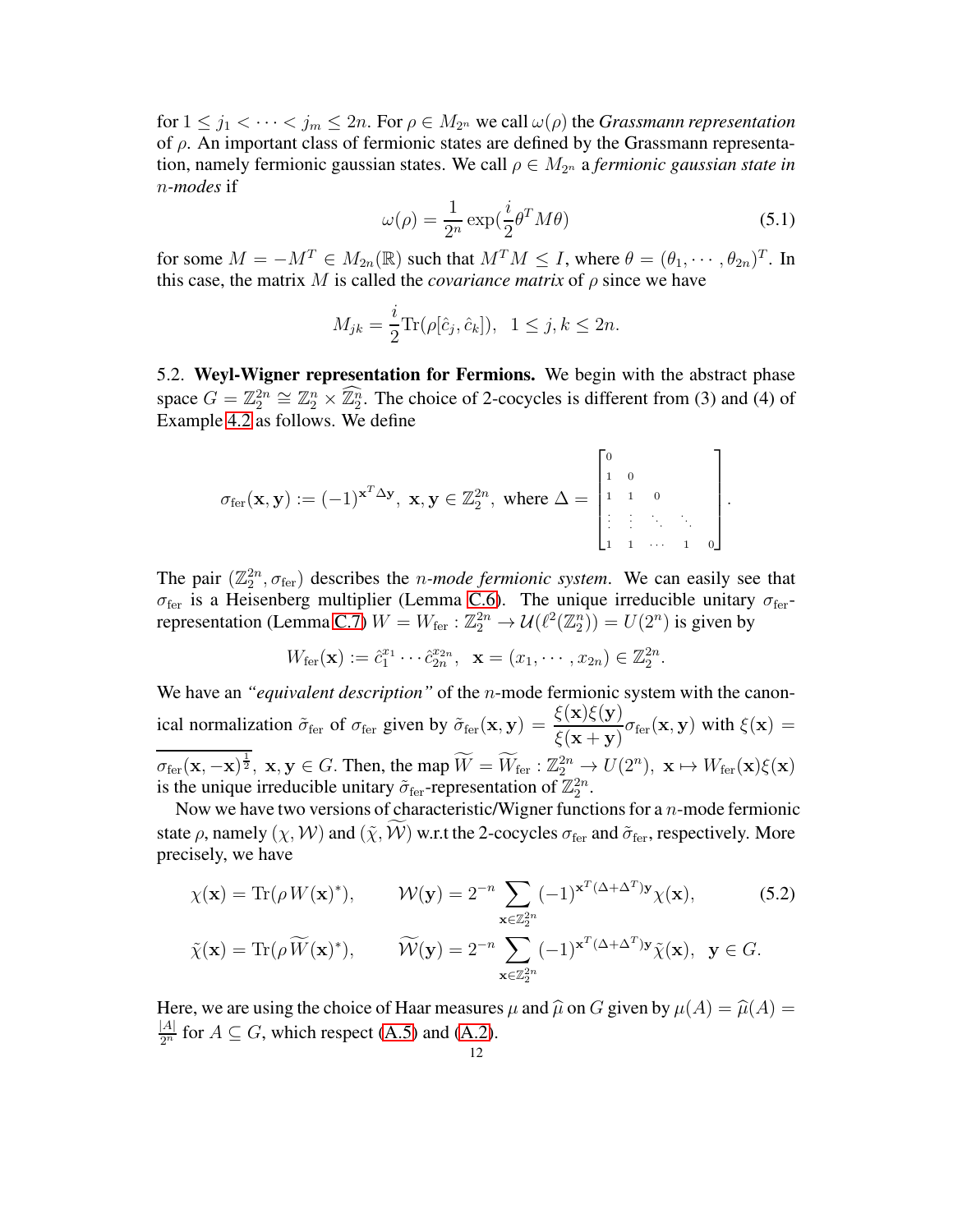<span id="page-12-0"></span>5.3. Mixed spin systems, hardcore-bosons and associated symmetry groups. We can generalize the Fermionic system according to the following arbitrary choice of signs

 $\varepsilon$  :  $\{1, \cdots, n\} \times \{1, \cdots, n\} \rightarrow \{\pm 1\}$ 

satisfying (i)  $\varepsilon(i, i) = -1$ , (ii)  $\varepsilon(i, j) = \varepsilon(j, i)$ ,  $1 \le i, j \le n$ . The *n-mode mixed spin system* is described by the  $\varepsilon$ -*Majorana operators*  $\hat{c}_{\varepsilon,1}, \ldots, \hat{c}_{\varepsilon,2n}$ , which are self-adjoint operators acting on  $\mathcal{H} = \mathbb{C}^{2^n} = \ell^2(\mathbb{Z}_2^n)$  satisfying the  $\varepsilon$ -CAR:

$$
\begin{cases} \n\hat{c}_{\varepsilon,2j}\hat{c}_{\varepsilon,2k} - \varepsilon(j,k)\hat{c}_{\varepsilon,2j}\hat{c}_{\varepsilon,2k} = 2\delta_{jk} \\
\hat{c}_{\varepsilon,2j-1}\hat{c}_{\varepsilon,2k-1} - \varepsilon(j,k)\hat{c}_{\varepsilon,2j-1}\hat{c}_{\varepsilon,2k-1} = 2\delta_{jk} \quad \text{ for } 1 \le j,k \le n. \\
\hat{c}_{\varepsilon,2j-1}\hat{c}_{\varepsilon,2k} = \varepsilon(j,k)\hat{c}_{\varepsilon,2j-1}\hat{c}_{\varepsilon,2k}\n\end{cases}
$$

Note that  $\hat{c}_{\varepsilon,j}$ 's are identified with

$$
\hat{c}_{\varepsilon,2j-1} = Z_{\varepsilon(1,j)} \otimes \cdots \otimes Z_{\varepsilon(j-1,j)} \otimes X \otimes I \otimes \cdots \otimes I
$$
  

$$
\hat{c}_{\varepsilon,2j} = Z_{\varepsilon(1,j)} \otimes \cdots \otimes Z_{\varepsilon(j-1,j)} \otimes Y \otimes I \otimes \cdots \otimes I,
$$

where  $Z_1 = I_2, Z_{-1} = Z \in M_2(\mathbb{C})$ . See [\[3\]](#page-31-15) for the details and the connection to free probability.

We use the same abstract phase space  $G = \mathbb{Z}_2^{2n} \cong \mathbb{Z}_2^n \times \mathbb{Z}_2^n$  for the n-mode mixed spin system with the choice of 2-cocycle  $\sigma_{\varepsilon}$  given by  $\sigma_{\varepsilon}(\mathbf{x}, \mathbf{y}) := (-1)^{\mathbf{x}^T \Delta_{\varepsilon} \mathbf{y}}, \mathbf{x}, \mathbf{y} \in$  $\mathbb{Z}_2^{2n}$ , where

$$
\Delta_{\varepsilon} = \begin{bmatrix}\n0 & & & & & & & \\
1 & 0 & & & & & & \\
\tilde{\varepsilon}(1,2) & \tilde{\varepsilon}(1,2) & 0 & & & & & \\
\tilde{\varepsilon}(1,2) & \tilde{\varepsilon}(1,2) & 1 & 0 & & & & \\
\vdots & \vdots & \vdots & \vdots & \ddots & \vdots & & \\
\vdots & \vdots & \vdots & \vdots & \ddots & \vdots & \vdots \\
\tilde{\varepsilon}(1,n) & \tilde{\varepsilon}(1,n) & \tilde{\varepsilon}(2,n) & \tilde{\varepsilon}(2,n) & \cdots & \tilde{\varepsilon}(n-1,n) & 0 \\
\tilde{\varepsilon}(1,n) & \tilde{\varepsilon}(1,n) & \tilde{\varepsilon}(2,n) & \tilde{\varepsilon}(2,n) & \cdots & \tilde{\varepsilon}(n-1,n) & 1\n\end{bmatrix} \in M_{2n}(\mathbb{Z}_2)
$$

and  $\tilde{\varepsilon}(i,j) = \frac{1-\varepsilon(i,j)}{2} \in \mathbb{Z}_2, 1 \leq i,j \leq n$ . The pair  $(\mathbb{Z}_2^{2n}, \sigma_{\varepsilon})$  describes the *n-mode mixed spin system*. It is not difficult to check that  $\sigma_{\varepsilon}$  is a Heisenberg multiplier for any choice of  $\varepsilon$  (Lemma [C.6\)](#page-22-0). The unique irreducible unitary  $\sigma_{\varepsilon}$ -representation (Lemma [C.7\)](#page-23-1)  $W_{\varepsilon} : \mathbb{Z}_2^{2n} \to U(2^n)$  is given by

<span id="page-12-1"></span>
$$
W_{\varepsilon}(\mathbf{x}) := \hat{c}_{\varepsilon,1}^{x_1} \cdots \hat{c}_{\varepsilon,2n}^{x_{2n}}, \quad \mathbf{x} = (x_1, \cdots, x_{2n}) \in \mathbb{Z}_2^{2n}.
$$

Note that we recover the fermionic case when  $\varepsilon \equiv -1$ , i.e.  $\sigma_{-1} = \sigma_{\text{fer}}$ . When  $\varepsilon(i, j) =$ 1 for all  $1 \leq i \neq j \leq n$  the associated quantum system corresponds to *hard-core bosons*, in the sense that the  $\varepsilon$ -Majorana operators  $\hat{c}_{\varepsilon,j}$  behave like Majorana operators, but commute for different modes [\[32\]](#page-32-14).

Note finally that we also have canonical normalization  $\tilde{\sigma}_{\varepsilon}$  and the associated projective representation  $\widetilde{W}_{\varepsilon}$  as before.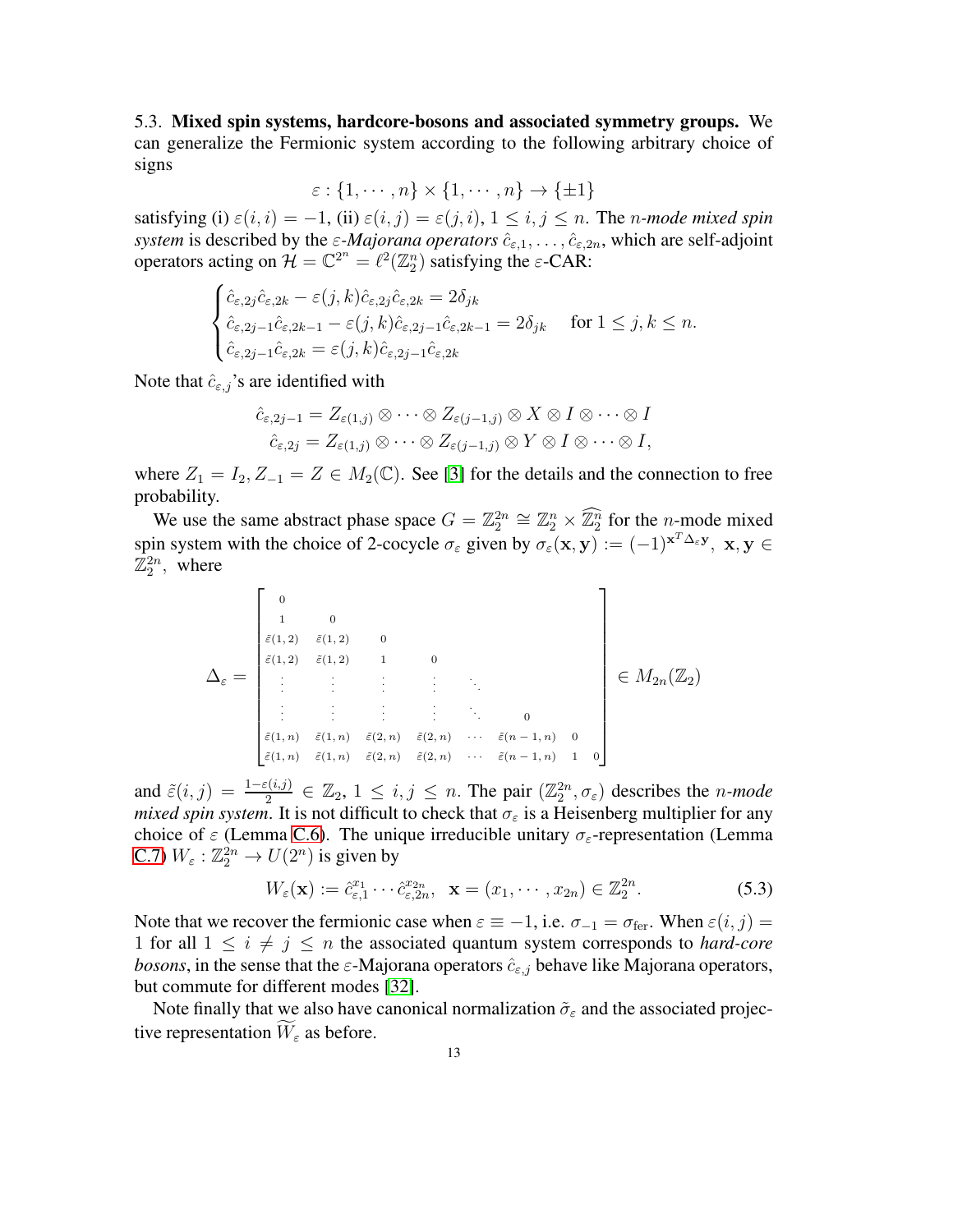**Remark 5.1.** When  $n = 1$  *(i.e. the 1-mode case) we also have*  $\sigma_{\epsilon} = \sigma_{\text{fer}} = \sigma_{\text{can}}$ *regardless of the choice of signs* ε*.*

We summarize calculations on the symmetry groups  $Sp(G, \sigma)$  and  $\mathcal{C}_{gen}(G, \sigma)$  for mixed spin systems in Table 2. Here,  $C_n$  is the original *Clifford group on n-qubits* (by Gottesman [\[21,](#page-31-7) pp. 127–128]) given by

$$
\mathcal{C}_n := \{ U \in U(2^n) : UP_n U^* \subset \pm P_n \} / \mathbb{T},
$$

where  $P_n := \{A_1 \otimes \cdots \otimes A_n | A_j \in \{I, X, Y, Z\}\}\$  for the Pauli matrices  $X, Y, Z$  in the single qubit system.

| $(G,\sigma)$                                        | $Sp(G,\sigma)$                                                                           | $\mathcal{C}_{gen}(G,\sigma)$ |
|-----------------------------------------------------|------------------------------------------------------------------------------------------|-------------------------------|
| $(\mathbb{Z}_2^{2n},\sigma_{\rm fer})$              | $\{S \in M_{2n}(\mathbb{Z}_2) \mid S^T \Delta S = \Delta\}$                              |                               |
| $(\mathbb{Z}_2^{2n},\tilde{\sigma}_{\text{fer}})$   | $\mathbb{Z}_3$ for $n = 1$ (open for other cases)                                        |                               |
| $(\mathbb{Z}_2^{2n}, \sigma_{\varepsilon})$         | $\{S \in M_{2n}(\mathbb{Z}_2) \mid S^T \Delta_{\varepsilon} S = \Delta_{\varepsilon}\}\$ | $\mathcal{C}_n$               |
| $(\mathbb{Z}_2^{2n}, \tilde{\sigma}_{\varepsilon})$ | $?$ (open)                                                                               |                               |

TABLE 2. Symmetry groups for fermions and mixed spin systems

**Remark 5.2.** *There is a generalized Clifford operation on*  $(\mathbb{Z}_2^2, \sigma_{\text{fer}})$  *and*  $(\mathbb{Z}_2^2, \tilde{\sigma}_{\text{fer}})$ *, which is not a Clifford operation, i.e.*

$$
\mathcal{C}(\mathbb{Z}_2^2, \sigma_{\mathrm{fer}}) \subsetneq \mathcal{C}(\mathbb{Z}_2^2, \tilde{\sigma}_{\mathrm{fer}}) \subsetneq \mathcal{C}_2 = \mathcal{C}_{\mathrm{gen}}(\mathbb{Z}_2^2, \sigma_{\mathrm{fer}}) = \mathcal{C}_{\mathrm{gen}}(\mathbb{Z}_2^2, \tilde{\sigma}_{\mathrm{fer}}).
$$

*Indeed, all the inclusion relations except for*  $C(\mathbb{Z}_2^2, \tilde{\sigma}_{\text{fer}}) \neq C_2$  *follow from Proposition [C.10](#page-24-1) and Proposition [C.17.](#page-27-0) Note that we can find a generalized Clifford operation* U *on*  $(\mathbb{Z}_2^2, \sigma_{\text{fer}})$  *with the following pair*  $(S, \xi)$ *:* 

$$
S = \begin{bmatrix} 0 & 1 \\ 1 & 0 \end{bmatrix}; \quad \frac{\mathbf{x}}{\xi(\mathbf{x})} \begin{bmatrix} 00 & 10 & 01 & 11 \\ 1 & 1 & 1 & -1 \end{bmatrix},
$$

*just by checking*  $\mathbf{x} \mapsto \xi(\mathbf{x})W_{\text{fer}}(S\mathbf{x})$  *is a*  $\sigma_{\text{fer}}$ -representation of  $\mathbb{Z}_2^2$ . However, U is not *a* Clifford operation on  $(\mathbb{Z}_2^2, \tilde{\sigma}_{\text{fer}})$  since  $S \notin Sp(\mathbb{Z}_2^2, \tilde{\sigma}_{\text{fer}})$ . Therefore,  $\mathcal{C}(\mathbb{Z}_2^2, \tilde{\sigma}_{\text{fer}}) \subsetneq \mathcal{C}_2$ .

<span id="page-13-0"></span>5.4. Non-negative Wigner functions of Fermionic states. Now we investigate nonnegativity of  $W = W_\rho$  and  $\widetilde{W} = \widetilde{W}_\rho$  for a Fermionic state  $\rho$  (as in [\(5.2\)](#page-11-0)) starting from 1-mode case. Note that a 1-mode fermionic state is nothing but a qubit state, so that it  $\sqrt{ }$ 

is 
$$
\rho = \begin{bmatrix} a & b \\ c & d \end{bmatrix}
$$
,  $a, b, c, d \in \mathbb{C}$  with  $a, d \ge 0$ ,  $a + d = 1$ ,  $c = \overline{b}$ ,  $|b|^2 \le ad$ .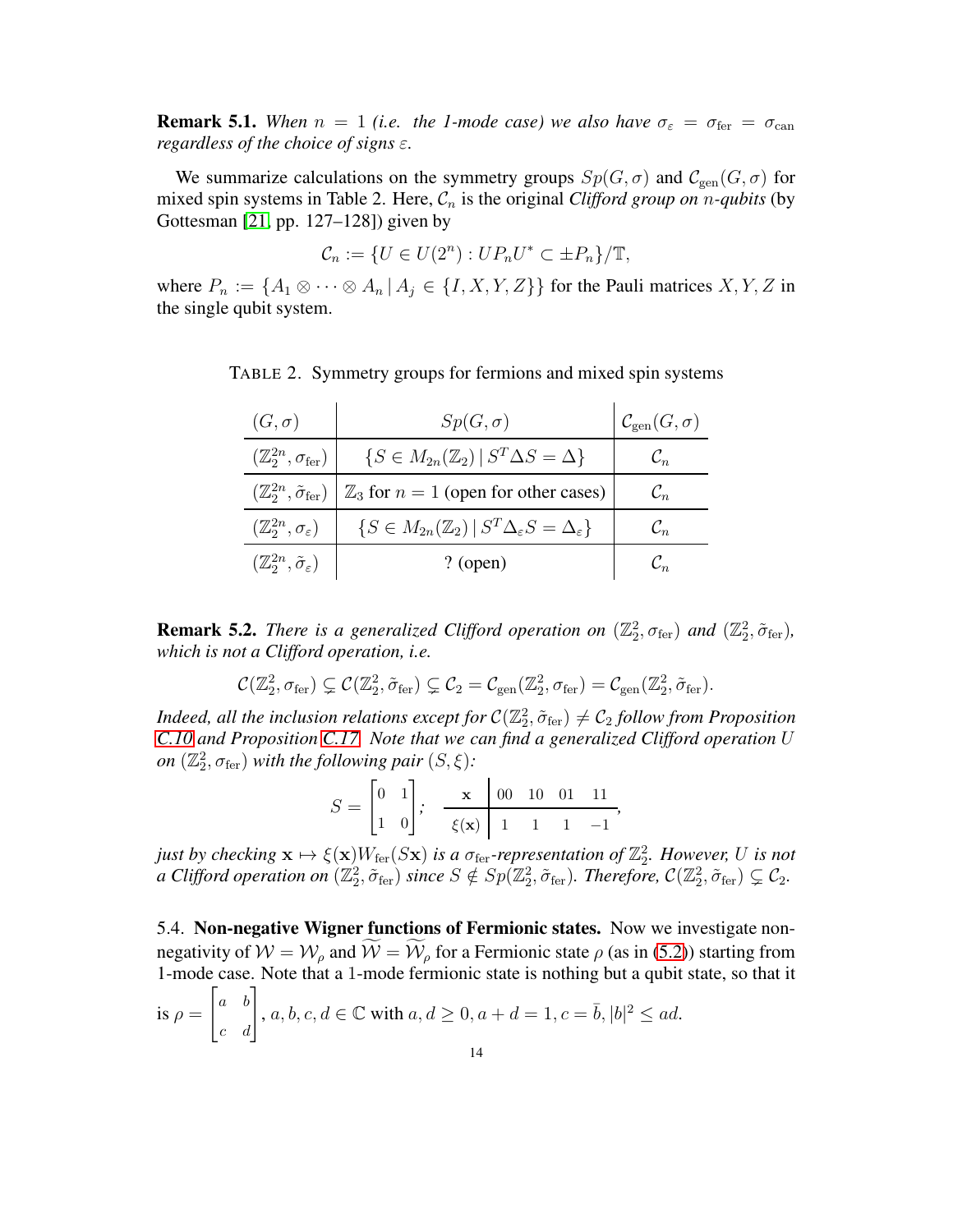<span id="page-14-1"></span>**Theorem 5.3.** *Let*  $\rho =$  $\begin{bmatrix} a & b \\ c & d \end{bmatrix}$ *be a* 1*-mode fermionic state.*

- (1) *We have*  $W_{\rho} \ge 0$  *if and only if*  $a = d = \frac{1}{2}$  $\frac{1}{2}$ ,  $b = \bar{c}$  *with*  $-\frac{1}{2} \leq \text{Re } b \pm \text{Im } b \leq \frac{1}{2}$  $rac{1}{2}$ .
- (2) *We have*  $W_{\rho} \geq 0$ ,  $\rho$  *being pure if and only if*  $a = d = \frac{1}{2}$  $\frac{1}{2}$ ,  $b = \bar{c} \in \{\pm \frac{1}{2}, \pm \frac{1}{2}\}$  $\frac{1}{2}i$ .
- (3) *The state*  $\rho$  *is a fermionic gaussian state with*  $\mathcal{W}_{\rho} \geq 0$  *if and only if*  $\rho = \frac{1}{2}$  $rac{1}{2}I_2.$

With the normalization we get a wider range of states with non-negative Wigner functions. Here we specify the function  $\xi(x) = \overline{\sigma_{\text{fer}}(x, x)^{\frac{1}{2}}}$  on a single mode fermionic system in order to avoid any confusion:

| x        | 00 | 10 | 01 | 11 |
|----------|----|----|----|----|
| $\xi(x)$ | 1  | 1  | 1  | -i |

<span id="page-14-4"></span>Theorem 5.4. *Let* ρ *be a* 1*-mode fermionic state.*

<span id="page-14-5"></span>(1) 
$$
W_{\rho} \ge 0
$$
 if and only if  
\n
$$
\rho = \begin{bmatrix} a & x+iy \\ x-iy & 1-a \end{bmatrix} with \begin{cases} x^2 + y^2 \le a(1-a), \\ |x \pm y| \le \frac{1}{2}(1 \mp (1-2a)) \end{cases} \quad a, x, y \in \mathbb{R}. \tag{5.4}
$$

- (2) In the above case  $\rho$  is a pure state if and only if  $\begin{cases} x^2 + y^2 = a(1 a), \\ 1 \leq a \leq a \end{cases}$  $|x \pm y| \leq \frac{1}{2}(1 \mp (1 - 2a)).$
- (3) *We always have*  $\widetilde{W}_\rho \geq 0$  *for any fermionic gaussian state*  $\rho$ *.*

For the 2-mode case we still have the following complete picture for the un-normalized case.

<span id="page-14-2"></span>Theorem 5.5. *Let* ρ *be a* 2*-mode fermionic state.*

(1)  $W_{\rho} \geq 0$  *if and only if*  $\rho$  *is of the form* 

<span id="page-14-0"></span>
$$
\rho = \frac{1}{4} \begin{bmatrix} 1 - a_5 & a_3 - ia_4 & a_1 - ia_2 & 0 \\ a_3 + ia_4 & 1 + a_5 & 0 & a_1 - ia_2 \\ a_1 + ia_2 & 0 & 1 + a_5 & -a_3 + ia_4 \\ 0 & a_1 + ia_2 & -a_3 - ia_4 & 1 - a_5 \end{bmatrix}
$$
(5.5)

 $with (a_j)_{j=1}^5 \subseteq [-1,1]$  and

<span id="page-14-3"></span>
$$
\begin{cases} |(a_1 + a_2) \pm (a_3 + a_4)| \le 1 + a_5 \\ |(a_1 - a_2) \pm (a_3 - a_4)| \le 1 + a_5 \\ |(a_1 + a_2) \pm (a_3 - a_4)| \le 1 - a_5 \\ |(a_1 - a_2) \pm (a_3 + a_4)| \le 1 - a_5. \end{cases}
$$
(5.6)

- (2) *There is no pure state*  $\rho$  *with*  $W_{\rho} \geq 0$ *.*
- (3) *The state*  $\rho$  *in* [\(5.5\)](#page-14-0) *is fermionic gaussian if and only if*  $a_j = 0$ ,  $1 \le j \le 5$ *.*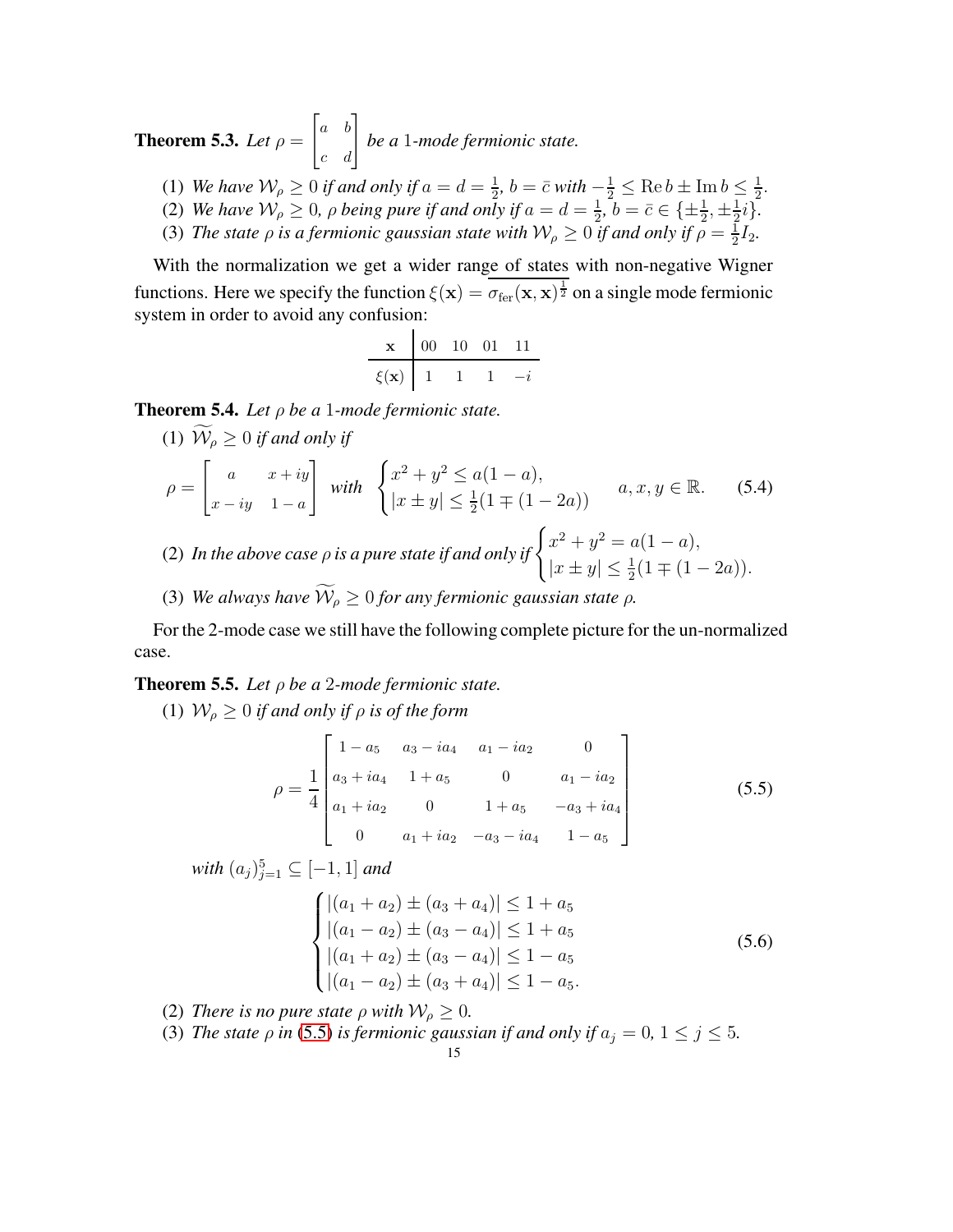The last result of the above theorem can be extended to higher dimensional cases.

<span id="page-15-0"></span>**Theorem 5.6.** The maximally mixed state  $2^{-n}I_{2^n}$  is the only *n*-mode fermionic gauss*ian state*  $\rho$  *with*  $W_{\rho} \geq 0$ *.* 

The normalized case is far more complicated, so that we have restricted results as follows.

**Theorem 5.7.** (1) Let  $\rho$  be a n-mode fermionic state with  $W_{\rho} \geq 0$ . Then, we *automatically have*  $\widetilde{\mathcal{W}}_{\rho} \geq 0$ *.* 

(2) *Let* ρ *be the* n*-mode fermionic gaussian state with the covariance matrix*

<span id="page-15-1"></span>
$$
M = \bigoplus_{j=1}^{n} \begin{bmatrix} 0 & a_j \\ -a_j & 0 \end{bmatrix}, \text{ where } |a_j| \le 1, a_j \in \mathbb{R}, 1 \le j \le n. \tag{5.7}
$$

*Then,*  $\widetilde{\mathcal{W}}_{\rho} \geq 0$  *for*  $\prod_{j=1}^{n}(|a_j| + 1) \leq 2$ *. Moreover, there is a 2-mode pure fermionic gaussian state*  $\rho$  *such that*  $\widetilde{W}_{\rho}$  *is not non-negative.* 

**Remark 5.8.** *We can see that the condition*  $\widetilde{\mathcal{W}}_{\rho} \geq 0$  *covers wider range of states than the condition*  $W_p \geq 0$ *, but still not enough to capture all of the fermionic gaussianity.* 

# 6. OUTLOOK

The tools we developed provide us with a large class of pseudo-probability distributions (Wigner functions) which generalizes the main known examples. For these representations to be useful in enabling classical simulations and solutions to the dynamics of quantum systems, it is important to have a good characterizations of both the states with non-negative Wigner functions, and quantum dynamics which preserve this property.

We made progress on the later, by characterizing the group of quantum transformations whose effects on the distribution can be represented solely by a transformation on phase-space (Clifford operations). We have shown that this group is non-trivial also in the new examples that we proposed (fermions, hard-core bosons and anglenumber system). However in the Fermionic case, we have only fully characterized the *generalized* Clifford group, which merely contain the group of interest.

However, apart from a few first results in Section [5.4](#page-13-0) and apart from the known results for bosons and finite Weyl systems, we do not know how to generally characterize the states with non-negative Wigner functions, i.e., how to generalize Hudson's theorem. A first simpler steps to be taken in that direction would include a formalization of the composition of subsystems and partial traces, and whether these operation preserve the positivity of the generalized Wigner functions.

To build a more general framework, it is possible to drop the requirement that the 2 cocycle be a Heisenberg multiplier. This would cover cases where the quantum system is not a type I factor, or not a factor at all (corresponding to a non-unique projective representation). The case of a type II factor is considered for instance in Appendix [E,](#page-30-0) but a full analysis is left for further work.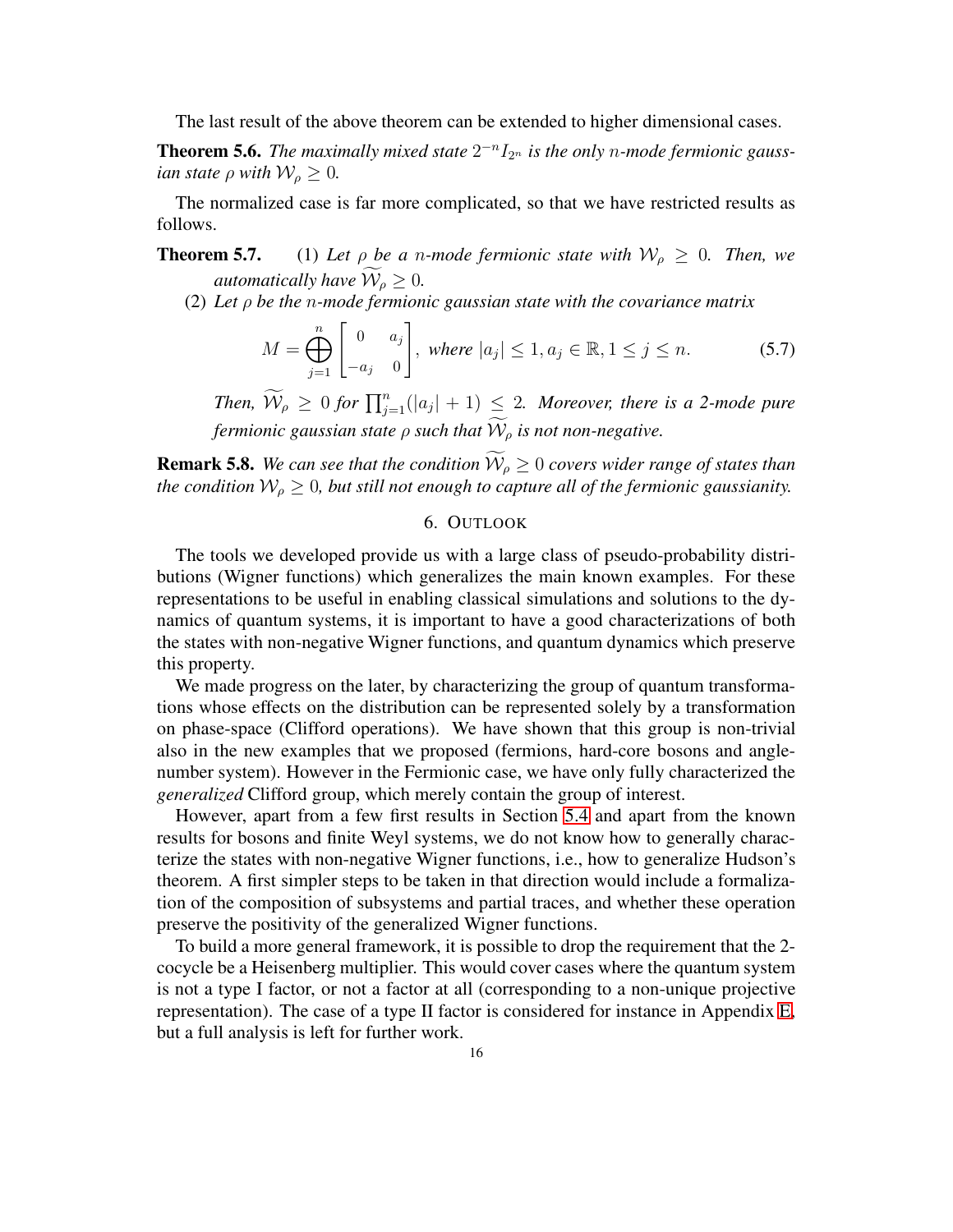Acknowledgements. HHL and SJP's research was supported by the Basic Science Research Program through the National Research Foundation of Korea (NRF) Grant NRF-2017R1E1A1A03070510 and the National Research Foundation of Korea (NRF) Grant funded by the Korean Government (MSIT) (Grant No.2017R1A5A1015626).

<span id="page-16-0"></span>Data Availability. Data sharing is not applicable to this article as no new data were created or analyzed in this study.

# APPENDIX A. TWISTED FOURIER ANALYSIS

In this section we collect mathematical aspects of (twisted) Fourier analysis on groups ([\[15,](#page-31-16) [27\]](#page-32-6)) including some of the proofs we need.

Let us begin with the abstract *phase space* G, which is a locally compact abelian group equipped with a Haar measure  $\mu$ , which is translation invariant. The choice of  $\mu$  will be fixed later. In harmonic analysis we associate several algebras to the group G. The first such example would be  $L^{\infty}(G)$ , the algebra of essentially bounded functions on G, which is a commutative von Neumann algebra (via the usual element-wise multiplication of functions and complex conjugation). The space  $L^1(G)$  consisting of  $\mu$ -integrable functions is the predual of  $L^{\infty}(G)$  equipped with a commutative Banach ∗-algebra structure—the *group algebra* of G—with the the *convolution* product ∗

$$
(f * g)(x) := \int_{G} f(x)g(y - x)d\mu(x),
$$
 (A.1)

and the involution  $f^*(x) = \overline{f}(-x)$ ,  $x \in G$ . The above convolution product  $f * g$ can be extended to the case of  $g \in L^2(G)$  via Young's inequality, so that we can define the convolution operator  $L_f : L^2(G) \to L^2(G)$ ,  $g \mapsto f * g$ . Then, we get another commutative von Neumann algebra  $vN(G) \subseteq B(L^2(G))$ , called the *group von Neumann algebra*, generated by convolution operators  $L_f$ ,  $f \in L^1(G)$ .

Commutativity of the algebra vN(G) leads us to the Gelfand representation, vN(G)  $\simeq$  $L^{\infty}(\widehat{G})$ , where  $\widehat{G}$  is the *dual group* of G. Recall that an element  $\chi \in \widehat{G}$  is a continuous group homomorphism  $\chi : G \to \mathbb{T} \cong U(1)$ . In other words, it is an onedimensional (thus, irreducible) unitary representation of G. The above identification  $vN(G) \simeq L^{\infty}(\widehat{G})$  maps  $L_f$  to  $\mathcal{F}(f)$ , where

$$
\mathcal{F}: L^1(G) \to L^\infty(\widehat{G}), \ f \mapsto \widehat{f}
$$

is the Fourier transform on G given by

$$
\widehat{f}(\gamma) := \int_G f(x)\overline{\gamma(x)}dx, \ \ \gamma \in \widehat{G}.
$$

Note that Definition [3.3](#page-4-0) uses the assumption  $G \cong \widehat{G}$  with the duality  $\Phi : G \to \widehat{G}$ to get the symplectic Fourier transform  $\mathcal{F}_S(f)$ , which is in general different from the above  $\widehat{f}$  using the canonical identification  $x \in G \mapsto \gamma_x \in \widehat{G}$ . The Fourier transform  $\mathcal F$  is a \*-algebra homomorphism from the group algebra  $(L^1(G), *, \star)$  into the group von Neumann algebra v $N(G) \subseteq \mathcal{B}(L^2(G))$ . Moreover, the Fourier transform  $\mathcal F$  can be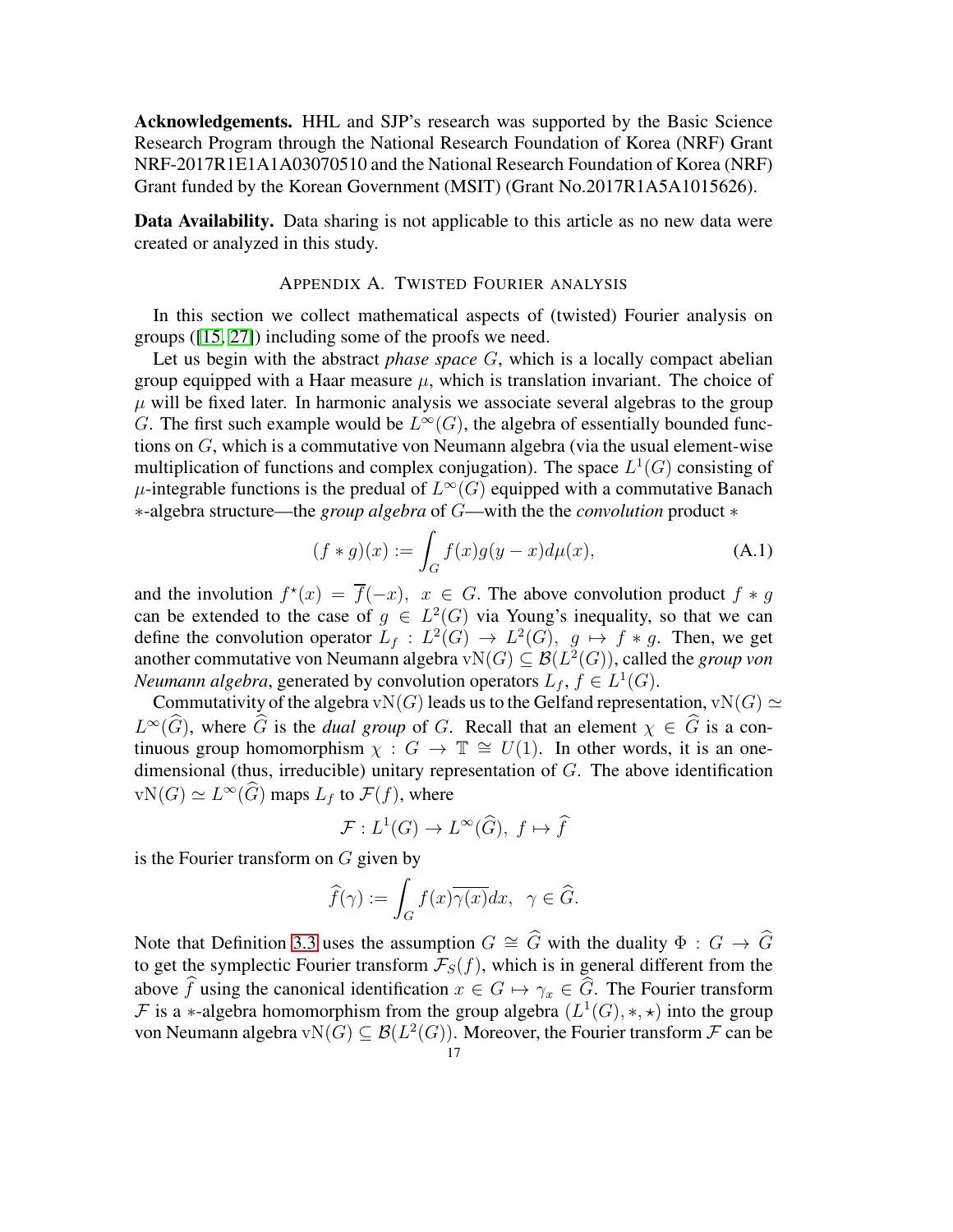extended to a unitary between corresponding  $L^2$ -spaces, i.e. there is a Haar measure  $\widehat{\mu}$ on  $\ddot{G}$  such that

$$
\mathcal{F}: L^2(G) \to L^2(\widehat{G}), \ f \mapsto \widehat{f}
$$

is a unitary, which is called the *Plancherel theorem*. In particular, we have

<span id="page-17-0"></span>
$$
\int_{G} f\bar{g}d\mu = \int_{\widehat{G}} \widehat{f}\bar{\widehat{g}}d\widehat{\mu}, \ \ f, g \in L^{2}(G). \tag{A.2}
$$

We might be able to say that the group von Neumann algebra  $vN(G)$  does not exhibit true quantum nature thanks to its commutativity. However, we may *twist* the algebra  $vN(G)$  via a 2-*cocycle*, which results a non-commutative algebra. The convolution product  $*$  twists into a non-commutative product  $*_{\sigma}$  (called the *twisted convolution*) defined by

$$
(f *_{\sigma} g)(x) := \int_{G} f(y)g(x - y)\sigma(y, x - y)d\mu(y).
$$
 (A.3)

We also have a twisted involution  $f^{\star\sigma}(x) := \overline{\sigma(x,-x)f(-x)}$ ,  $x \in G$ . The above twisted convolution  $f *_{\sigma} g$  can also be extended to the case of  $g \in L^2(G)$  via Young's inequality, so that we can define the *twisted convolution operator*  $L_f^{\sigma}$  :  $L^2(G) \rightarrow$  $L^2(G)$ ,  $g \mapsto f *_{\sigma} g$ , which in turn generates a non-commutative algebra called the *twisted group von Neumann algebra*  $vN(G, \sigma) \subseteq \mathcal{B}(L^2(G)).$ 

The story for *twisted Fourier transform* is a bit more involved, since we need to deal with possibly infinite dimensional irreducible *twisted unitary representation* of G. This is in stark contrast with the fact that every element  $\gamma \in \widehat{G}$  is a 1-dimensional irreducible unitary representation of G as mentioned before. In this paper we focus on the case when the 2-cocycle  $\sigma$  is an *Heisenberg multiplier*, which forces that there is only one irreducible *σ*-representation  $W : G \to \mathcal{U}(\mathcal{H}_W)$  up to unitary equivalence. Now we can define the *twisted Fourier transform*  $\mathcal{F}_{\sigma}$  by

$$
\mathcal{F}_{\sigma}: L^{1}(G) \to \mathcal{B}(\mathcal{H}_{W}), \ \ f \mapsto \widehat{f}(W) := \int_{G} f(x)W(x)d\mu(x) \in B(\mathcal{H}_{W}),
$$

which is still a \*-algebra homomorphism from  $(L^1(G), *_{\sigma}, *_{\sigma})$  into  $\mathcal{B}(\mathcal{H}_W)$ . Moreover, the twisted Fourier transform  $\mathcal{F}_{\sigma}$  can be extended to a unitary between corresponding  $L^2$ -spaces. For this result we need preparations. First, the space  $G \times T$  with the group law  $(x, z) \cdot (y, w) = (x + y, zw\sigma(x, y))$  becomes a locally compact group, which we call *the central extension* G(σ) of G. Secondly, we recall the *regular* σ*-representation*  $\lambda_{\sigma}: G \to \mathcal{B}(L^2(G))$  given by

<span id="page-17-2"></span>
$$
\lambda_{\sigma}(x)f(y) = \sigma(x, y - x)f(y - x), \ x, y \in G, \ f \in L^{2}(G). \tag{A.4}
$$

<span id="page-17-1"></span>Theorem A.1. *(*Twisted Plancherel theorem*,* [\[27,](#page-32-6) Theorem 7.1]*) Suppose, in addition, that the central extension*  $G(\sigma)$  *has a type I regular representation. Then the map*

$$
\mathcal{F}_{\sigma}: L^2(G) \to \mathcal{S}^2(\mathcal{H}_W), \quad f \mapsto \widehat{f}(W)
$$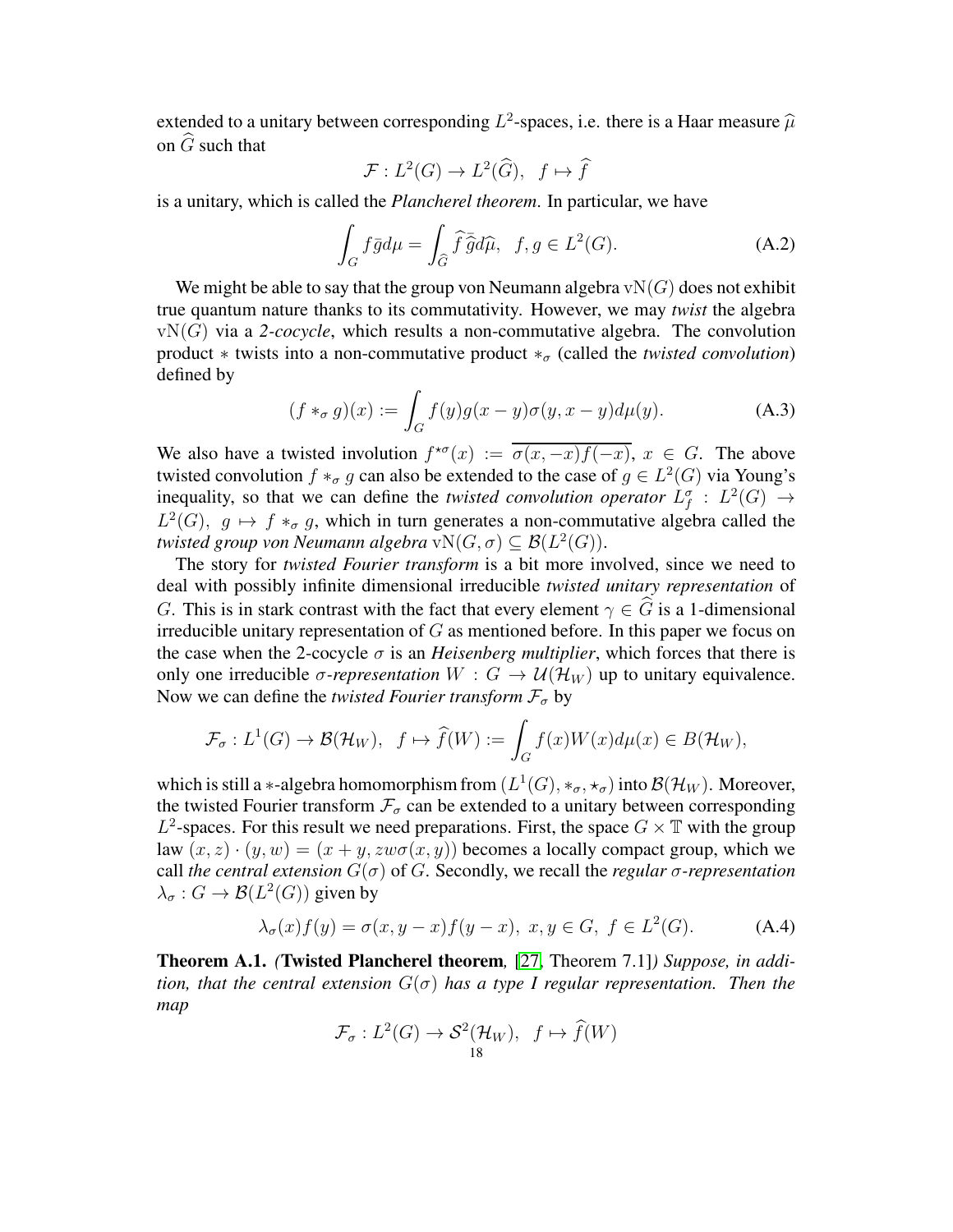*is a unitary. In particular, we have*

<span id="page-18-0"></span>
$$
\int_{G} f\bar{g}d\mu = \text{Tr}(\widehat{f}(W)\widehat{g}(W)^{*}), \ f, g \in L^{2}(G)
$$
\n(A.5)

*for an appropriate choice of a Haar measure* µ *on* G*. Moreover, we have the unitary equivalence*  $\lambda_{\sigma} \cong W \otimes 1_W$  with the intertwiner  $\mathcal{F}_{\sigma}$ . Consequently, we have

$$
vN(G, \sigma) \simeq \mathcal{B}(\mathcal{H}_W), \ L_f^{\sigma} = \int_G \lambda_{\sigma}(y) f(y) d\mu(y) \mapsto \widehat{f}(W).
$$

**Remark A.2.** *For each of the examples in this paper the central extension*  $G(\sigma)$  *is actually a type I group, so that the additional condition in Theorem [A.1](#page-17-1) is satisfied. Indeed, for the cases in Section [4](#page-7-1) we may appeal to* [\[34\]](#page-32-11) *(with a minor modification) and* [\[15,](#page-31-16) p. 207, Example 3]. *For the cases in Section* [5](#page-10-0) *we know that*  $G(\sigma)$  *is compact, so that it is type I.*

# APPENDIX B. CHARACTERISTIC AND WIGNER FUNCTIONS

In this section we collect some of the essential properties of characteristic and Wigner functions.

<span id="page-18-1"></span>**Proposition B.1.** *For any*  $\rho \in S^1(\mathcal{H})$  *we have*  $\chi_{\rho} \in L^2(G)$  *and*  $\mathcal{F}_{\sigma}(\chi_{\rho}) = \rho$ .

*Proof.* Since  $\mathcal{F}_{\sigma}: L^2(G) \to \mathcal{S}^2(\mathcal{H})$  is a unitary, span $\{\mathcal{F}_{\sigma}(\varphi) : \varphi \in C_c(G)\}$  is dense in  $S^2(\mathcal{H})$ . Here,  $C_c(G)$  is the space of all continuous functions on G with compact support. Consequently,  $\text{span}\{\mathcal{F}_{\sigma}(\varphi_1)\mathcal{F}_{\sigma}(\varphi_2)^* : \varphi_1, \varphi_2 \in C_c(G)\}$  is dense in  $S^1(\mathcal{H})$ . Now we have  $\rho = \mathcal{F}_{\sigma}(\varphi_1) \mathcal{F}_{\sigma}(\varphi_2)^* = \mathcal{F}_{\sigma}(\varphi_1 *_{\sigma} \varphi_2^* \varphi_1^*$  $\binom{\star\sigma}{2}$  and

$$
\varphi_1 *_{\sigma} \varphi_2^{*_{\sigma}}(\cdot) = \overline{\langle \lambda_{\sigma}(\cdot)\varphi_2, \varphi_1 \rangle} = \text{Tr}(W^*(\cdot)\mathcal{F}_{\sigma}(\varphi_1)\mathcal{F}_{\sigma}(\varphi_2)^*) = \chi_{\rho}(\cdot).
$$
\nused the fact that  $\mathcal{F}_{\rho}(\cdot) = (W(\cdot)\otimes 1_{\mathcal{F}}) \circ \mathcal{F}_{\rho}(\cdot)$ .

Here, we used the fact that  $\mathcal{F}_{\sigma} \circ \lambda_{\sigma}(\cdot) = (W(\cdot) \otimes 1_W) \circ \mathcal{F}_{\sigma}$ .

Note that the integral  $\int_G f(x)W(x)d\mu(x)$  is well-defined in the strong sense only for the case of  $f \in L^1(G)$ . However, we would like to understand its precise meaning for more general  $f$ .

<span id="page-18-2"></span>**Proposition B.2.** For  $f \in L^2(G)$  the integral  $\int_G f(\mathbf{x})W(\mathbf{x})d\mu(\mathbf{x})$  defines a bounded *operator on* H *in the weak sense. Note that it actually is a Hilbert-Schmidt operator thanks to Theorem [A.1.](#page-17-1)*

*Proof.* For any  $\xi, \eta \in H$  the rank 1 operator  $|\xi\rangle\langle\eta|$  satisfies  $\|\xi\rangle\langle\eta\|\|_1 = \|\xi\rangle\langle\eta\|\|_2 =$  $\|\xi\|_2 \|\eta\|_2$ , so that we have  $\|\chi_{\xi\|\eta\|_2} = \|\xi\|_2 \|\eta\|_2$ . Thus,

$$
\begin{aligned} |\langle \eta | \int_G f(\mathbf{x}) W(\mathbf{x}) d\mu(\mathbf{x}) | \xi \rangle | &= | \int_G f(\mathbf{x}) \langle \eta | W(\mathbf{x}) | \xi \rangle d\mu(\mathbf{x}) | \\ &= | \int_G f(\mathbf{x}) \chi_{|\xi\rangle\langle\eta|} d\mu(\mathbf{x}) | \\ &\le \|f\|_2 \|\xi\|_2 \|\eta\|_2. \end{aligned}
$$

 $\Box$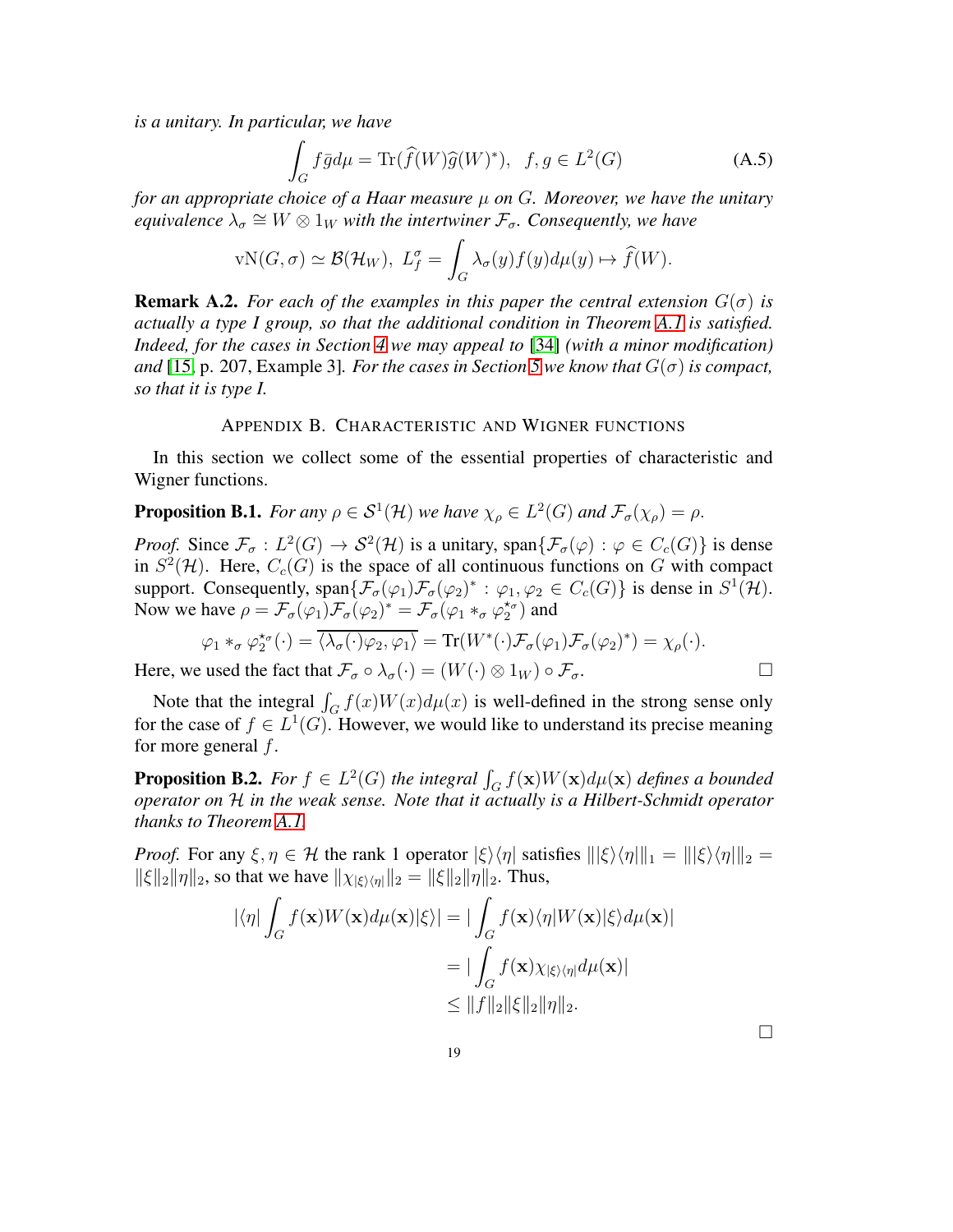If the function f on G has enough regularity, then the integral  $\int_G f(\mathbf{x})W(\mathbf{x})d\mu(\mathbf{x})$ even becomes trace class operators, which allows us to generalize Theorem [3.6](#page-5-1) in the case of  $G = F \times \overline{F}$  for  $F = \mathbb{R}^n$  or  $\mathbb{T}$  with the 2-cocycle  $\sigma_{\text{can}}$  as in Example 4.2. For this choice of group we will consider the "*Schwarz class*"  $S(G)$ . For  $G = \mathbb{R}^{2n}$  we can take the usual Schwarz class, but for  $G = \mathbb{T} \times \mathbb{Z}$ , we will take

$$
\mathcal{S}(G) := \{ f = (f_n)_{n \in \mathbb{Z}} : f_n \in C^{\infty}(\mathbb{T}), \sup_{n,m \in \mathbb{Z}} (1 + |nm|)^k |\widehat{f}_n^{\mathbb{T}}(m)| < \infty, \ \forall k \in \mathbb{N} \},\
$$

where  $\hat{g}^{\mathbb{T}}(n)$  refers to the *n*-th Fourier coefficient of a function g on  $\mathbb{T}$ . Note that we<br>have  $f(a_n) = f(a)$  and  $\mathbb{Z}^n$  and it is not integrate and the appear have  $f(\theta, n) = f_n(\theta), n \in \mathbb{Z}, \theta \in [0, 1]$  and it is relatively easy to see that the space  $S(G)$  is invariant under the Fourier transform on G. Indeed, we can easily see that for any  $f = (f_n)_{n \in \mathbb{Z}} \in \mathcal{S}(G)$  we have  $\widehat{\mathcal{F}^G(f)_m}^T(n) = \widehat{f}_n$  $\mathbb{T}(m)$ , where  $\mathcal{F}^G$  means the Fourier transform on G. The "Schwarz class"  $S(G)$  is a locally convex topological vector space with the canonical topology, and we call the topological dual  $\mathcal{S}(G)^*$  the space of all *tempered distributions on* G following the Euclidean case.

<span id="page-19-0"></span>**Proposition B.3.** Let  $G = F \times \widehat{F}$  for  $F = \mathbb{R}^n$  or  $\mathbb{T}$  with the 2-cocycle  $\sigma_{\text{can}}$  as in *Example 4.2. Then, for any*  $f \in S(G)$  *the integral*  $\int_G f(\mathbf{x})W(\mathbf{x})d\mu(\mathbf{x})$  *is a trace class operator. Moreover, for any*  $A = A^* \in \mathcal{B}(\mathcal{H})$  *the Wigner function*  $\mathcal{W}_A$  *is well-defined as a tempered distribution on* G *via*

$$
\langle \mathcal{W}_A, \varphi \rangle := \text{Tr}(A \,\mathcal{F}_\sigma(\mathcal{F}_S^{-1}(\varphi))), \ \ \varphi \in \mathcal{S}(G).
$$

*The above replaces* [\(3.4\)](#page-5-0) *for the choice of*  $\rho = \mathcal{F}_{\sigma}(\mathcal{F}_{S}^{-1})$  $(\mathcal{F}^{-1}(\varphi)) \in \mathcal{F}_{\sigma}(\mathcal{S}(G))$ . This means that if we take the quantum observable  $A\in{\mathcal B}({\mathcal H}),$  which is a bigger class than  ${\mathcal S}^2({\mathcal H})$ *then the coincidence of the quantum and the classical expectations remains to be true if we restrict our choice of states in*  $\mathcal{F}_{\sigma}(\mathcal{S}(G))$ *, a smaller class than*  $\mathcal{D}$ *.* 

*Proof.* From the definition of  $W(y, \gamma)$  we can readily see that for any  $h \in L^2(F)$  and  $u \in F$  we have

$$
\int_{G} f(y, \gamma) W(y, \gamma) d\mu_{F}(y) d\mu_{\hat{F}}(\gamma) h(u)
$$
\n
$$
= \int_{F} \int_{\hat{F}} f(y, \gamma) \gamma(u - y) h(u - y) d\mu_{F}(y) d\mu_{\hat{F}}(\gamma)
$$
\n
$$
= \int_{F} \int_{\hat{F}} f(u - y, \gamma) \gamma(y) h(y) d\mu_{\hat{F}}(\gamma) d\mu_{F}(y)
$$
\n
$$
= \int_{F} \hat{f}_{2}^{\hat{F}} (u - y, -y) h(y) d\mu_{F}(y),
$$

where  $\widehat{f}_2^{\widehat{F}}$  means that we are taking  $\widehat{F}$ -Fourier transform on the second variable of the function f. Consequently, the integral  $\int_G f(x)W(x)d\mu(x)$  is an integral operator acting on  $L^2(F)$  with the kernel  $K(u, y) = \widetilde{f}_2^{\widehat{F}}(u - y, -y)$ . When  $F = \mathbb{R}^n$ , it is clear that  $K \in \mathcal{S}(\mathbb{R}^{2n})$  for  $f \in \mathcal{S}(G)$ . When  $F = \mathbb{T}$  we can see that  $K \in C^{\infty}(\mathbb{T}^{2})$  for  $f \in \mathcal{S}(G)$  since  $\mathcal{F}_{\mathbb{T}^2}(\widehat{f}_2^{\widehat{F}})(m,n) = \widehat{f}_n$  $\int_{20}^{\mathbb{T}} (m)$ ,  $m, n \in \mathbb{Z}$ . Thus, we can conclude that the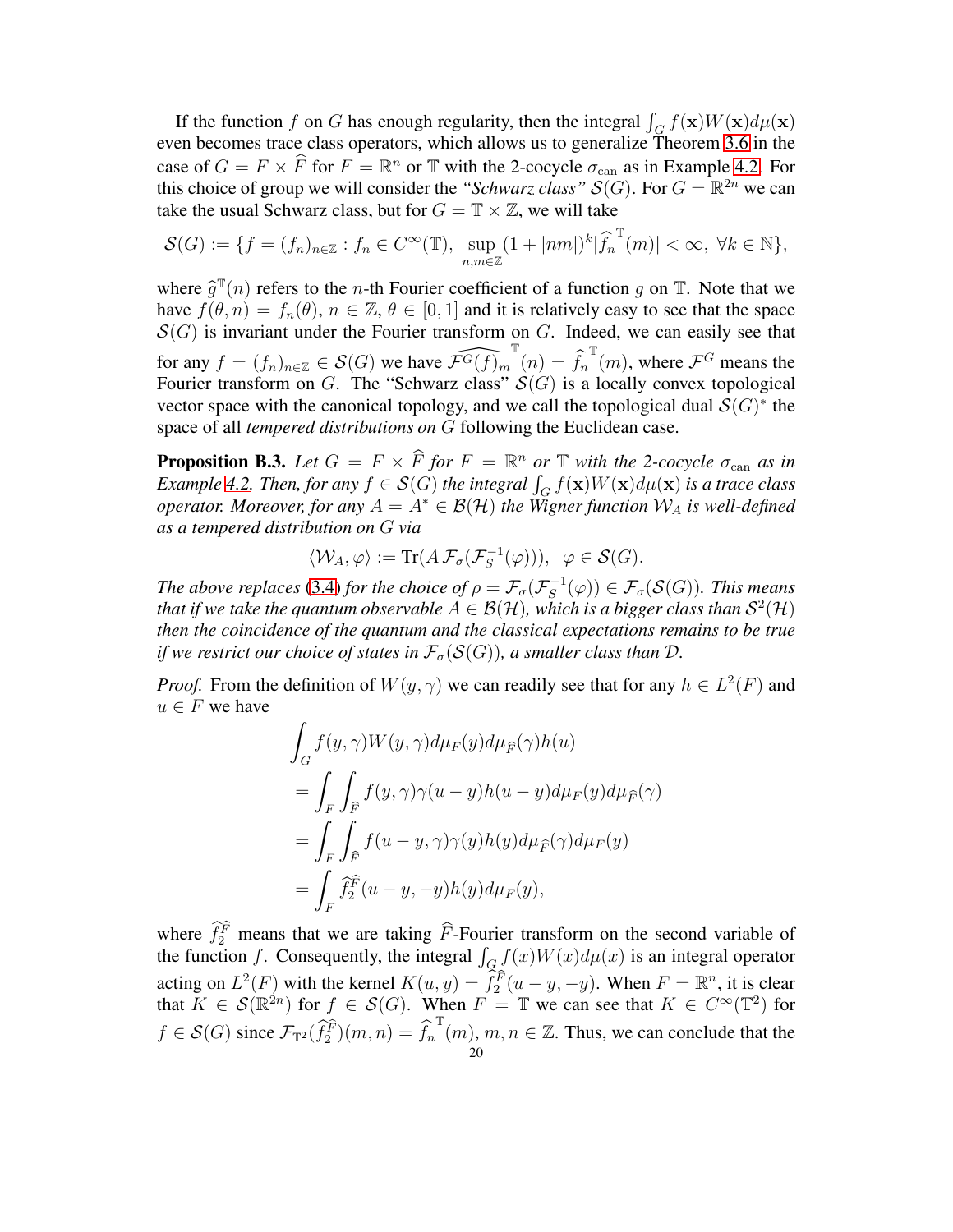corresponding integral operator is a trace class operator  $(20, p.120-121]$  and [\[5\]](#page-31-18)) in both of the cases.  $\Box$ 

We close this section with the proofs of Proposition [3.5](#page-4-1) on the properties of Wigner functions and Theorem [3.10,](#page-6-0) the Clifford covariance of Wigner functions.

*Proof of Proposition* [3.5.](#page-4-1) (1) The fact that  $\chi_{\rho}(0) = 1$  is clear from definition of characteristic functions and  $\int_G W_\rho(\mathbf{y}) d\hat{\mu}(\mathbf{y}) = \chi_\rho(0)$  for integrable  $W_\rho$  is from the Fourier inversion.

(2) We note the integral formula  $W_{\rho}(\mathbf{y}) = \int_G \text{Tr}(\rho W(\mathbf{x})^*) \overline{\Phi(\mathbf{y})(\mathbf{x})} d\mu(\mathbf{x})$ . Then the conclusion follows from the fact that  $\text{Tr}(\rho W(-\mathbf{x})^*) = \text{Tr}(\rho W(\mathbf{x})) = \overline{\text{Tr}(\rho W(\mathbf{x})^*)}$ . Note that the first equality is from the assumption that  $\sigma$  is normalized.

*Proof of Theorem [3.10.](#page-6-0)* Let  $\rho$ ,  $y$ ,  $S$  and  $U$  as in Theorem 3.10. Then, for  $x \in G$  we have

$$
\chi_{U\rho U^*}(\mathbf{x}) = \text{Tr}(U\rho U^* W(\mathbf{x})^*) = \text{Tr}(\rho U_S^* W(\mathbf{y})^* W(\mathbf{x})^* W(\mathbf{y}) U_S)
$$
  
=  $\Phi(\mathbf{y})(\mathbf{x}) \text{Tr}(\rho U_S^* W(\mathbf{x})^* U_S) = \Phi(\mathbf{y})(\mathbf{x}) \text{Tr}(\rho W(S^{-1}\mathbf{x})^*)$   
=  $\Phi(\mathbf{y})(\mathbf{x}) \chi_\rho(S^{-1}\mathbf{x}).$ 

Thus, we have for  $z \in G$  that

$$
\mathcal{W}_{U\rho U^*}(\mathbf{z}) = \int_G \chi_{\rho}(S^{-1}\mathbf{x}) \Phi(\mathbf{y})(\mathbf{x}) \overline{\Phi(\mathbf{z})(\mathbf{x})} d\mu(\mathbf{x}) \n= \int_G \chi_{\rho}(S^{-1}\mathbf{x}) \overline{\Phi(\mathbf{z} - \mathbf{y})(\mathbf{x})} d\mu(\mathbf{x}) \n= C_S^{-1} \int_G \chi_{\rho}(\mathbf{x}) \overline{\Phi(\mathbf{z} - \mathbf{y})(S\mathbf{x})} d\mu(\mathbf{x}) \n= C_S^{-1} \int_G \chi_{\rho}(\mathbf{x}) \overline{\Phi(S^{-1}(\mathbf{z} - \mathbf{y}))(\mathbf{x})} d\mu(\mathbf{x}) \n= C_S^{-1} \mathcal{W}_{\rho}(S^{-1}(\mathbf{z} - \mathbf{y})).
$$

Here, we use the fact that  $\mu \circ S$  is another Haar measure on G, which guarantees the existence of the constant  $C_s > 0$ existence of the constant  $C_S > 0$ .

<span id="page-20-0"></span>APPENDIX C. SYMMETRY GROUPS  $Sp(G,\sigma)$ ,  $\mathcal{C}(G,\sigma)$  and  $\mathcal{C}_{\text{gen}}(G,\sigma)$ 

First, let us elaborate that  $C(G, \sigma)$  and  $C_{gen}(G, \sigma)$  actually define groups.

**Proposition C.1.** Let  $U_i$ ,  $i = 1, 2$  be (resp. generalized) Clifford operations on  $(G, \sigma)$ . *Then,*  $U_1U_2$  *is another (resp. generalized) Clifford operation on*  $(G, \sigma)$  *upto a phase factor.*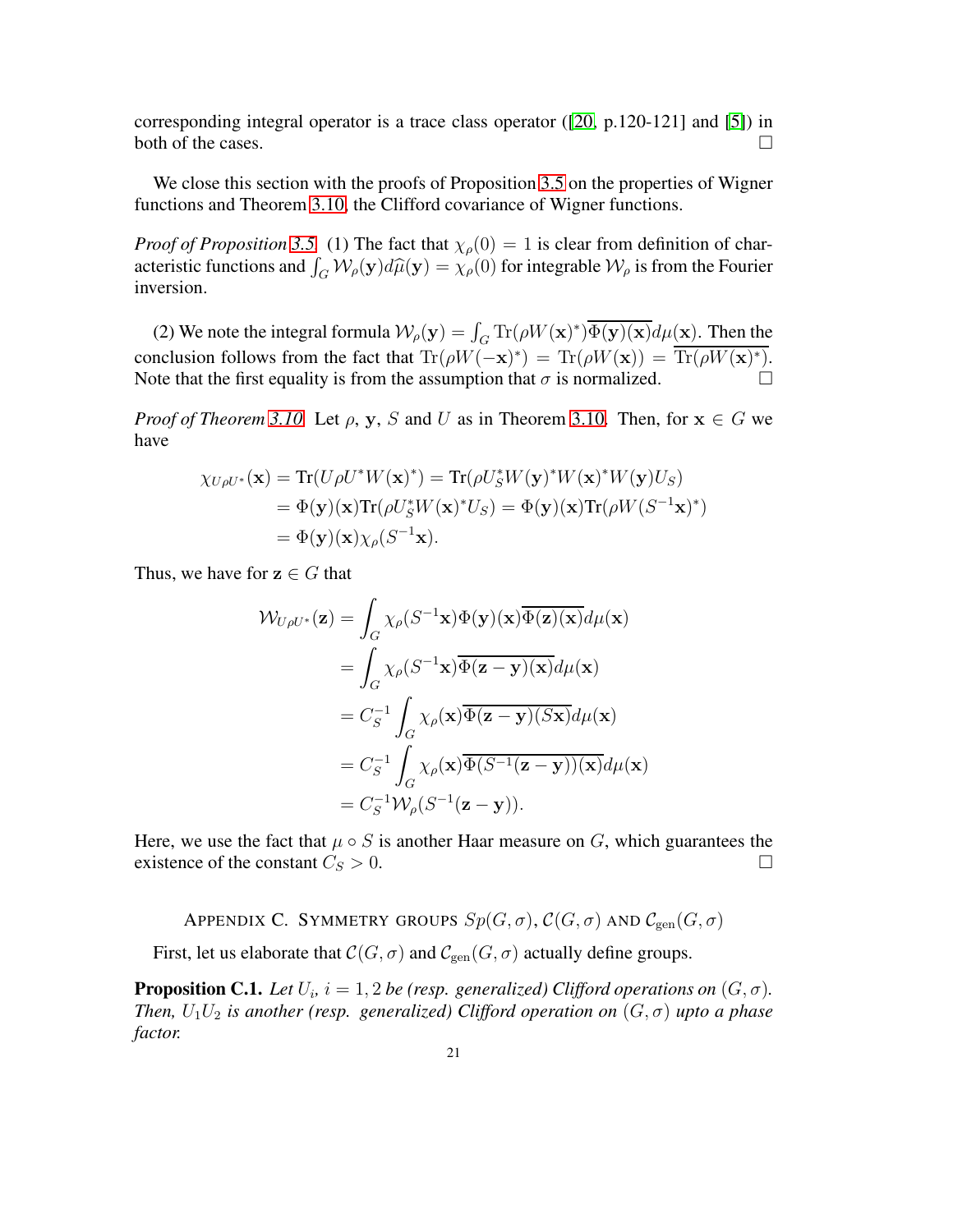*Proof.* We only check the case of Clifford operations since the other case can be obtained similarly. Suppose that  $U_i$ ,  $i = 1, 2$  are of the form  $U_i = W(\mathbf{y}_i)U_{S_i}$  for  $\mathbf{y}_i \in G$ ,  $S_i \in Sp(G, \sigma), i = 1, 2$ . Then, we have for any  $\mathbf{x} \in G$  that

$$
U_1 U_2 W(\mathbf{x}) U_2^* U_1^* = W(\mathbf{y}_1) U_{S_1} (W(\mathbf{y}_2) U_{S_2} W(\mathbf{x}) U_{S_2}^* W(\mathbf{y}_2)^*) U_{S_1}^* W(\mathbf{y}_1)^*
$$
  
\n
$$
= \Phi(\mathbf{y}_2) (S_2 \mathbf{x}) W(\mathbf{y}_1) U_{S_1} W(S_2 \mathbf{x}) U_{S_1}^* W(\mathbf{y}_1)^*
$$
  
\n
$$
= \Phi(\mathbf{y}_1) (S_1 S_2 \mathbf{x}) \Phi(\mathbf{y}_2) (S_2 \mathbf{x}) W(S_1 S_2 \mathbf{x})
$$
  
\n
$$
= \Phi ((S_1 S_2)^{-1} (\mathbf{y}_1 + S_1 \mathbf{y}_2)) (\mathbf{x}) W(S_1 S_2 \mathbf{x}).
$$

Now we compare the above with [\(3.6\)](#page-6-1) and appeal to the Schur's lemma for twisted representations to conclude that  $U_1U_2$  and  $U_{S_1S_2}W(\mathbf{y}_1 + S_1\mathbf{y}_2)$  coincide upto a phase factor. Note that the latter is a Clifford operations on  $(G, \sigma)$ .

<span id="page-21-0"></span>**Remark C.2.** *From the above proof we can read out that the underlying group law is*  $(y_1, S_1) \cdot (y_2, S_2) = (y_1 + S_1y_2, S_1S_2)$  *for*  $S_i \in Sp(G, \sigma)$  *and*  $y_i \in G$ *,*  $i = 1, 2$ *. Thus,*  $\mathcal{C}(G,\sigma) \cong G \rtimes Sp(G,\sigma)$ , and we actually get the conlusion of Proposition [3.13.](#page-6-2)

Let us continue with a simple observation on the Weyl operators.

<span id="page-21-4"></span>**Lemma C.3.** *The set*  $\{W(\mathbf{x}) : \mathbf{x} \in G\}$  *is linearly independent.* 

*Proof.* Suppose not. Then we can choose the minimal  $n > 2$  such that there exist distinct  $x_j \in G$  and nonzero constants  $a_j$ ,  $j = 1, \dots, n$  satisfying

<span id="page-21-2"></span>
$$
a_1W(\mathbf{x}_1) + \dots + a_nW(\mathbf{x}_n) = 0.
$$
 (C.1)

Taking conjugation with repsect to  $W(y)$  we get

$$
\overline{\Phi(\mathbf{x}_1)(\mathbf{y})}a_1W(\mathbf{x}_1)+\overline{\Phi(\mathbf{x}_2)(\mathbf{y})}a_2W(\mathbf{x}_2)+\cdots+\overline{\Phi(\mathbf{x}_n)(\mathbf{y})}a_nW(\mathbf{x}_n)=0
$$

and consequently

<span id="page-21-3"></span>
$$
a_1W(\mathbf{x}_1) + \overline{\Phi(\mathbf{x}_2 - \mathbf{x}_1)(\mathbf{y})}a_2W(\mathbf{x}_2) + \dots + \overline{\Phi(\mathbf{x}_n - \mathbf{x}_1)(\mathbf{y})}a_nW(\mathbf{x}_n) = 0 \quad \text{(C.2)}
$$

by multiplying  $\Phi(\mathbf{x}_1)(\mathbf{y})$  in both sides. Combining [\(C.1\)](#page-21-2) and [\(C.2\)](#page-21-3) we get

$$
(1 - \overline{\Phi(\mathbf{x}_2 - \mathbf{x}_1)(\mathbf{y})})a_2W(\mathbf{x}_2) + \cdots + (1 - \overline{\Phi(\mathbf{x}_n - \mathbf{x}_1)(\mathbf{y})})a_nW(\mathbf{x}_n) = 0
$$

with the left hand side  $\leq n-1$ -terms. This contradicts the minimality of n since we can take an appropriate  $y \in G$  such that  $1 - \overline{\Phi(x_2 - x_1)(y)} \neq 0$ , which is thanks to the fact that  $\sigma$  is a Heisenberg multiplier. the fact that  $\sigma$  is a Heisenberg multiplier.

Note that lemma [C.3](#page-21-4) does not necessarily hold if  $\sigma$  is not a Heisenberg multiplier. If  $\sigma \equiv 1$ , for example, every irreducible  $\sigma$ -representation is actually a character  $\eta \in G$ . However, the set  $\{\eta(\mathbf{x}) : \mathbf{x} \in G\} \subseteq \mathbb{C}$  is never linearly independent.

Now we have a better understanding on the elements of the group  $\mathcal{C}_{gen}(G, \sigma)$ .

<span id="page-21-1"></span>**Proposition C.4.** Let  $U \in \mathcal{U}(\mathcal{H})$  be a generalized Clifford operation on  $(G, \sigma)$  with *the associated maps*  $\xi : G \to \mathbb{T}$  *and*  $S : G \to G$  *satisfying* [\(3.7\)](#page-6-3)*. Then,* S *is an injective homomorphism satisfying*

<span id="page-21-5"></span>
$$
\xi(\mathbf{x})\xi(\mathbf{y})\sigma(S\mathbf{x},S\mathbf{y}) = \xi(\mathbf{x} + \mathbf{y})\sigma(\mathbf{x},\mathbf{y})
$$
 (C.3)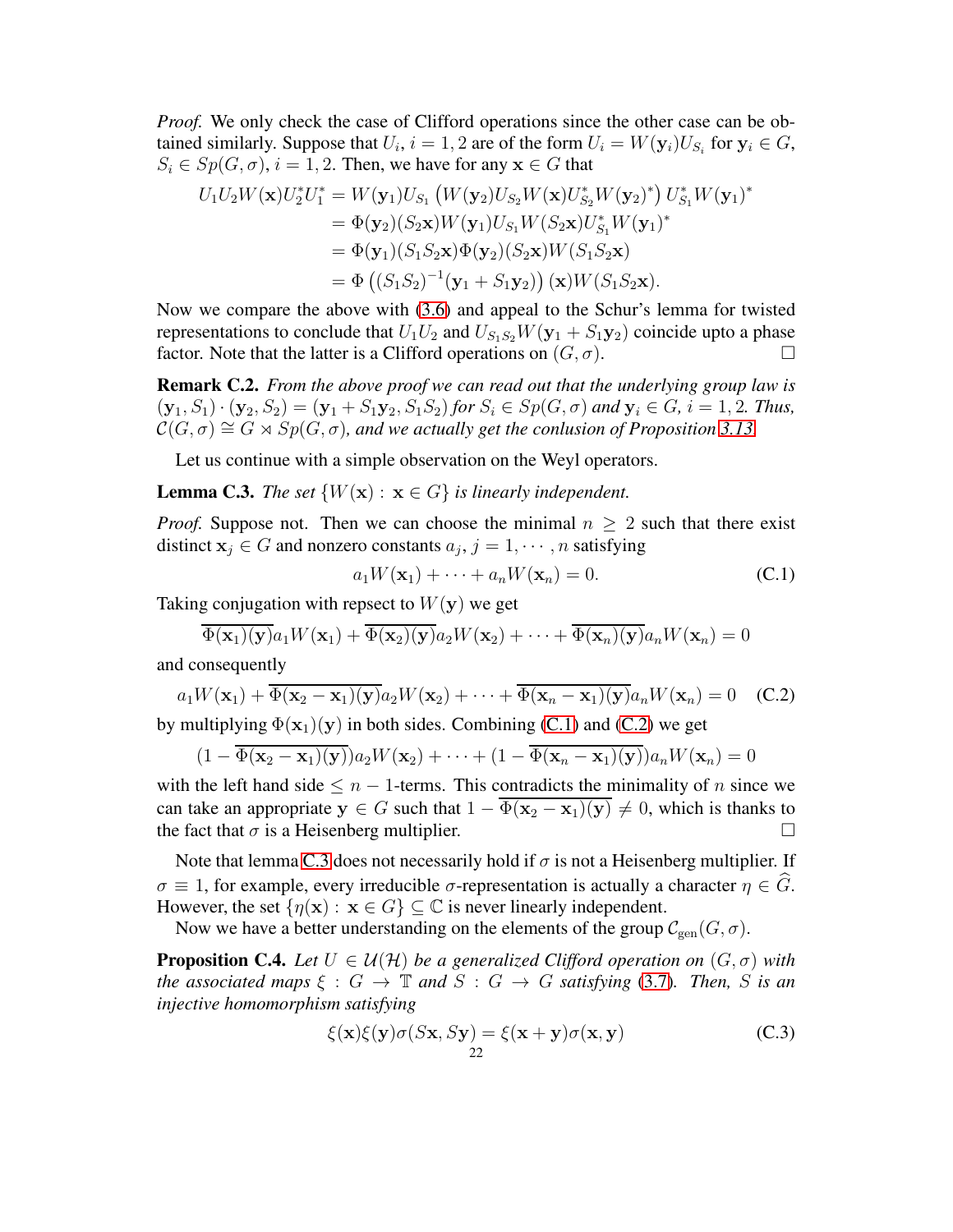*and*

<span id="page-22-1"></span>
$$
\sigma(S\mathbf{x}, S\mathbf{y})\overline{\sigma(S\mathbf{y}, S\mathbf{x})} = \sigma(\mathbf{x}, \mathbf{y})\overline{\sigma(\mathbf{y}, \mathbf{x})}.
$$
 (C.4)

*In particular,* S *is an isomorphism if* G *is a finite group.*

*Proof.* Let  $\mathbf{x}, \mathbf{y} \in G$ . Comparing the terms  $U W(\mathbf{x}) W(\mathbf{y}) U^* = U W(\mathbf{x}) U^* U W(\mathbf{y}) U^*$ and  $U W(\mathbf{x} + \mathbf{y}) U^*$ , we have

$$
\xi(\mathbf{x})\xi(\mathbf{y})\sigma(S(\mathbf{x}),S(\mathbf{y}))W(S(\mathbf{x})+S(\mathbf{y}))=\xi(\mathbf{x}+\mathbf{y})\sigma(\mathbf{x},\mathbf{y})W(S(\mathbf{x}+\mathbf{y})).
$$

By lemma [C.3,](#page-21-4) we have  $S(x) + S(y) = S(x + y)$ , which means that S is a homomorphism, and  $(C.3)$ . By swapping the variables x and y and taking quotient, we get [\(C.4\)](#page-22-1). For the injectivity of S we consider  $x \in G$  with  $Sx = 0$ . Then, we have  $UW(\mathbf{x})U^* = \xi(\mathbf{x})I = \xi(\mathbf{x})UW(0)U^*$  and consequently  $\mathbf{x} = 0$  by lemma [C.3.](#page-21-4) Finally, if G is a finite group, injectivity of S also implies surjectivity.

Now we can prove Proposition [3.16](#page-6-4) using the above.

*proof of Proposition* [3.16.](#page-6-4) (2)  $\Leftrightarrow$  (3) directly follows from [\(C.3\)](#page-21-5), and (1)  $\Rightarrow$  (2) is trivial. Thus it suffices to show  $(2) + (3) \Rightarrow (1)$ . Since  $\sigma$  is a Heisenberg multiplier, we can choose unique  $y_0 \in G$  such that  $\xi(x) = \Phi(y_0)(x) = \sigma(y_0, x)\sigma(x, y_0)$  for  $\mathbf{x} \in G$ . Setting  $\mathbf{y} = S\mathbf{y}_0$ , we have  $W(\mathbf{y})U_S W(\mathbf{x})U_S^* W(\mathbf{y})^* = \Phi(\mathbf{y})(S\mathbf{x})W(S\mathbf{x}) =$  $\xi({\bf x})W(S{\bf x})$ , and therefore  $U = W({\bf y})U_S$  up to a phase. Hence U is a Clifford opera- $\overline{\text{tion}}$ .

We also have the partial converse of Proposition [C.4.](#page-21-1)

<span id="page-22-2"></span>**Proposition C.5.** *If an automorphism*  $S : G \rightarrow G$  *satisfies* [\(C.4\)](#page-22-1)*, then there is a generalized Clifford operation* U *on*  $(G, \sigma)$  *and a Borel map*  $\xi$  *related by* [\(3.7\)](#page-6-3).

*Proof.* We let  $m(\mathbf{x}, \mathbf{y}) := \frac{\sigma(\mathbf{x}, \mathbf{y})}{\sigma(S\mathbf{x}, S\mathbf{y})}$ , which is a 2-cocycle satisfying  $m(\mathbf{x}, \mathbf{y}) = m(\mathbf{y}, \mathbf{x})$ for  $x, y \in G$ . By [\[12,](#page-31-10) Lemma 3] we know that the 2-cocycle m is trivial, i.e. there exists a Borel function  $\xi: G \to \mathbb{T}$  such that  $m(\mathbf{x}, \mathbf{y}) = \xi(\mathbf{x})\xi(\mathbf{y})/\xi(\mathbf{x} + \mathbf{y})$ . Consequently, a map  $x \in G \mapsto \xi(x)W(Sx)$  is a  $\sigma$ -representation, which is also irreducible since  $S$  is an isomorphism. Now we appeal to Stone-von Neumann-Mackey theorem ([\[12,](#page-31-10) Theorem 4]) to get the generalized Clifford operation we want.  $\Box$ 

Before proceeding any further, we verify what we have missed for the 2-cocycles for the Fermionic system and the mixed spin systems.

<span id="page-22-0"></span>**Lemma C.6.** *For any choice of*  $\varepsilon : \{1, \ldots, n\} \times \{1, \ldots, n\} \rightarrow \{\pm 1\}$  *as in Section [5.3,](#page-12-0)*  $\sigma_{\varepsilon}$  *is a Heisenberg multiplier. In particular,*  $\sigma_{\text{fer}} = \sigma_{-1}$  *is a Heisenberg multiplier.* 

*Proof.* We have the formula  $\Phi_{\varepsilon}(\mathbf{x})(\mathbf{y}) := \sigma_{\varepsilon}(\mathbf{x}, \mathbf{y}) \overline{\sigma_{\varepsilon}(\mathbf{y}, \mathbf{x})} = (-1)^{\mathbf{x}^T (\Delta_{\varepsilon} + \Delta_{\varepsilon}^T) \mathbf{y}}$  for  $x, y \in \mathbb{Z}_2^{2n}$ . To prove  $\Phi_{\varepsilon}: \mathbb{Z}_2^{2n} \to \mathbb{Z}_2^{2n} \cong \mathbb{Z}_2^{2n}$  is an isomorphism, it suffices to show that the matrix  $\Delta_{\varepsilon} + \Delta_{\varepsilon}^T \in M_{2n}(\mathbb{Z}_2)$  is invertible. For simplicity, we use some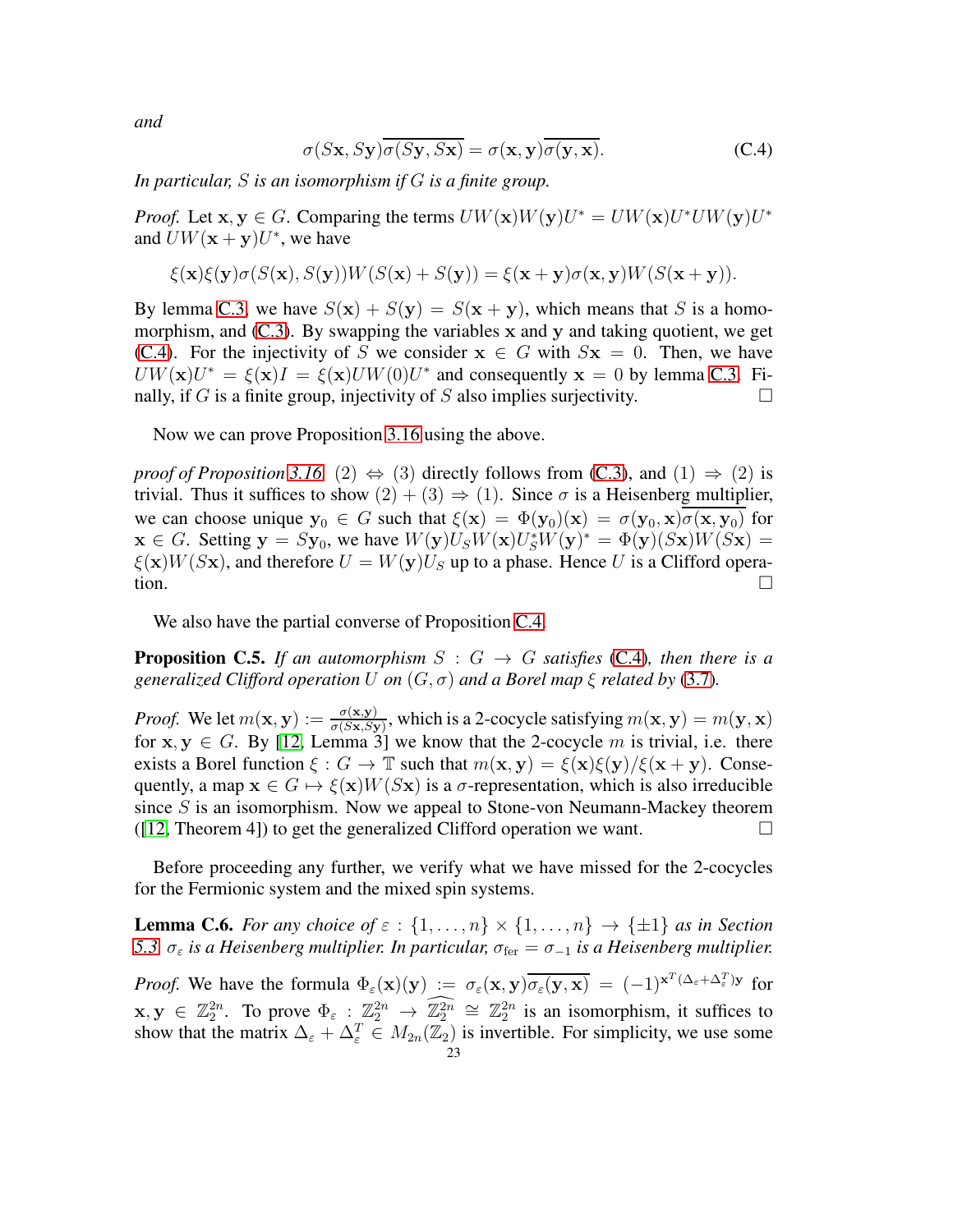temporary notations  $E =$  $\begin{bmatrix} 1 & 1 \\ 1 & 1 \end{bmatrix}$ ,  $\Omega = \begin{bmatrix} 0 & 1 \\ 1 & 0 \end{bmatrix}$  and  $\tilde{\varepsilon}_{ij} = \tilde{\varepsilon}(i, j)$ . Then  $\Delta_{\varepsilon} + \Delta_{\varepsilon}^T$  can be written as

$$
\Delta_{\varepsilon} + \Delta_{\varepsilon}^{T} = \begin{bmatrix} \Omega & \tilde{\varepsilon}_{12}E & \tilde{\varepsilon}_{13}E & \cdots & \tilde{\varepsilon}_{1n}E \\ \tilde{\varepsilon}_{12}E & \Omega & \tilde{\varepsilon}_{23}E & \cdots & \tilde{\varepsilon}_{2n}E \\ \tilde{\varepsilon}_{13}E & \tilde{\varepsilon}_{23}E & \Omega & \cdots & \tilde{\varepsilon}_{3n}E \\ \vdots & \vdots & \vdots & \ddots & \vdots \\ \tilde{\varepsilon}_{1n}E & \tilde{\varepsilon}_{2n}E & \tilde{\varepsilon}_{3n}E & \cdots & \Omega \end{bmatrix}
$$

.

Now the invertibility of  $\Delta_{\varepsilon} + \Delta_{\varepsilon}^{T}$  follows once we note the matrix identity  $P^{T}(\Delta_{\varepsilon} +$  $(\Delta_{\varepsilon}^T)P = \bigoplus_{j=1}^n \Omega$ , where

$$
P = \begin{bmatrix} I_2 & \tilde{\varepsilon}_{12}E & \tilde{\varepsilon}_{13}E & \cdots & \tilde{\varepsilon}_{1n}E \\ 0 & I_2 & \tilde{\varepsilon}_{23}E & \cdots & \tilde{\varepsilon}_{2n}E \\ 0 & 0 & I_2 & \cdots & \tilde{\varepsilon}_{3n}E \\ \vdots & \vdots & \vdots & \ddots & \vdots \\ 0 & 0 & 0 & \cdots & I_2 \end{bmatrix},
$$

from the relations  $\Omega E = E\Omega = E$  and  $E^2 = 2E = 0$ .

<span id="page-23-1"></span>**Lemma C.7.** *For any choice of*  $\varepsilon$  :  $\{1, \ldots, n\} \times \{1, \ldots, n\} \rightarrow \{\pm 1\}$  *as in Section* [5.3](#page-12-0) *the map*  $W_{\varepsilon}$  *from* [\(5.3\)](#page-12-1) *is actually the unique (upto unitary equivalence) irreducible* unitary  $\sigma_{\varepsilon}$ -representation of the group  $\mathbb{Z}_2^{2n}$ .

*Proof.* We only need to check the irreducibility of  $W_{\varepsilon}$ , which we appeal to the twisted version of Schur's lemma. Let X be an intertwiner of  $W_{\varepsilon}$ , then we know that X commutes with each of  $W_{\varepsilon}(\mathbf{x}), \mathbf{x} \in \mathbb{Z}_2^{2n}$  and consequently with span $\{W_{\varepsilon}(\mathbf{x}) : \mathbf{x} \in \mathbb{Z}_2^{2n}\}$  $\mathbb{Z}_2^{2n}$  =  $M_{2^n}(\mathbb{C})$ , so that it is a scalar multiple of the identity. The latter equality comes from the fact that  $\{W_{\varepsilon}(\mathbf{x}) : \mathbf{x} \in \mathbb{Z}_2^{2n}\}$  forms an orthogonal basis of  $M_{2^n}(\mathbb{C})$ with respect to the trace inner product.  $\Box$ 

Now we determine the symmetry groups (i.e. symplectic and generalized Clifford groups) in Table 1 and 2.

<span id="page-23-0"></span>**Proposition C.8.** We have 
$$
Sp(\mathbb{R}^{2n}, \sigma_{\text{can}}) = \{S \in M_{2n}(\mathbb{R}) : S^TLS = L\}
$$
 where 
$$
L = \begin{bmatrix} 0 & 0 \ I_n & 0 \end{bmatrix}
$$
, and  $Sp(\mathbb{R}^{2n}, \tilde{\sigma}_{\text{can}}) = Sp_{2n}(\mathbb{R}) \subseteq SL_{2n}(\mathbb{R})$ 

*Proof.* Note that  $\sigma_{\text{can}}(\mathbf{x}) = \exp(i\mathbf{x}^T L \mathbf{y}), \mathbf{x}, \mathbf{y} \in \mathbb{R}^{2n}$ . If  $S \in Sp(\mathbb{R}^{2n}, \sigma_{\text{can}})$ , then the relation  $\exp(i\mathbf{x}^T S^T L S \mathbf{y}) = \exp(i\mathbf{x}^T L \mathbf{y})$  for all  $\mathbf{x}, \mathbf{y} \in \mathbb{R}^{2n}$  implies

$$
\mathbf{x}^T(S^TLS)\mathbf{y} = \mathbf{x}^T L\mathbf{y} + 2\pi n(\mathbf{x}, \mathbf{y})
$$
  
24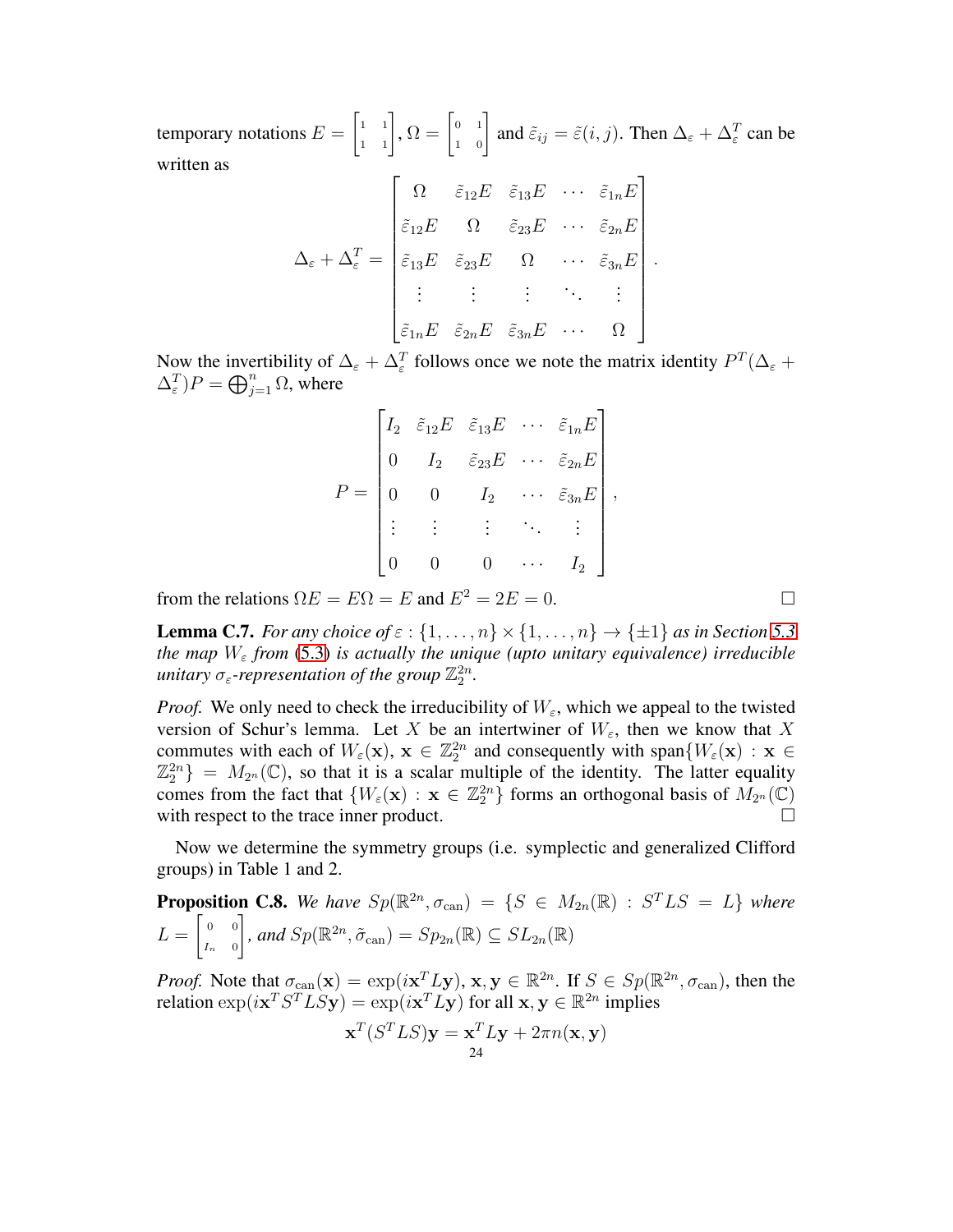for some function  $n : \mathbb{R}^{2n} \times \mathbb{R}^{2n} \to \mathbb{Z}$  with  $n(0, 0) = 0$ . Since S is continuous, so is *n*. Thus  $n \equiv 0$  and  $S<sup>T</sup>LS = L$ .

Conversely, suppose  $S \in M_{2n}(\mathbb{R})$  and  $S^T L S = L$ . Then,  $\sigma_{\text{can}}$ -preserving property is clear and we only need to check  $S \in SL_{2n}(\mathbb{R})$ . Indeed, we also have  $S^T L^T S = L^T$ so  $S^{T}JS = S^{T}(L^{T} - L)S = L^{T} - L = J$ . By taking pfaffian on both sides of  $S<sup>T</sup> JS = J$  we have  $det(S) = 1$  (Recall that the pfaffian  $pf(A)$  of  $A = (a_{ij}) =$  $-A^T \in M_{2n}(\mathbb{R})$  is given by  $pf(A) := \frac{1}{n!2^n} \sum_{\pi \in S_{2n}} a_{\pi(1)\pi(2)} \cdots a_{\pi(2n-1)\pi(2n)}$ , where  $S_{2n}$  is the symmetric group of degree  $2n$ , and we have  $pf(BAB^T) = det(B)pf(A)$  for another  $B \in M_{2n}(\mathbb{R})$ . Moreover, we clearly have  $pf(J) = 1$ ). Now the rest of the statements can be shown similarly. statements can be shown similarly.

<span id="page-24-0"></span>Remark C.9. *By similar arguments as the above we have the following:*

$$
\begin{cases}\nSp(\mathbb{Z}_d^{2n}, \sigma_{\text{can}}) = \{S \in M_{2n}(\mathbb{Z}_d) | S^T L S = L\} \subseteq SL_{2n}(\mathbb{Z}_d), \text{ where } L = \begin{bmatrix} 0 & 0 \\ L_n & 0 \end{bmatrix}, \\
Sp(\mathbb{Z}_d^{2n}, \tilde{\sigma}_{\text{can}}) = Sp_{2n}(\mathbb{Z}_d) \subseteq SL_{2n}(\mathbb{Z}_d), \ d \geq 3, \text{ odd integer}, \\
Sp(\mathbb{Z}_2^{2n}, \sigma_{\text{fer}}) = \{S \in M_{2n}(\mathbb{Z}_2) | S^T \Delta S = \Delta\}, \\
Sp(\mathbb{Z}_2^{2n}, \sigma_{\epsilon}) = \{S \in M_{2n}(\mathbb{Z}_2) | S^T \Delta_{\epsilon} S = \Delta_{\epsilon}\} \subseteq SL_{2n}(\mathbb{Z}_2).\n\end{cases}
$$

For low rank cases we were only able to determine the following symplectic groups via tedious calculations, which we omit the details.

<span id="page-24-1"></span>**Proposition C.10.** We have\n
$$
\begin{cases}\nSp(\mathbb{Z}_2^2, \sigma_{\text{fer}}) = \{I\}, \\
Sp(\mathbb{Z}_2^2, \tilde{\sigma}_{\text{fer}}) = \{I, S, S^2\} \cong \mathbb{Z}_3, \text{ where } S = \begin{bmatrix} 0 & 1 \\ 1 & 1 \end{bmatrix}, \\
Sp(\mathbb{Z}_2^4, \sigma_{\text{fer}}) = \{I, S, S^2\} \cong \mathbb{Z}_3, \text{ where } S = \begin{bmatrix} 1 & 1 & 0 & 0 \\ 0 & 1 & 1 & 0 \\ 0 & 1 & 0 & 0 \\ 0 & 1 & 0 & 1 \end{bmatrix}.\n\end{cases}
$$

Now we consider the case  $G = \mathbb{T} \times \mathbb{Z}$ . We first determine its (topological) automorphism group. Here, we identify  $\mathbb{T} \cong [0, 1)$  with the Z-modular addition, i.e.  $\alpha = \beta \pmod{\mathbb{Z}}$  means that  $\alpha - \beta \in \mathbb{Z}$ .

<span id="page-24-2"></span>**Lemma C.11.** *The topological automorphism group*  $Aut(\mathbb{T} \times \mathbb{Z})$  *is isomorphic to the quotient of the matrix group* {  $\lceil m \rceil$  $0 \quad k$ 1  $: (\alpha, m, k) \in \mathbb{R} \times {\{\pm 1\}^2}$  with respect to *the subgroup* {  $\begin{bmatrix} 1 & \alpha \\ 0 & 1 \end{bmatrix}$  :  $\alpha \in \mathbb{Z}$ *}. More precisely, for any*  $S \in Aut(\mathbb{T} \times \mathbb{Z})$  *there is*  $(\alpha, m, k) \in \mathbb{T} \times \{\pm 1\}^2$  such that  $S(\theta, n) = (m\theta + n\alpha, nk)$ ,  $(\theta, n) \in \mathbb{T} \times \mathbb{Z}$ .

*Proof.* For  $S \in Aut(\mathbb{T} \times \mathbb{Z})$  we set  $S(0, 1) = (\alpha, k) \in \mathbb{T} \times \mathbb{Z}$ . Since  $S(\cdot, 0) : \mathbb{T} \to \mathbb{T} \times \mathbb{Z}$ is a continuous homomorphism with  $S(0, 0) = (0, 0)$ , so that  $\text{Ran}S(\cdot, 0) \subseteq \mathbb{T} \times \{0\}$ . Thus,  $S(\cdot, 0)$  is a character on  $\mathbb{T}$ , so that there is  $m \in \mathbb{Z}$  such that  $S(\theta, 0) = (m\theta, 0)$ ,  $\theta \in [0, 1)$ . Then, we have

$$
S(\theta, n) = S(\theta, 0) + S(0, n) = (m\theta + n\alpha, nk), (\theta, n) \in \mathbb{T} \times \mathbb{Z}.
$$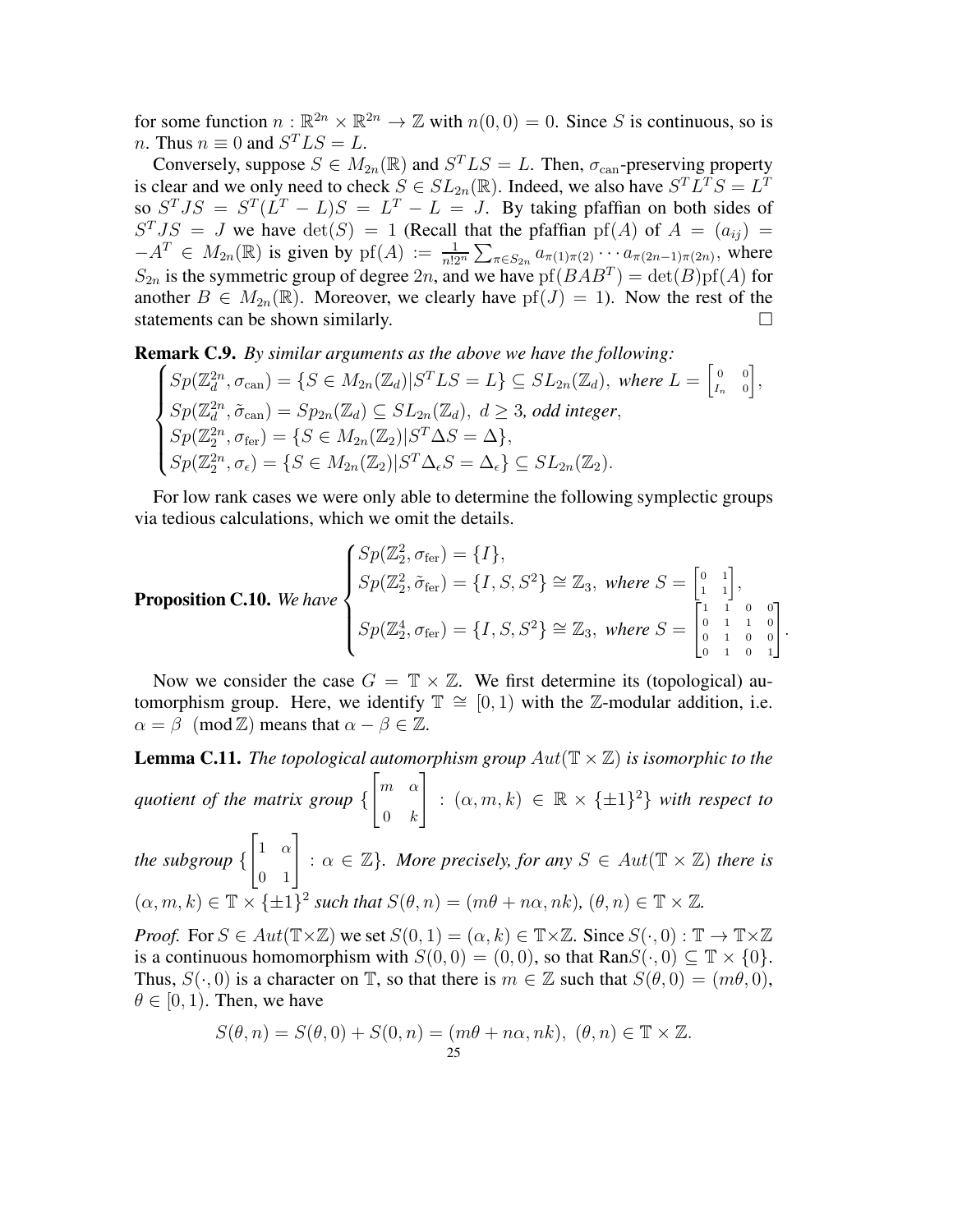The bijectivity of S imply that  $m, k \in {\pm 1}$  and the choice of  $\alpha$  can be arbitrary. The remaining parts are now straightforward. remaining parts are now straightforward.

<span id="page-25-0"></span>**Remark C.12.** It is straightforward to see that any element in  $Aut(\mathbb{T} \times \mathbb{Z})$  is a  $\mu$ *preserving map on*  $\mathbb{T} \times \mathbb{Z}$ .

**Theorem C.13.** We have  $Sp(\mathbb{T} \times \mathbb{Z}, \sigma_{can}) = {\pm id_{\mathbb{Z} \times \mathbb{Z}}}$  and  $Sp(\mathbb{T} \times \mathbb{Z}, \tilde{\sigma}_{can}) =$  $\{id_{\mathbb{T}\times\mathbb{Z}}\}.$ 

*Proof.* We begin with  $S \in Aut(\mathbb{T} \times \mathbb{Z})$  associated with  $(\alpha, m, k) \in \mathbb{T} \times {\{\pm 1\}}^2$ . If  $S \in Sp(\mathbb{T} \times \mathbb{Z}, \sigma_{\text{can}})$ , then it is straightforward to see that the  $\sigma_{\text{can}}$ -preserving property says that

$$
\theta = mk\theta + nk\alpha \ (\text{mod }\mathbb{Z})
$$

for any  $\theta \in \mathbb{T}$  and  $n \in \mathbb{Z}$ . Thus, we have  $mk = 1$  and  $\alpha = 0$ , where the cases  $(m, k) = (1, 1)$  and  $(m, k) = (-1, -1)$  correspond to  $S = id_{\mathbb{T} \times \mathbb{Z}}$  and  $S = -id_{\mathbb{T} \times \mathbb{Z}}$ , respectively.

Now we move to the second case, namely  $\tilde{\sigma}_{\text{can}}$ -preserving property of S. Recall that ξ was chosen to be  $\xi(\theta, n) = e^{\pi i n \{\theta\}}$  with the fractional part  $\{x\} = x - \lfloor x \rfloor$ . Note that we have  $\xi(\theta, n)^2 = e^{2\pi i n\theta}$ , which is much simpler than the expression for  $\xi$  itself. Hence the equation  $\tilde{\sigma}_{can}(S(\theta, n), S(\theta', n'))^2 = \tilde{\sigma}_{can}((\theta, n), (\theta', n'))^2$  implies

$$
n'\theta - n\theta' = mkn'\theta - mkn\theta' \pmod{\mathbb{Z}}
$$

for any  $\theta, \theta' \in \mathbb{T}$  and  $n, n' \in \mathbb{Z}$ , which still deduces  $mk = 1$ .

When  $m = k = 1$  and  $\alpha \in (0, 1)$ , the  $\tilde{\sigma}_{\text{can}}$ -preserving property is equivalent to

$$
\frac{\xi(\theta,n)\xi(\theta',n')}{\xi(\theta+\theta',n+n')} = \frac{\xi(\theta+n\alpha,n)\xi(\theta'+n'\alpha,n')}{\xi(\theta+\theta'+(n+n')\alpha,n+n')}e^{2\pi i n n'\alpha}
$$

for all  $\theta$ ,  $\theta' \in [0, 1)$  and  $n, n' \in \mathbb{Z}$ . Since  $0 < \alpha < 1$ , we may select  $n = 1, n' = 0, \theta =$ 0, and  $\theta' = 1 - \alpha \in (0, 1)$  to have

$$
-1 = \xi(1 - \alpha, 1)\xi(\alpha, 1) = \xi(1, 1) = \xi(0, 1) = 1,
$$

a contradiction. When  $m = k = -1$  and  $\alpha \in [0, 1)$ , we similarly have

$$
\frac{\xi(\theta,n)\xi(\theta',n')}{\xi(\theta+\theta',n+n')}=\frac{\xi(-\theta+n\alpha,-n)\xi(-\theta'+n'\alpha,-n')}{\xi(-(\theta+\theta')+(n+n')\alpha,-(n+n'))}e^{-2\pi i n n'\alpha}.
$$

Choosing  $n = 1, n' = 0, \theta = 0$  and  $\theta' = \frac{1+\alpha}{2}$  $\frac{1+\alpha}{2}$ , we get another contradiction

$$
1=\frac{\xi\left(\frac{1+\alpha}{2},1\right)\xi(\alpha,-1)}{\xi\left(\frac{-1+\alpha}{2},-1\right)}=\frac{\xi\left(\frac{1+\alpha}{2},1\right)\xi(\alpha,-1)}{\xi\left(\frac{1+\alpha}{2},-1\right)}=-1
$$

for any  $\alpha \in [0, 1)$ , which means that the case  $m = k = 1$ ,  $\alpha = 0$ , i.e.  $S = id_{\mathbb{T} \times \mathbb{Z}}$ , is the only possibility we have.

Let us turn our attention to the case of generalized Clifford group  $\mathcal{C}_{gen}(G, \sigma)$  and begin with the following easy observation.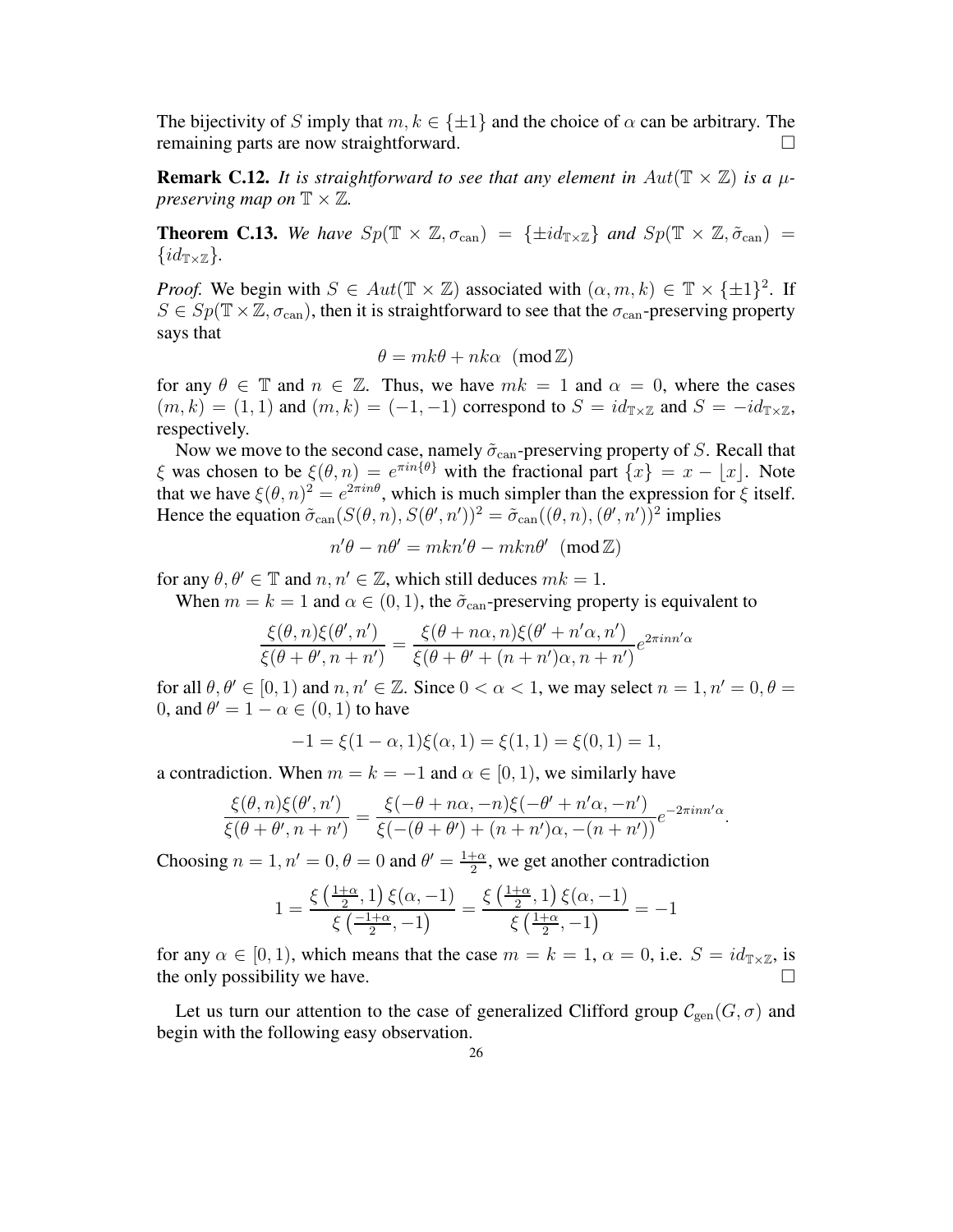<span id="page-26-0"></span>**Lemma C.14.** Let  $\sigma_1$  and  $\sigma_2$  be two Heisenberg multipliers on G, and let  $W_j$ ,  $j = 1, 2$ , *be the irreducible*  $\sigma_i$ -representation of G, respectively. Suppose there exists a Borel *map*  $\eta$  :  $G \to \mathbb{T}$  *and a homeomorphism*  $T : G \to G$  *such that* 

$$
W_2(\mathbf{x}) := \eta(\mathbf{x})W_1(T\mathbf{x}), \ \ \mathbf{x} \in G.
$$

*Then*  $\mathcal{C}_{gen}(G, \sigma_1) = \mathcal{C}_{gen}(G, \sigma_2)$ *. In particular, if*  $\sigma_1$  *and*  $\sigma_2$  *are similar 2-cocyles on G*, then  $\mathcal{C}_{\text{gen}}(G, \sigma_1) = \mathcal{C}_{\text{gen}}(G, \sigma_2)$ .

*Proof.* Suppose U is a generalized Clifford operation on  $(G, \sigma_2)$  with the associated maps  $\xi$  and S, i.e.  $U W_2(\mathbf{x}) U^* = \xi(\mathbf{x}) W_2(S\mathbf{x}), \mathbf{x} \in G$ . Then we have

$$
UW_1(\mathbf{x})U^* = \left[\xi(T^{-1}\mathbf{x})\frac{\eta(ST^{-1}\mathbf{x})}{\eta(T^{-1}\mathbf{x})}\right]W_1(TST^{-1}\mathbf{x}), \ \mathbf{x} \in G,
$$

showing  $C_{gen}(G, \sigma_2) \subset C_{gen}(G, \sigma_1)$ . Since T is invertible, we also have the reverse inclusion, so that  $\mathcal{C}_{gen}(G, \sigma_1) = \mathcal{C}_{gen}(G, \sigma_2)$ .

$$
\Box
$$

**Theorem C.15.** We have 
$$
\begin{cases} \mathcal{C}_{gen}(\mathbb{R}^{2n}, \sigma_{can}) = \mathcal{C}_{gen}(\mathbb{R}^{2n}, \tilde{\sigma}_{can}) = \mathcal{C}(\mathbb{R}^{2n}, \tilde{\sigma}_{can}), \\ \mathcal{C}_{gen}(\mathbb{Z}_d^{2n}, \sigma_{can}) = \mathcal{C}_{gen}(\mathbb{Z}_d^{2n}, \tilde{\sigma}_{can}) = \mathcal{C}(\mathbb{Z}_d^{2n}, \tilde{\sigma}_{can}) \end{cases}
$$
 for  
an odd integer  $d \geq 3$ .

*Proof.* We first consider the case of  $\mathbb{R}^{2n}$ . By Lemma [C.14,](#page-26-0) it suffices to show  $\mathcal{C}_{\text{gen}}(\mathbb{R}^{2n}, \tilde{\sigma}_{\text{can}}) =$  $C(\mathbb{R}^{2n}, \tilde{\sigma}_{\text{can}})$ . Consider a generalized Clifford operation U associated with the maps  $\xi$ and S. Proposition [C.4](#page-21-1) tells us that S is a homomorphism, in other words, a  $\mathbb{Z}$ -linear map, which in turn is a  $\mathbb Q$ -linear map. The continuity of S actually means that S is R-linear, so that we have  $S \in M_{2n}(\mathbb{R})$ . Now we get  $S \in Sp_{2n}(\mathbb{R})$  from [\(C.4\)](#page-22-1) and the formula  $\tilde{\sigma}_{\mathrm{can}}(\mathbf{x},\mathbf{y}) = \exp\left(-\frac{i}{2}\right)$  $\frac{i}{2} \mathbf{x}^T \overline{J} \mathbf{y}$  as in the proof of Proposition [C.8.](#page-23-0) Finally, we appeal to Proposition [3.16](#page-6-4) for the conclusion. The case  $\mathbb{Z}_d^{2n}$  can be done similarly.  $\Box$ 

**Theorem C.16.** We have  $\mathcal{C}(\mathbb{T} \times \mathbb{Z}, \sigma_{\text{can}}) \subsetneq \mathcal{C}_{\text{gen}}(\mathbb{T} \times \mathbb{Z}, \sigma_{\text{can}}) = \mathcal{C}_{\text{gen}}(\mathbb{T} \times \mathbb{Z}, \tilde{\sigma}_{\text{can}})$ . *More precisely, a continuous map*  $S: \mathbb{T} \times \mathbb{Z} \to \mathbb{T} \times \mathbb{Z}$  *corresponds to some generalized Clifford operation on*  $(\mathbb{T} \times \mathbb{Z}, \sigma_{can})$  *if and only if*  $S \in Aut(\mathbb{T} \times \mathbb{Z})$  *associated with*  $(\alpha, m, k)$ *, as in Lemma [C.11,](#page-24-2) such that*  $m = k = \pm 1$ *.* 

*Proof.* The equality  $C_{gen}(\mathbb{T} \times \mathbb{Z}, \sigma_{can}) = C_{gen}(\mathbb{T} \times \mathbb{Z}, \tilde{\sigma}_{can})$  directly follows from Lemma [C.14.](#page-26-0) For the second statement we begin with a generalized Clifford operation U on ( $\mathbb{T} \times \mathbb{Z}, \sigma_{\text{can}}$ ) associated with the maps  $\xi$  and S. Since S is a homomor-phism (Proposition [C.4\)](#page-21-1), there are  $m, k \in \mathbb{Z}$  and  $\alpha \in [0, 1)$  such that  $S(\theta, n) =$  $(m\theta + n\alpha, nk), (\theta, n) \in \mathbb{T} \times \mathbb{Z}$  as in the proof of Lemma [C.11.](#page-24-2) Now the condition [\(C.4\)](#page-22-1) tells us that

$$
n\theta' - n'\theta = nk(m\theta' + n'\alpha) - n'k(m\theta + n\alpha)) = mk(n\theta' - n'\theta)
$$

for any  $(\theta, n), (\theta', n') \in \mathbb{T} \times \mathbb{Z}$ . Therefore  $m = k = \pm 1$  and  $S \in Aut(\mathbb{T} \times \mathbb{Z})$ . For the converse, we may appeal to Proposition [C.5.](#page-22-2) This also explains  $C(\mathbb{T} \times \mathbb{Z}, \sigma_{\text{can}}) \subsetneq$  $\mathcal{C}_{gen}(\mathbb{T} \times \mathbb{Z}, \sigma_{can}).$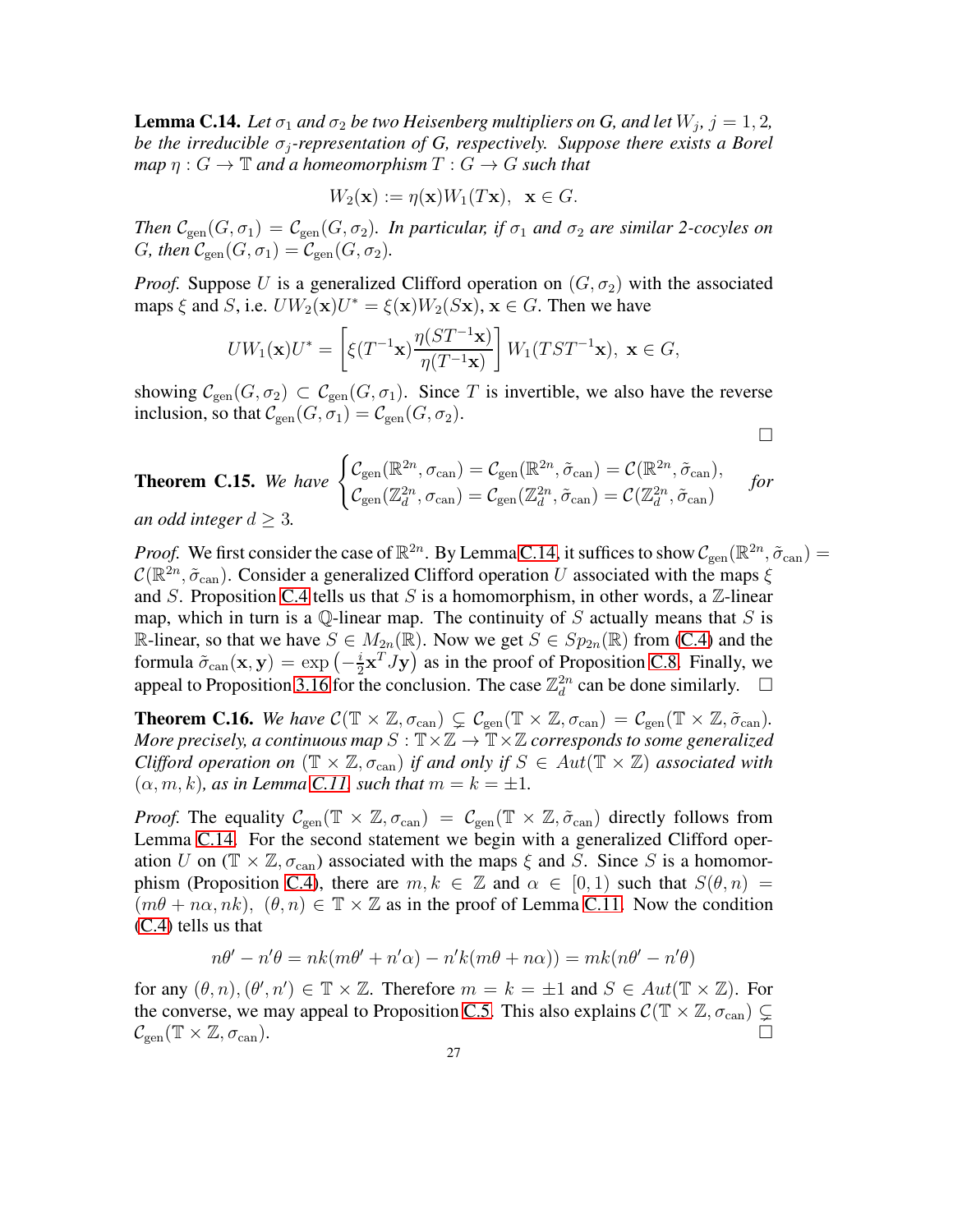Recall  $P_n = \{A_1 \otimes \cdots \otimes A_n | A_j \in \{I, X, Y, Z\}\}\$  and the Clifford group  $C_n = \{U \in$  $U(2^n) : UP_nU^* \subset \pm P_n$ }/ $\mathbb T$  on *n*-qubit system.

<span id="page-27-0"></span>**Theorem C.17.** *For any choice signs*  $\varepsilon$  *as in Section* [5.3](#page-12-0) *we have*  $C_{gen}(\mathbb{Z}_2^{2n}, \sigma_{\varepsilon}) =$  $\mathcal{C}_{gen}(\mathbb{Z}_2^{2n},\tilde{\sigma}_{\varepsilon})=\mathcal{C}_n$ . In particular, we have  $\mathcal{C}_{gen}(\mathbb{Z}_2^{2n},\sigma_{\text{fer}})=\mathcal{C}_{gen}(\mathbb{Z}_2^{2n},\tilde{\sigma}_{\text{fer}})=\mathcal{C}_n$ .

*Proof.* Recall the irreducible representations  $W_{\varepsilon}$  and  $W_{\text{fer}}$ . Note that the set  $\{W_{\varepsilon}(\mathbf{x})\}$ :  $\mathbf{x} \in \mathbb{Z}_2^{2n}$  coincides with  $P_n$  (regardless of the choice of  $\varepsilon$ ) upto phase factors at each point on  $\mathbb{Z}_2^{2n}$ . This means that  $\mathcal{C}_n \subseteq \mathcal{C}_{gen}(\mathbb{Z}_2^{2n}, \sigma_{\varepsilon})$  and there are  $\eta : \mathbb{Z}_2^{2n} \to \mathbb{T}$  and a bijection  $T : \mathbb{Z}_2^{2n} \to \mathbb{Z}_2^{2n}$  such that  $W_{\varepsilon}(\mathbf{x}) = \eta(\mathbf{x})W_{\text{fer}}(T\mathbf{x}), \quad \mathbf{x} \in \mathbb{Z}_2^{2n}$ . By Lemma [C.14,](#page-26-0) we have

$$
\mathcal{C}_{gen}(\mathbb{Z}_2^{2n}, \sigma_{\varepsilon}) = \mathcal{C}_{gen}(\mathbb{Z}_2^{2n}, \tilde{\sigma}_{\varepsilon}) = \mathcal{C}_{gen}(\mathbb{Z}_2^{2n}, \sigma_{\text{fer}}) = \mathcal{C}_{gen}(\mathbb{Z}_2^{2n}, \tilde{\sigma}_{\text{fer}}).
$$

Conversely, we consider a generalized Clifford operation U on  $(\mathbb{Z}_2^{2n}, \sigma_{\text{fer}})$  associated with  $\xi$  and S. Let us write  $W_{\text{fer}}(\mathbf{x}) = k(\mathbf{x})\Sigma(\mathbf{x})$  for some  $k : \mathbb{Z}_2^{2n} \to \mathbb{T}$  and  $\Sigma : \mathbb{Z}_2^{2n} \to \mathbb{T}$  $P_n$ . Then, we have

$$
U\Sigma(\mathbf{x})U^* = \left[\xi(\mathbf{x})\frac{k(S\mathbf{x})}{k(\mathbf{x})}\right]\Sigma(S\mathbf{x}), \ \ \mathbf{x}\in\mathbb{Z}_2^{2n}.
$$

Since  $\Sigma(\mathbf{x})^2 = I$  for all  $\mathbf{x} \in \mathbb{Z}_2^{2n}$  we can see that the coefficient term  $\xi(\mathbf{x}) \frac{k(S\mathbf{x})}{k(\mathbf{x})}$  must be  $\pm 1$  for all  $\mathbf{x} \in \mathbb{Z}_2^{2n}$ . This proves  $UP_nU^* \subset \pm P_n$  and therefore the coset  $U \cdot \mathbb{T}$  belongs to  $\mathcal{C}_n$ .

# APPENDIX D. NON-NEGATIVITY OF WIGNER FUNCTIONS FOR FERMIONIC **STATES**

The following easy observation will be quite handy for us to determine the class  $\mathcal{D}(\mathcal{H})_{\mathcal{W}\geq0}$ , which is due to the inversion formula for the symplectic Fourier transform on  $\mathbb{Z}_2^{2n}$ :  $\overline{\chi}(\mathbf{x}) = 2^{-n} \sum_{\mathbf{y} \in \mathbb{Z}_2^{2n}} (-1)^{\mathbf{x}^T(\Delta + \Delta^T)\mathbf{y}} \mathcal{W}(\mathbf{y}).$ 

<span id="page-27-1"></span>**Proposition D.1.** Let  $\rho$  be a n-mode fermionic state with  $W_{\rho}$  being real-valued. Then, *the associated characteristic function*  $\chi = \chi_{\rho}$  *is also a real-valued function.* 

**Proof of Theorem [5.3:](#page-14-1)** (1) Recall that for  $(x_1x_2) \in \mathbb{Z}_2^2$ ,

$$
\chi_{\rho}(x_1 x_2) = \text{Tr}(\rho W_{\text{fer}}(x_1 x_2)^*) = \text{Tr}(\rho \hat{c}_2^{x_2} \hat{c}_1^{x_1}) = \text{Tr}(\rho Y^{x_2} X^{x_1}).
$$

We can easily see that  $\chi = \chi_{\rho}$  is given by  $\chi(00) = a + d = 1$ ,  $\chi(11) = i(d - a)$ ,  $\chi(10) = b + c = 2$ Re b, and  $\chi(01) = i(b - c) = -2$ Im b and Proposition [D.1](#page-27-1) tells us that  $\chi(11) \in \mathbb{R}$ , so that  $a = d = \frac{1}{2}$  $\frac{1}{2}$ . Now we set  $b = x + iy$  with  $x, y \in \mathbb{R}$ , then we have

$$
\begin{cases}\n2\mathcal{W}(00) = \chi(00) + \chi(10) + \chi(01) + \chi(11) = 1 + 2(x - y) \\
2\mathcal{W}(10) = \chi(00) + \chi(10) - \chi(01) - \chi(11) = 1 + 2(x + y) \\
2\mathcal{W}(01) = \chi(00) - \chi(10) + \chi(01) - \chi(11) = 1 + 2(-x - y) \\
2\mathcal{W}(11) = \chi(00) - \chi(10) - \chi(01) + \chi(11) = 1 + 2(-x + y).\n\end{cases}
$$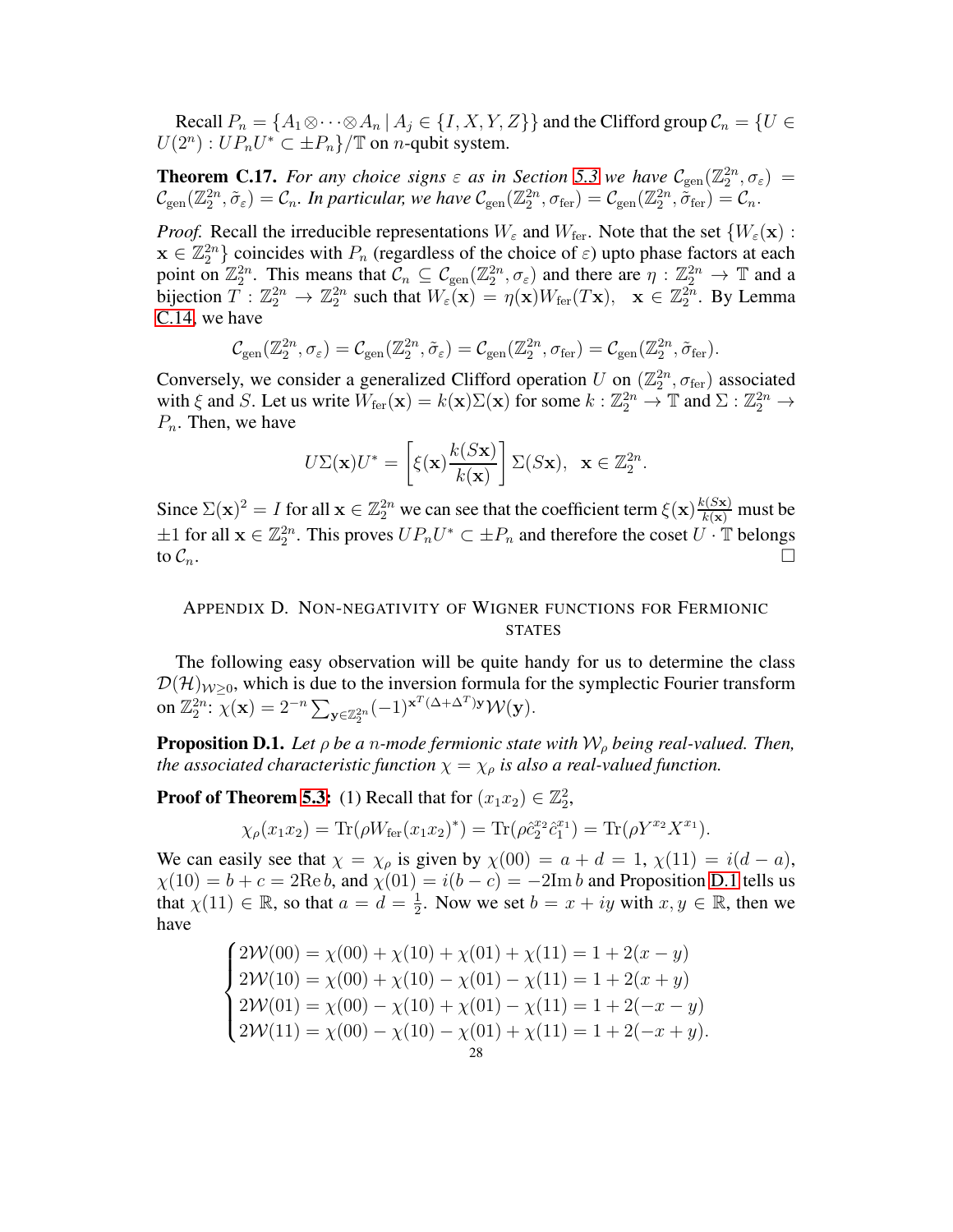Thus,  $W \ge 0$  if and only if  $-\frac{1}{2} \le x \pm y \le \frac{1}{2}$  $\frac{1}{2}$ . Note that the condition  $-\frac{1}{2} \leq x \pm y \leq \frac{1}{2}$ implies the condition  $|b|^2 = x^2 + y^2 \le \frac{1}{4} = ad$ . Combining all the observations we made so far, we get (1).

(2) Trivial.

(3) Immediate from the above results.  $\square$ 

**Proof of Theorem [5.5:](#page-14-2)** We will first look into vanishing of characteristic functions at certain points to narrow down on the choice of  $\rho$ .

Note that  $\chi(1100) \in i\mathbb{R}$  since  $\overline{\text{Tr}(\rho c_2 c_1)} = \text{Tr}([\rho c_2 c_1]^*) = \text{Tr}(c_1 c_2 \rho) = -\text{Tr}(\rho c_2 c_1)$ . From Proposition [D.1](#page-27-1) we get  $\chi(1100) = 0$ . We similarly get  $\chi(\mathbf{x}) = 0$  for  $\|\mathbf{x}\| =$  $x_1 + x_2 + x_3 + x_4 = 2$  or 3. By the inversion formula, we get

$$
\rho = \frac{1}{4} \sum_{\mathbf{x} \in \mathbb{Z}_2^4} \chi(\mathbf{x}) W_{\text{fer}}(\mathbf{x}) = \frac{1}{4} (1 + a_1 \hat{c}_1 + a_2 \hat{c}_2 + a_3 \hat{c}_3 + a_4 \hat{c}_4 + a_5 \hat{c}_1 \hat{c}_2 \hat{c}_3 \hat{c}_4)
$$

where  $a_j \in \mathbb{R}$  with  $|a_j| \leq 1$  for  $1 \leq j \leq 5$ . The restriction on  $a_j$ 's comes from  $\chi(\mathbf{x}) \in \mathbb{R}$  for  $\|\mathbf{x}\| = 0, 1$  or 4 and  $|\chi(\mathbf{x})| = |\text{Tr}(\rho W(\mathbf{x})^*)| \le \text{Tr}(|\rho|) = 1$ . Now we have the associated Wigner function

$$
4\mathcal{W}(\mathbf{y}) = 1 + (-1)^{\|\mathbf{y}\| - y_1} a_1 + (-1)^{\|\mathbf{y}\| - y_2} a_2 + (-1)^{\|\mathbf{y}\| - y_3} a_3 + (-1)^{\|\mathbf{y}\| - y_4} a_4 + (-1)^{\|\mathbf{y}\|} a_5,
$$

so that we can readily check that  $W \geq 0$  if and only if the condition [\(5.6\)](#page-14-3) holds via tedious calculations.

From the canonical matrix realization of  $\hat{c}_j$ 's we get [\(5.5\)](#page-14-0). Then, checking the determinants of left upper square blocks of  $\rho$  (this also demands tedious calculations) allows us to see that  $\rho \ge 0$  if and only if  $a_1^2 + a_2^2 + a_3^2 + a_4^2 \le 1 - a_5^2$ , which is implied by the condition [\(5.6\)](#page-14-3). Combining all the above we get (1).

For (2) we examine the condition  $\text{Tr}(\rho^2) = 1$ , which is the same as  $a_1^2 + a_2^2 + a_3^2 + a_4^2$  $a_4^2 + a_5^2 = 3$ , which contradicts the condition  $a_1^2 + a_2^2 + a_3^2 + a_4^2 + a_5^2 \le 1$  from  $\rho \ge 0$ .

 $\Box$ 

(3) See the proof of Theorem [5.6.](#page-15-0)

**Proof of Theorem [5.6:](#page-15-0)** As in the proof of Theorem [5.5](#page-14-2) the condition  $W_0 \geq 0$  tells us that  $\chi(\mathbf{x}) = 0$  for  $\|\mathbf{x}\| = 2$ , which means all second moments of  $\rho$  vanish. Con-sequently, the Wick formula [\[4,](#page-31-14) p.4] says that all the moments of  $\rho$  vanish except the zero moment, namely  $\text{Tr}(\rho) = 1 = \chi(0)$ , which means that the state is the maximally mixed state by the inversion formula. Conversely, for  $2^{-n}I_{2^n}$  the associated Wigner function is constant  $2^{-n}$  function, which is clearly non-negative. □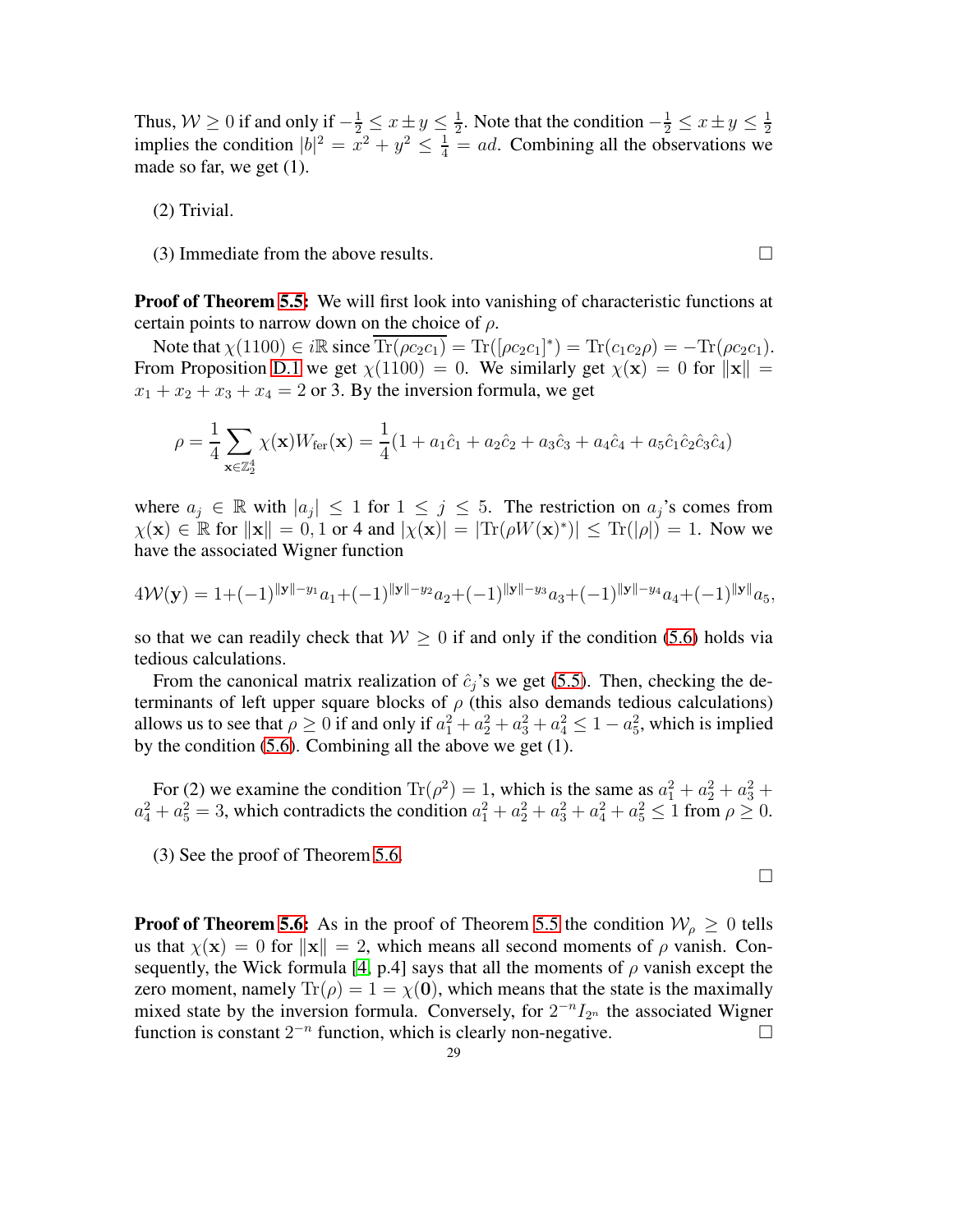**Proof of Theorem [5.4:](#page-14-4)** We begin with  $\rho =$  $\begin{bmatrix} a & b \\ c & d \end{bmatrix}$ , then  $\chi$  and  $\tilde{\chi}$  coincide except the following point:  $\tilde{\chi}(11) = d - a$ . Then, for  $b = x + iy$  with  $x, y \in \mathbb{R}$  we have

$$
\begin{cases}\n2\widetilde{\mathcal{W}}(00) = 1 + d - a + 2(x - y) \\
2\widetilde{\mathcal{W}}(10) = 1 - (d - a) + 2(x + y) \\
2\widetilde{\mathcal{W}}(01) = 1 - (d - a) + 2(-x - y) \\
2\widetilde{\mathcal{W}}(11) = 1 + d - a + 2(-x + y),\n\end{cases}
$$

which leads us to the condition  $(5.4)$ .

(2) Trivial.

(3) This is immediate from the fact that a 1-mode fermionic gaussian state is a diagonal matrix and the above result (1).  $\Box$ 

**Proof of Theorem 5.7:** (1) We first observe that for  $\chi(\mathbf{x}) \in \mathbb{R}$  for any  $\mathbf{x} \in \mathbb{Z}_2^{2n}$  by Proposition [D.1.](#page-27-1) Since

$$
\overline{\chi(\mathbf{x})} = \overline{\text{Tr}(W(\mathbf{x})^*\rho)} = \text{Tr}(W(\mathbf{x})\rho) = \sigma_{\text{fer}}(\mathbf{x}, \mathbf{x}) \text{Tr}(W(\mathbf{x})^*\rho) = \sigma_{\text{fer}}(\mathbf{x}, \mathbf{x}) \chi(\mathbf{x}),
$$

 $\chi(\mathbf{x}) \neq 0$  implies  $\sigma_{\text{fer}}(\mathbf{x}, \mathbf{x}) = 1$  and therefore  $\tilde{\chi}(\mathbf{x}) = \sigma_{\text{fer}}(\mathbf{x}, \mathbf{x}) \chi(\mathbf{x}) = \chi(\mathbf{x})$ . This means that  $\chi = \tilde{\chi}$  in any case, hence  $\mathcal{W} = \tilde{\mathcal{W}}$ , which leads us to the conclusion we wanted.

(2) Let  $\rho$  be the *n*-mode fermionic gaussian state with the correlation matrix M from [\(5.7\)](#page-15-1). We can readily check that

$$
2^{n} \rho = \prod_{j=1}^{n} (1 + ia_{j} \hat{c}_{2j-1} \hat{c}_{2j})
$$
  
=  $1 + i \sum_{1 \leq j \leq n} a_{j} \hat{c}_{2j-1} \hat{c}_{2j} + i^{2} \sum_{1 \leq j_{1} < j_{2} \leq n} a_{j_{1}} a_{j_{2}} \hat{c}_{2j_{1}-1} \hat{c}_{2j_{1}} \hat{c}_{2j_{2}-1} \hat{c}_{2j_{2}} + \cdots + i^{n} a_{1} \cdots a_{n} \hat{c}_{1} \hat{c}_{2n}.$ 

From the above formula we can easily read out the characteristic function  $\tilde{\chi}$ . In particular, we can see that  $|\widetilde{\chi}(\mathbf{x})|, \mathbf{x} \in \mathbb{Z}_2^{2n} \setminus \{0\}$ , are of the form  $|a_{j_1} \cdots a_{j_k}|$  for  $1 \leq k \leq n, 1 \leq j_1 < \cdots < j_k \leq n$ . This, in turn, tells us that  $W(y) \geq$  $\chi(\mathbf{0}) - \sum_{\mathbf{x} \in \mathbb{Z}_2^{2n} \setminus \{\mathbf{0}\}} |\chi(\mathbf{x})| = 2 - \prod_{j=1}^n (|a_j| + 1)$  for any  $\mathbf{y} \in \mathbb{Z}_2^{2n}$ . This explains the first claim.

For the second claim we take  $a_1 = a_2 = 1$  in [\(5.7\)](#page-15-1), then we can readily check that  $\widetilde{\mathcal{W}}(0000) = 1 - a_1 - a_2 - a_1 a_2 = -2 < 0.$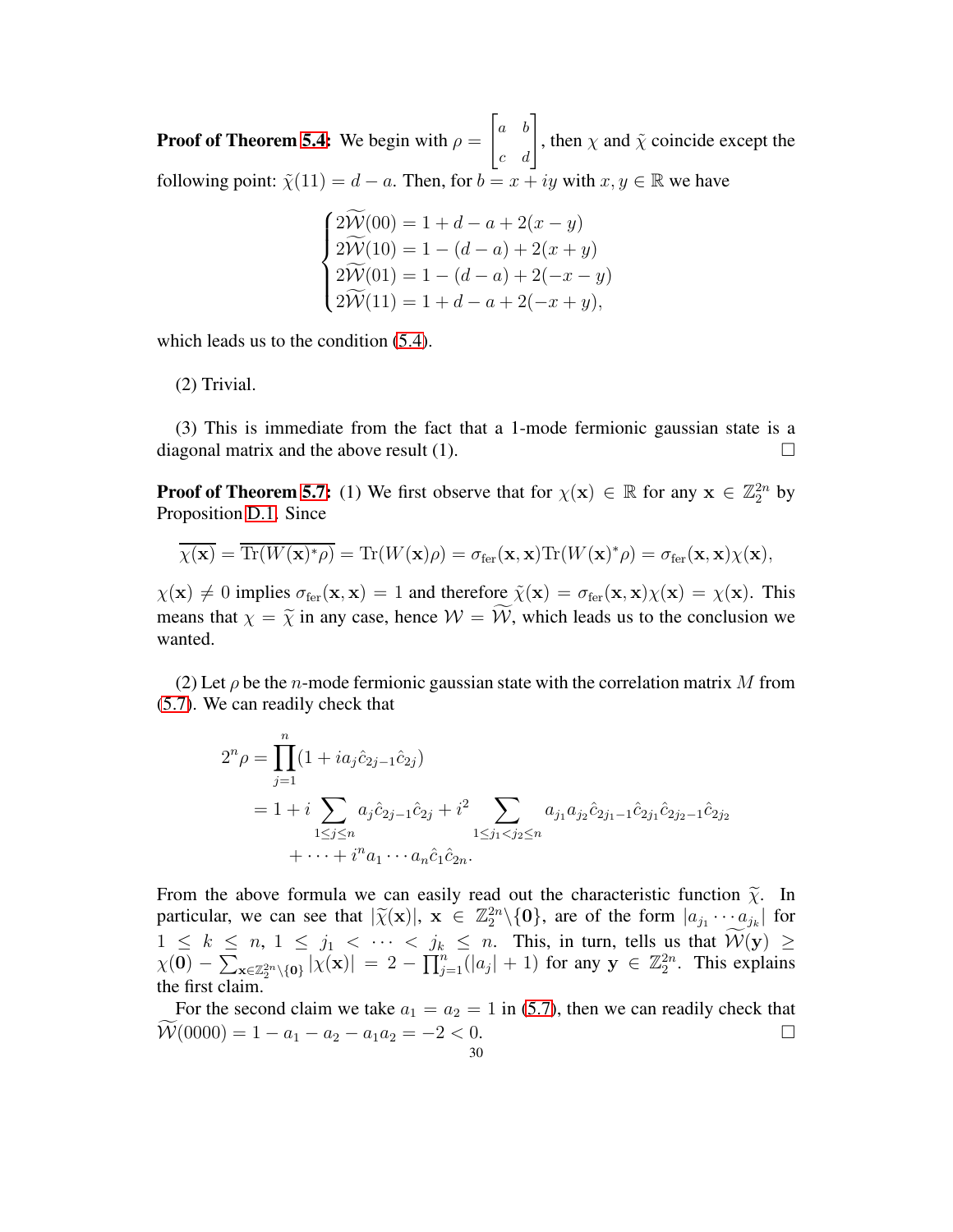# <span id="page-30-0"></span>APPENDIX E. THE CASE OF QUANTUM TORUS: WHEN THE 2-COCYCLE IS NOT AN HEISENBERG MULTIPLIER

In this section we discuss an abstract Weyl-Wigner representation for the quantum torus, which corresponds to the case when the associated 2-cocycle is not an Heisenberg multiplier.

Our phase space is the group  $G = \mathbb{Z}^2$ , the 2-dimensional integer lattice, equipped with the 2-cocycle  $\sigma_{\theta}$  ( $\theta \in (0, 1)$  irrational) given by

$$
\sigma_{\theta}((m, n), (m', n')) = e^{-\pi i \theta(mn'-m'n)}, \quad m, n, m', n' \in \mathbb{Z},
$$

which is clearly normalized. We can see that  $\sigma_{\theta}$  s nothing but the restriction of  $\sigma_{\text{boson}}$ to the subgroup  $\sqrt{2\pi\theta}\mathbb{Z}^2 \cong \mathbb{Z}^2$  of  $\mathbb{R}^2$ .

Since  $\mathbb{Z}^2$  is clearly not a self-dual group, which means that  $\sigma_{\theta}$  is a an Heisenberg multiplier. Consequently, we can not expect that  $\sigma_{\theta}$ -representation theory could be simple as in the case of Heisenberg multipliers. Indeed, the twisted group von Neumann algebra  $vN(\mathbb{Z}^2, \sigma_{\theta})$  actually becomes the *hyperfinite type II*<sub>1</sub> *factor*. In particular, it is not of the form  $\mathcal{B}(\mathcal{H})$  for some Hilbert space  $\mathcal H$  as in Theorem [A.1.](#page-17-1) Note that the *reduced twisted group*  $C^*$ -algebra  $C^*_{r}(\mathbb{Z}^2, \sigma_{\theta})$  generated by twisted convolution operators  $L_f^{\sigma} \in \mathcal{B}(\ell^2(\mathbb{Z}^2)), f \in \ell^1(\mathbb{Z}^2)$  is nothing but the *irrational rotation algebra* or  $C(\mathbb{T}_{\theta}^2)$ , the  $C^*$ -algebra of the "continuous functions on the quantum torus". The last symbol suggests us the notation  $L^{\infty}(\mathbb{T}_{\theta}^2)$  instead of  $vN(\mathbb{Z}^2, \sigma_{\theta})$  for consistency.

We can still apply the abstract Weyl-Wigner formalism for this system as follows. We begin with the quantum state  $\rho$ , which is an element of  $L^1(\mathbb{T}_{\theta}^2)_+$  (the positive cone of the predual of  $L^{\infty}(\mathbb{T}_{\theta}^2)$ ) satisfying  $\tau(\rho) = 1$ , where  $\tau$  is the canonical (normal) trace on  $L^{\infty}(\mathbb{T}_{\theta}^2)$ . Then, we define the associated characteristic function  $\chi_{\rho}$  on  $\mathbb{Z}^2$  by

$$
\chi_{\rho}(m,n)=\tau(\rho\lambda_{\sigma_{\theta}}(m,n)^{\ast}), \ \ m,n\in\mathbb{Z},
$$

where  $\lambda_{\sigma_{\theta}} : \mathbb{Z}^2 \to L^{\infty}(\mathbb{T}_{\theta}^2) \subseteq \mathcal{B}(\ell^2(\mathbb{Z}^2))$  is the regular  $\sigma_{\theta}$ -representation from [\(A.4\)](#page-17-2). In other words, we are replacing the unique  $\sigma$ -representation W in the Heisenberg multiplier case with  $\lambda_{\sigma_{\theta}}$ . See Theorem [A.1](#page-17-1) for their relationship in the Heisenberg multiplier case.

Now we define the associated Wigner function  $W_{\rho}$  on  $\mathbb{T}^2$  (the usual 2-torus) as the  $\mathbb{Z}^2$ -Fourier transform of  $\chi_{\rho}$ . More precisely, we have

$$
\mathcal{W}_\rho(s,t):=\sum_{m,n\in\mathbb{Z}}\chi_\rho(m,n)e^{-2\pi i (ms+nt)},\ \ s,t\in[0,1).
$$

We close this section with the following coincidence of quantum and classical expectations:

$$
\tau(\rho A) = \int_0^1 \int_0^1 \mathcal{W}_{\rho}(s, t) \mathcal{W}_A(s, t) ds dt
$$

for any quantum state  $\rho$  and any quantum observable  $A = A^* \in L^\infty(\mathbb{T}_{\theta}^2)$ . Note that the above identity can be easily checked from the fact that  $\tau(\lambda_{\sigma_{\theta}}(m,n)) = \delta_{(m,n),(0,0)}$ and the Plancherel formula on  $\mathbb{Z}^2$ .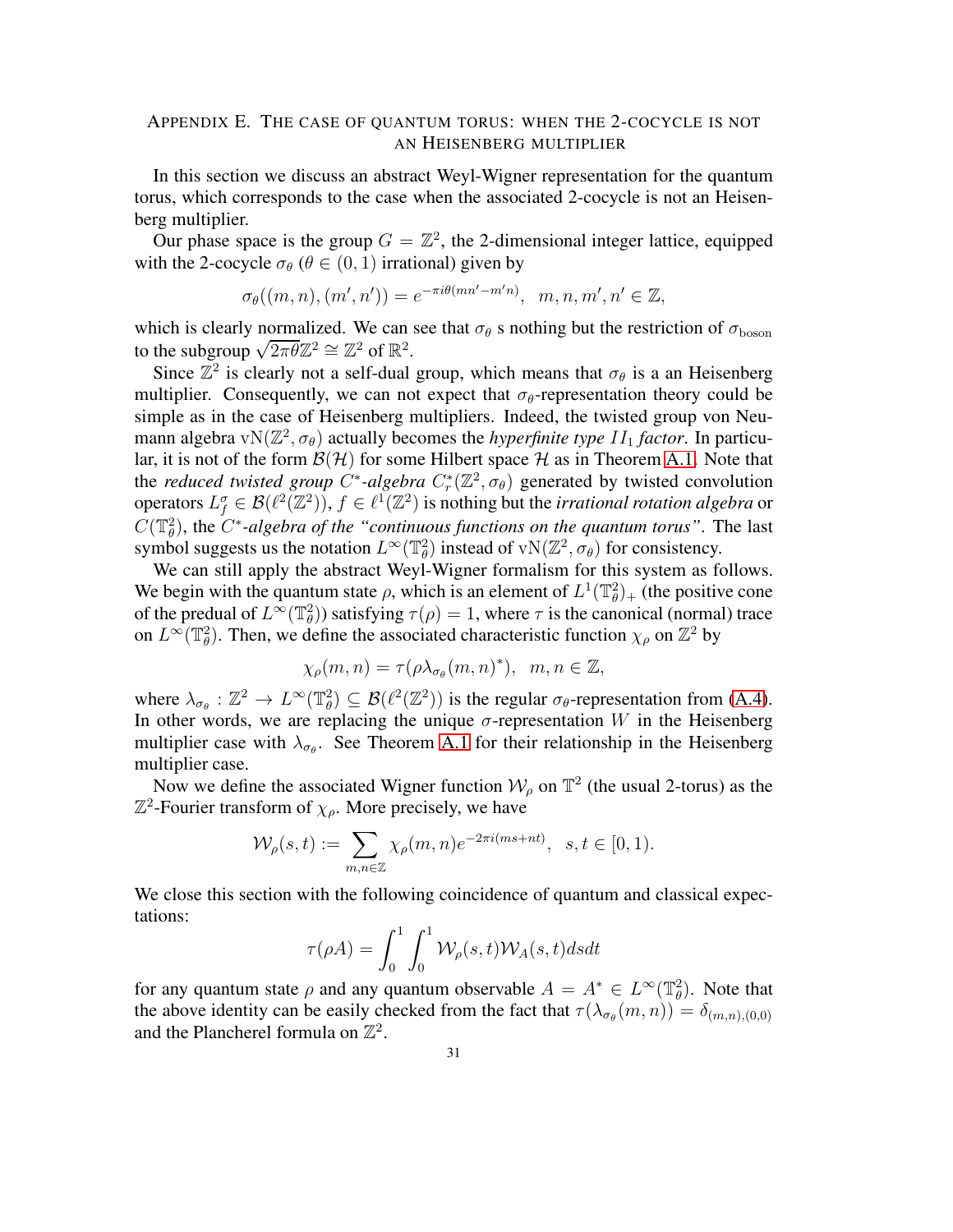# **REFERENCES**

- <span id="page-31-1"></span>[1] R. Aldrovandi, Discrete Weyl-Wigner transformations. Classical and Quantum Systems (1991), 297–300.
- <span id="page-31-15"></span>[2] S. T. Ali, N. M. Atakishiyev, S. M. Chumakov and K. B. Wolf, The Wigner function for general lie groups and the Wavelet Transform. Annales Henri Poincaré 1, Sep 2000, no. 4, 685–714.
- <span id="page-31-14"></span>[3] P. Biane, Free hypercontractivity. Comm. Math. Phys. 184 (1997), no. 2, 457–474.
- <span id="page-31-18"></span>[4] S. Bravyi, Lagrangian representation for fermionic linear optics. arXiv preprint [quant-ph/0404180](http://arxiv.org/abs/quant-ph/0404180) (2004)
- [5] C. Brislawn, Kernels of trace class operators. Proceedings of the American Mathematical Society 104 (1988), no. 4, 1181–1190.
- <span id="page-31-12"></span>[6] T. Bröcker and R. F. Werner, Mixed states with positive Wigner functions. J. Math. Phys. 36, 62 (1995), no. 1, 62-75.
- <span id="page-31-13"></span>[7] P. Busch, J. Kiukas and R. F. Werner, Sharp uncertainty relations for number and angle. J. Math. Phys. 59 (2018), no. 4, 042102.
- <span id="page-31-9"></span>[8] Kevin E. Cahill and Roy J. Glauber, Density operators for fermions. Phys. Rev. A 59 (1999), no. 2, 1538
- [9] William B. Case, Wigner functions and Weyl transforms for pedestrians. American Journal of Physics 76 (2008), no. 10, 937–946.
- <span id="page-31-11"></span>[10] O. Cohendet, Ph. Combe and M. Sirugue-Collin, Fokker-Planck equation associated with the Wigner function of a quantum system with a finite number of states. J. Phys. A 23 (1990), no. 11, 2001–2011.
- <span id="page-31-10"></span>[11] J. De Canniére and U. Haagerup, Multipliers of the Fourier algebras of some simple Lie groups and their discrete subgroups. American Journal of Mathematics 107 (1985), no. 2, 455–500.
- [12] T. Digernes and V. S. Varadarajan, Models for the irreducible representation of a Heisenberg group, Infinite Dimensional Analysis, Quantum Probability and Related TopicsVol. 07 (2004), no. 04, 527–546
- <span id="page-31-8"></span>[13] C. Ferrie, Quasi-probability representations of quantum theory with applications to quantum information science. Reports on Progress in Physics 74 (2011), no. 11, 116001.
- <span id="page-31-2"></span>[14] C. Ferrie and J. Emerson, Framed Hilbert space: hanging the quasi-probability pictures of quantum theory. New Journal of Physics 11 (2009), no. 6, 063040.
- <span id="page-31-16"></span>[15] G. B. Folland, A Course in Abstract Harmonic Analysis (Textbooks in Mathematics) 2nd ed. (2015), CRC Press.
- <span id="page-31-3"></span><span id="page-31-0"></span>[16] M. Hayashi, Group representation for quantum theory. (2017), Springer.
- [17] L. Hudson, When is the Wigner quasi-probability density non-negative? Reports on Mathematical Physics 6 (1974), no. 2, 249–252.
- [18] M Hinarejos, A Prez and M C Bauls, Wigner function for a particle in an infinite lattice. New Journal of Physics, Volume 14, October 2012.
- <span id="page-31-4"></span>[19] Kathleen S. Gibbons, Matthew J. Hoffman and William K. Wootters, Discrete phase space based on finite fields. Phys.Rev. A 70 (2004), no. 6, 062101.
- <span id="page-31-17"></span>[20] I. C. Gohberg and M. G. Krein, Introduction to the theory of linear nonselfadjoint operators. Translations of Mathematical Monographs 18 (1969), American Mathematical Society, Providence, R.I.
- <span id="page-31-7"></span>[21] D. Gottesman, Theory of fault-tolerant quantum computation. Phys. Rev. A 57 (1998), no. 1, 127– 137.
- <span id="page-31-6"></span>[22] Larry C. Grove, Classical groups and geometric algebra. 39 (2002), American Mathematical Soc.
- <span id="page-31-5"></span>[23] D. Gross, Hudson's theorem for finite-dimensional quantum systems. J. Math. Phys. 47 (2006), no. 12, 122107.
- [24] M. Hinarejos, A. Pérez and M. Bañuls, Wigner function for a particle in an infinite lattice. New Journal of Physics 14 (2012), no. 10, 103009
- [25] Alexander S. Holevo, Quantum Systems, Channels, Information: A Mathematical Introduction.